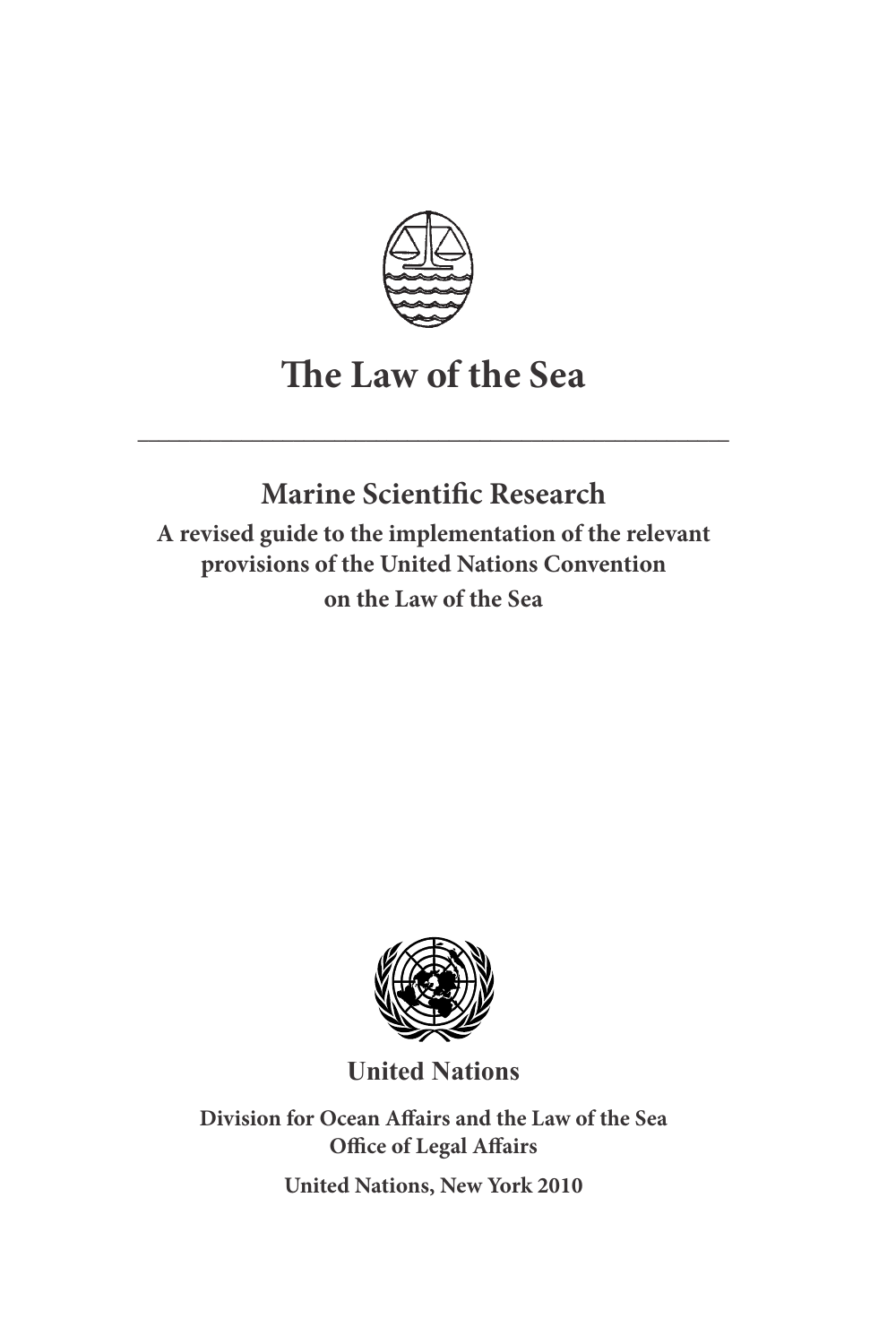#### NOTE

Symbols of United Nations documents are composed of capital letterscombinded with figures. Mention of such a symbol indicates a reference to a United Nations document.

## UNITED NATIONS PUBLICATION Sales No. E.10.V.12

#### ISBN No. 978-92-1-133695-5 e-ISBN No. 978-92-1-054478-8

### Cover photo: © National Oceanic & Atmospheric Administration (NOAA)

Copyright © United Nations 2010 All right reserved Printed at the Untied Nations, New York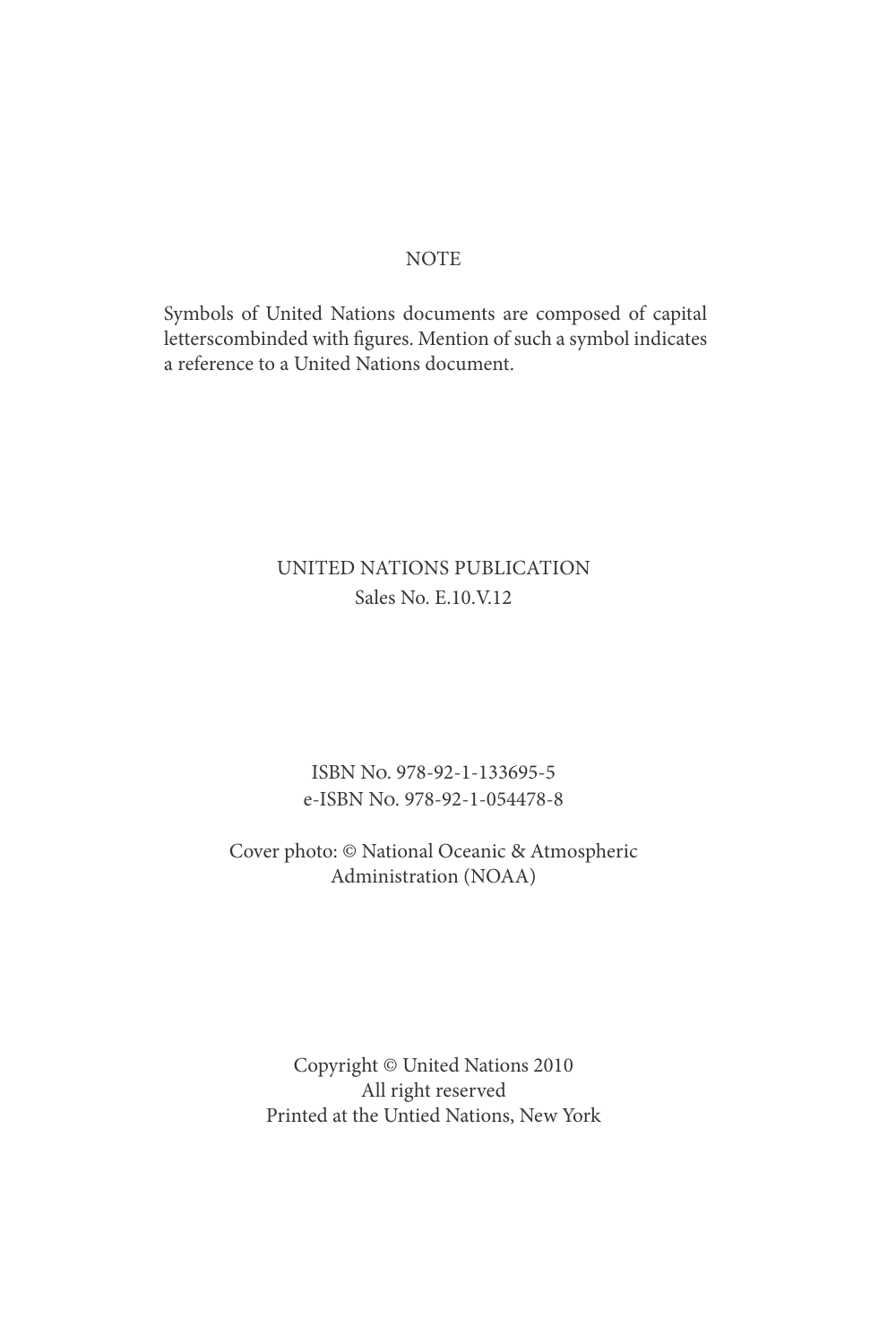## **Foreword**

The 1982 United Nations Convention on the Law of the Sea sets out the legal framework within which all activities in the oceans and seas must be carried out. The Convention, in its Preamble, recognizes "the desirability of establishing [...] a legal order for the seas and oceans which will [...] promote [...] the study [...] of the marine environment". Part XIII of the Convention is entirely devoted to the subject of marine scientific research. The General Assembly of the United Nations has consistently highlighted the importance of marine science for eradicating poverty, contributing to food security, conserving the world's marine environment and resources, helping to understand, predict and respond to natural events and promoting the sustainable development of the oceans and seas.

One of the tasks of the Division for Ocean Affairs and the Law of the Sea, Office of Legal Affairs, is to assist States in the uniform and consistent application of the Convention, including through the preparation of relevant publications. In this connection, the Division has revised the United Nations publication, produced in 1991, entitled "Marine Scientific Research: A guide to the implementation of the relevant provisions of the United Nations Convention on the Law of the Sea". In this work, the Division was assisted by a Group of Experts which met at United Nations Headquarters in April 2009 for this purpose.

The present Guide, among other things, includes practical guidance on the implementation of the provisions of the Convention relating to marine scientific research based on the outcome of the meeting of the Group of Experts.

The Division for Ocean Affairs and the Law of the Sea, Office of Legal Affairs, is grateful to the Experts for their valuable contribution. Their names are listed in Annex II to this publication.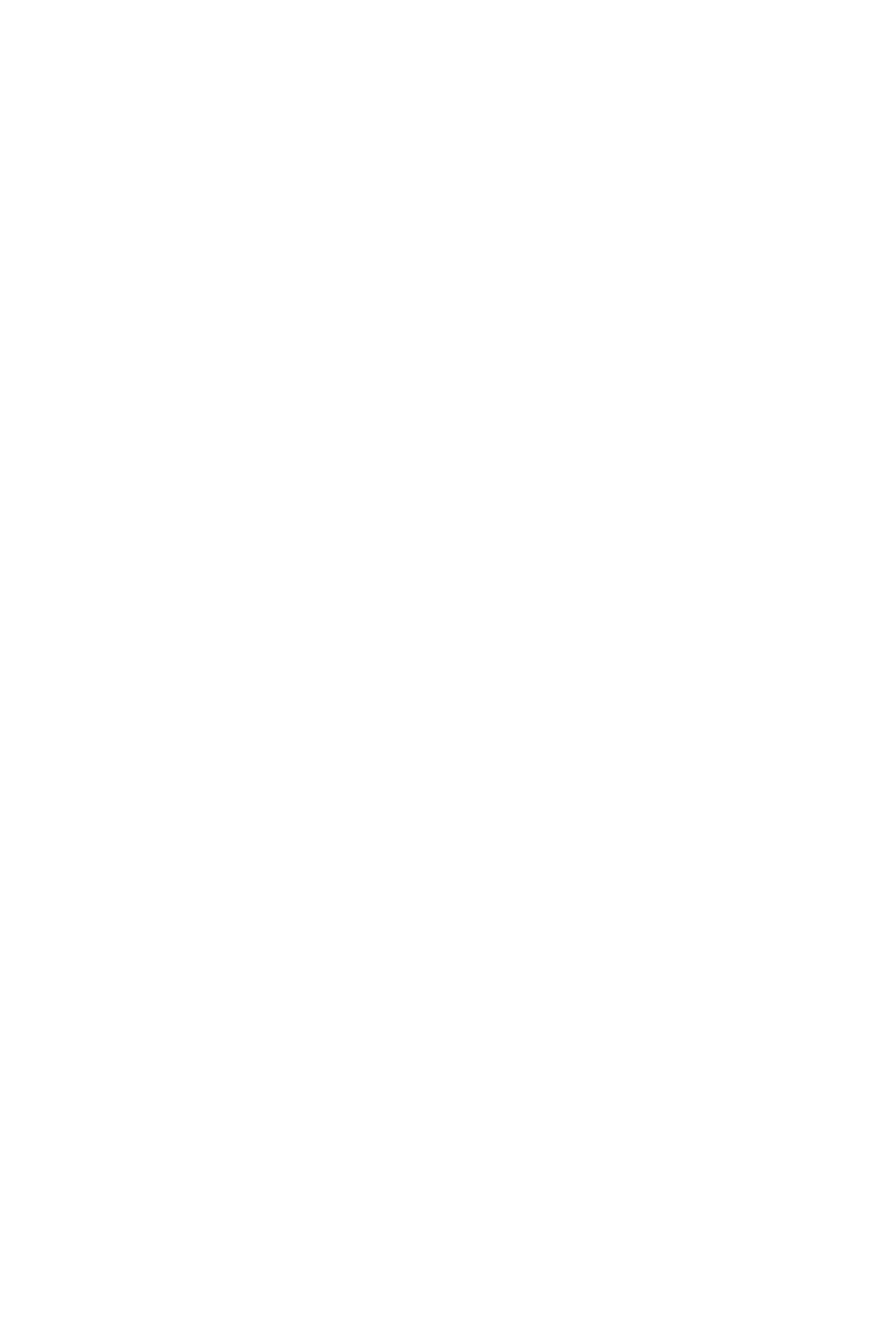## **Introduction**

The 1991 Guide "Marine Scientific Research: A Guide to the implementation of the relevant provisions of the United Nations Convention on the Law of the Sea" advises States of the means by which articles in the Convention could be implemented by coastal and researching States. It has proven useful in implementing the marine scientific research regime as contained in the Convention. However, in almost two decades, several trends have become apparent that suggested a need to reassess the Guide. Of particular importance are trends in marine data acquisition, marine data dissemination, and the emergence of large-scale, international collaborative programmes.

With regard to marine data acquisition, marine scientific research is increasingly conducted from autonomous platforms that can be either fixed or mobile, within the ocean (in-situ) or remote, manned or unmanned, and powered by nature or by humans. One of the key drivers of this autonomous technology has been the increased cost of ship-borne research coupled with the growing demand for continuous, high-resolution, long-term ocean observations for both research and societal needs. Equipment and sensors for marine scientific research have also been improved to enhance both the accuracy and duration of their performance, and to increase the ability to sample in areas of extreme environmental conditions.

With regard to marine data dissemination, an analysis of the trends indicates that intergovernmental and international organizations have facilitated the adoption of standards and protocols to enhance data exchange resulting from marine scientific research. Greater use of national, regional and global oceanographic data centres have likewise become more commonplace. The establishment and use of these data centers promotes access to large volumes of data, making collaborative efforts to interpret the results of research necessary.

Finally, the continued emergence of large-scale, international collaborative programmes often occurs across many areas within as well as beyond the limits of national jurisdiction. The scope and scale of these activities require the efforts of all States – both developed and developing. Thus, capacity-building and technology transfer are critical to the success of the research objectives of these types of programmes. For instance, the need to better understand the oceans' role in climate change, as well as the impacts of human activities on ocean resources have driven this need.

This revised Guide takes these trends into account and attempts to inform all those stakeholders involved in marine scientific research of the significance of the relevant provisions of the United Nations Convention on the Law of the Sea.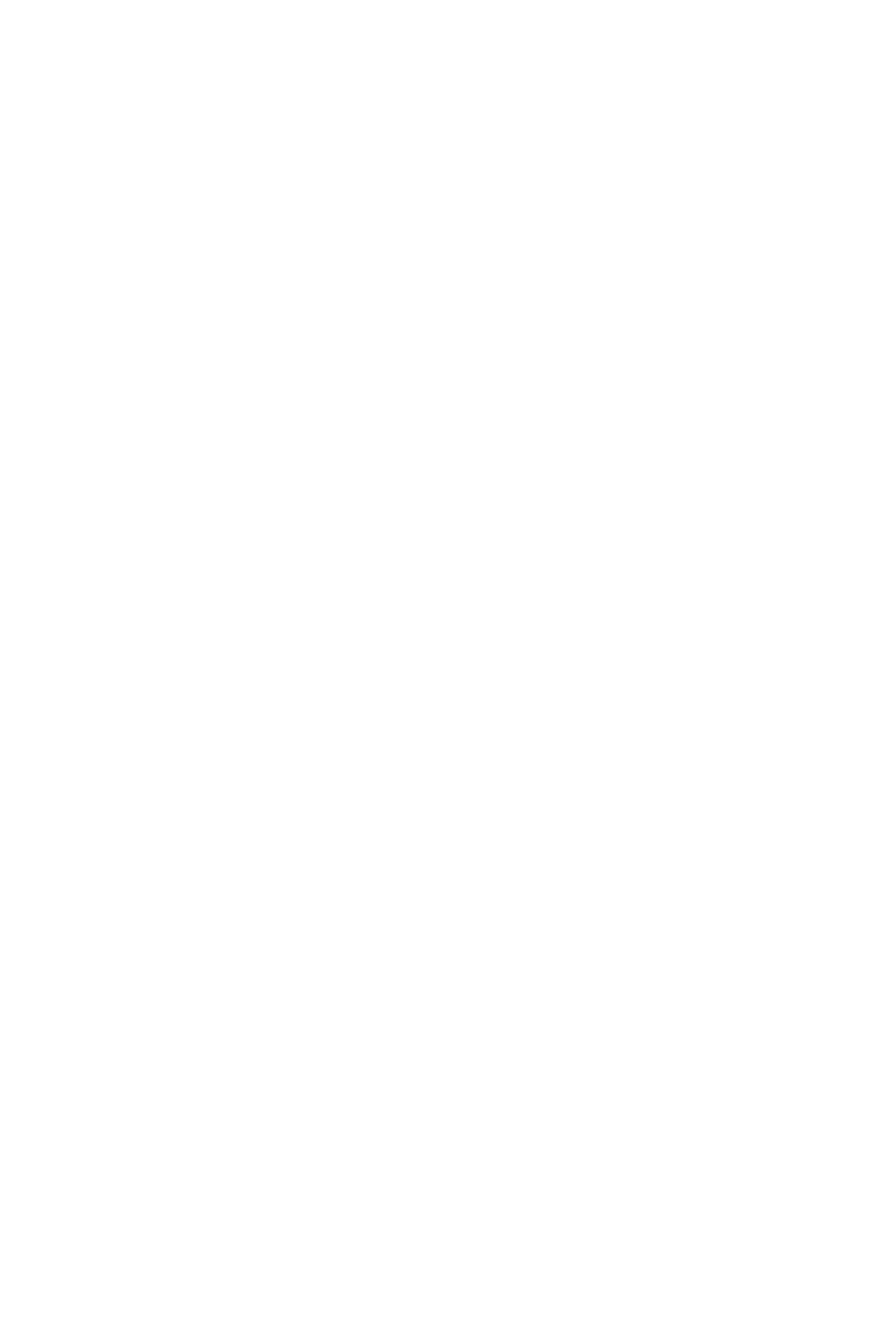# **Contents**

|                                                                    |                                                                                          | iii                     |  |  |  |
|--------------------------------------------------------------------|------------------------------------------------------------------------------------------|-------------------------|--|--|--|
|                                                                    |                                                                                          | $\overline{\mathbf{V}}$ |  |  |  |
| Part I                                                             |                                                                                          |                         |  |  |  |
| Provisions of the Convention related to marine scientific research |                                                                                          |                         |  |  |  |
| А.                                                                 | Brief legislative history of the provisions of the Convention related to                 |                         |  |  |  |
|                                                                    |                                                                                          |                         |  |  |  |
|                                                                    | $\mathbf{1}$ .<br>Committee on the Peaceful Uses of the Seabed and the Ocean Floor<br>2. | $\mathbf{1}$            |  |  |  |
|                                                                    | Beyond the Limits of National Jurisdiction ("Seabed Committee")                          | $\overline{2}$          |  |  |  |
|                                                                    | Third United Nations Conference on the Law of the Sea<br>3.                              | 3                       |  |  |  |
| В.                                                                 | General aspects of marine scientific research under the Convention                       |                         |  |  |  |
|                                                                    | What is marine scientific research under the Convention?<br>1.                           | $\overline{4}$          |  |  |  |
|                                                                    | General provisions governing the conduct of marine scientific research<br>2.             | 6                       |  |  |  |
|                                                                    | 3.                                                                                       | 7<br>9                  |  |  |  |
|                                                                    | 4.                                                                                       |                         |  |  |  |
| C.                                                                 | Marine scientific research in internal waters, archipelagic waters and the               |                         |  |  |  |
| D.                                                                 | Marine scientific research in the exclusive economic zone and on the                     |                         |  |  |  |
|                                                                    | Overview of rights and duties of the coastal State relating to the granting<br>1.        | 10                      |  |  |  |
|                                                                    | 2.                                                                                       | 12                      |  |  |  |
|                                                                    | 3.                                                                                       | 14                      |  |  |  |
|                                                                    | Rights and obligations after the completion of the research<br>4.                        | 15<br>15                |  |  |  |
| Е.                                                                 | Marine scientific research beyond areas of national jurisdiction                         |                         |  |  |  |
|                                                                    | Marine scientific research in the high seas and water column beyond<br>1.                | 16                      |  |  |  |
|                                                                    | 2.5                                                                                      | 17                      |  |  |  |
| F.                                                                 |                                                                                          |                         |  |  |  |
| G.                                                                 |                                                                                          |                         |  |  |  |
| Н.                                                                 |                                                                                          |                         |  |  |  |
| I.                                                                 |                                                                                          |                         |  |  |  |
| J.                                                                 |                                                                                          |                         |  |  |  |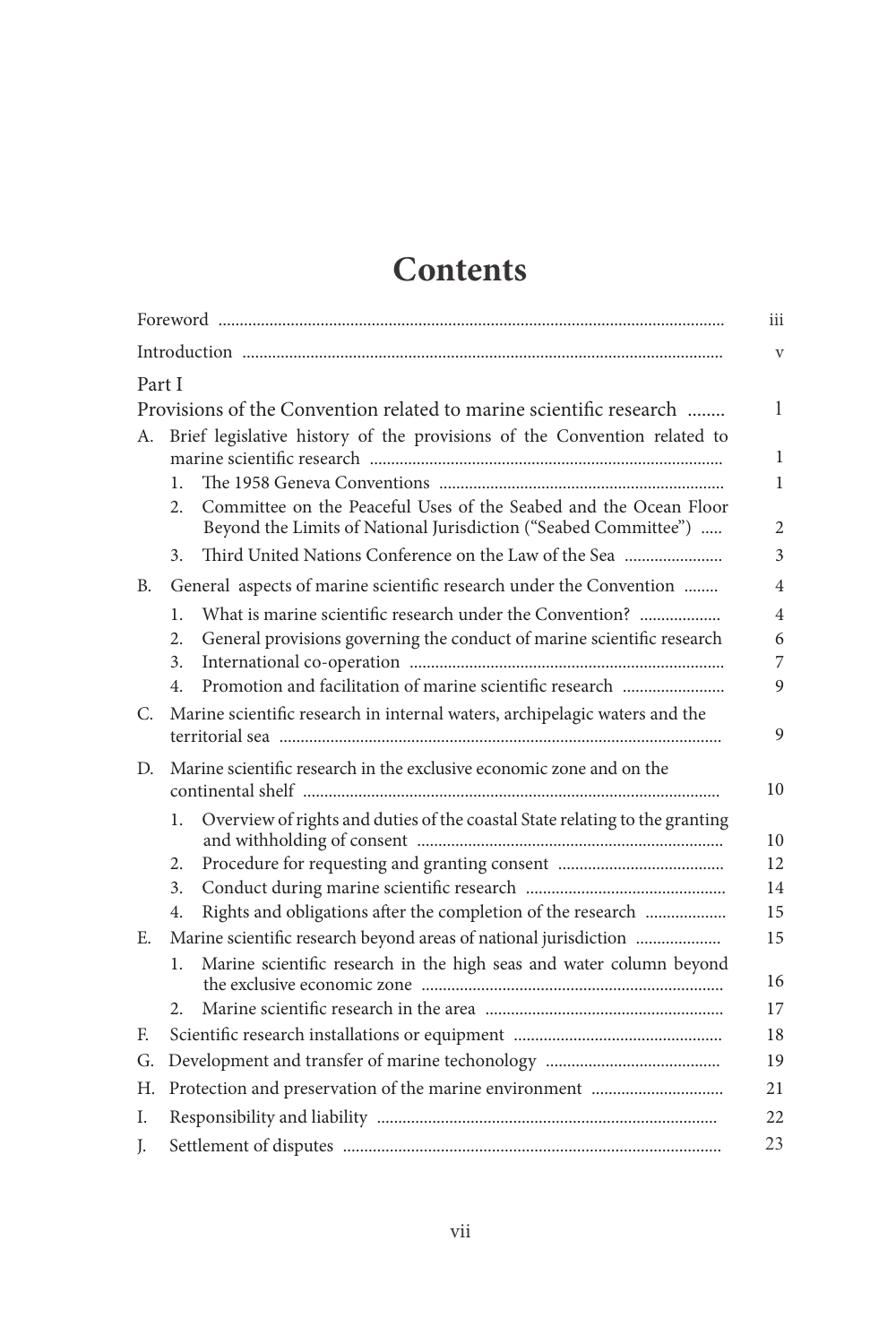## Part II

|    |          | Experience of states in implementing the provisions of the convention      |  |  |  |  |
|----|----------|----------------------------------------------------------------------------|--|--|--|--|
|    |          |                                                                            |  |  |  |  |
| А. |          |                                                                            |  |  |  |  |
| В. |          |                                                                            |  |  |  |  |
| C. |          | Marine scientific research within areas of national jurisdiction           |  |  |  |  |
|    | 1.       |                                                                            |  |  |  |  |
|    | 2.       |                                                                            |  |  |  |  |
|    | 3.       |                                                                            |  |  |  |  |
|    | 4.       | Rights and obligations after the completion of the research                |  |  |  |  |
| D. |          | Marine scientific research beyond areas of national jurisdiction           |  |  |  |  |
| Е. |          |                                                                            |  |  |  |  |
| F. |          |                                                                            |  |  |  |  |
| G. |          |                                                                            |  |  |  |  |
|    | Part III |                                                                            |  |  |  |  |
|    |          | Practical guidance on the implementation of the provisions of the          |  |  |  |  |
|    |          |                                                                            |  |  |  |  |
| А. |          |                                                                            |  |  |  |  |
| В. |          |                                                                            |  |  |  |  |
| C. |          |                                                                            |  |  |  |  |
|    | 1.       |                                                                            |  |  |  |  |
|    | 2.       | Scheduling considerations relating to a marine scientific research project |  |  |  |  |
|    | 3.       |                                                                            |  |  |  |  |
| D. |          |                                                                            |  |  |  |  |
|    | 1.       |                                                                            |  |  |  |  |
|    | 2.       |                                                                            |  |  |  |  |
|    | 3.       |                                                                            |  |  |  |  |
|    | 4.       |                                                                            |  |  |  |  |
|    | 5.       |                                                                            |  |  |  |  |
|    | 6.       | Additional information of importance to the researching State              |  |  |  |  |
|    | 7.       | Research by or under the auspices of international organizations           |  |  |  |  |
| Е. |          |                                                                            |  |  |  |  |
|    | 1.       |                                                                            |  |  |  |  |
|    | 2.       | Duty to inform the coastal State of major changes in the research          |  |  |  |  |
|    |          |                                                                            |  |  |  |  |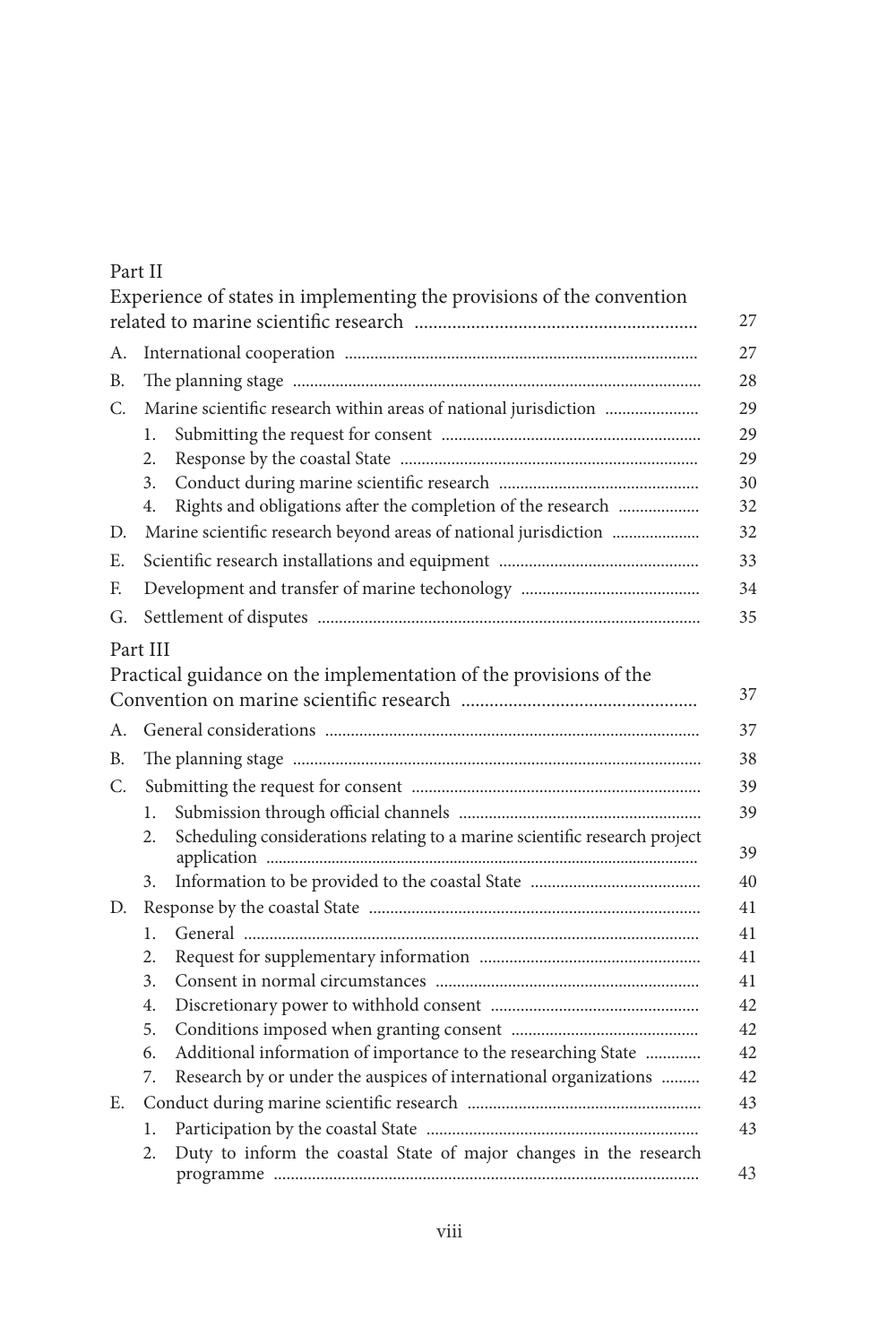|     | 3.                                                                                    | Suspension or cessation of marine scientific research activities     | 44 |  |  |
|-----|---------------------------------------------------------------------------------------|----------------------------------------------------------------------|----|--|--|
|     | 4.                                                                                    |                                                                      | 44 |  |  |
|     | 5.                                                                                    |                                                                      | 44 |  |  |
| F.  |                                                                                       |                                                                      |    |  |  |
|     | 1.                                                                                    |                                                                      | 45 |  |  |
|     | 2.                                                                                    |                                                                      | 46 |  |  |
|     | 3.                                                                                    |                                                                      | 46 |  |  |
|     | 4.                                                                                    |                                                                      | 46 |  |  |
|     | 5.                                                                                    |                                                                      | 47 |  |  |
|     |                                                                                       |                                                                      |    |  |  |
| Ι.  |                                                                                       |                                                                      |    |  |  |
|     | Draft standard form A: Application for consent to conduct marine scientific           |                                                                      |    |  |  |
|     |                                                                                       |                                                                      |    |  |  |
|     |                                                                                       | Draft standard form B: Consent to conduct marine scientific research | 56 |  |  |
|     |                                                                                       |                                                                      | 58 |  |  |
| II. |                                                                                       | Extracts from the United Nations Convention on the Law of the Sea    | 59 |  |  |
|     | III. List of participants in the meeting of the group of experts on marine scientific |                                                                      |    |  |  |
|     |                                                                                       |                                                                      | 68 |  |  |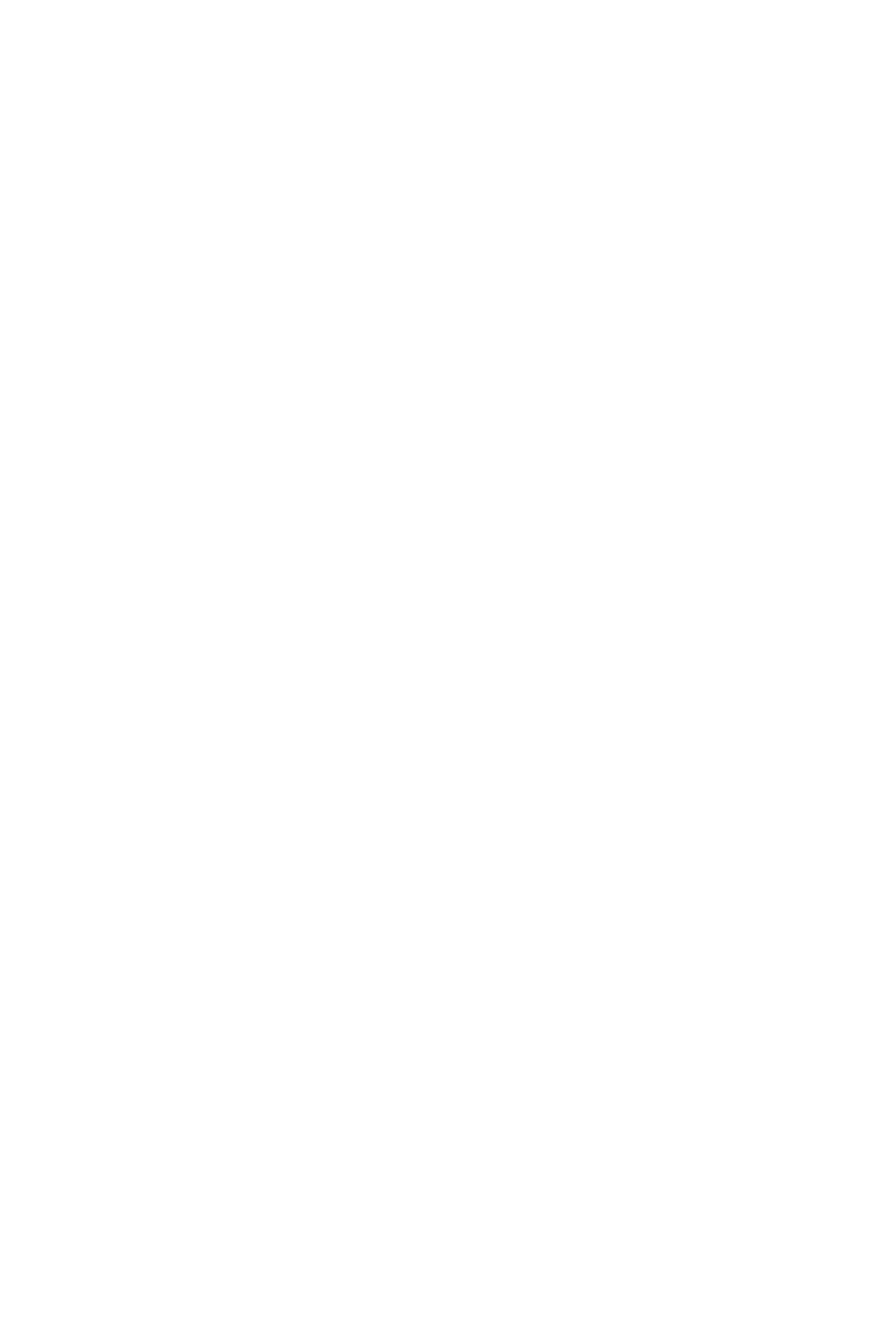# **Part I**

# **Provisions of the Convention related to marine scientific research**

This section presents a brief legislative history of the provisions of the Convention related to marine scientific research and provides an overview of those provisions with a focus on Part XIII of the Convention.

# **A. Brief legislative history of the provisions of the Convention related to marine scientific research**

### **1. The 1958 Geneva Conventions**

1. Until the 1950s, marine scientific research was not regulated under any international treaty. Customary law provided the main source of law in this field. An increase in scientific research in the oceans and technology development after World War II, together with their gradual application to resource exploration and exploitation and military purposes, prompted the international community to develop and codify the international legal framework in this regard.

2. Marine scientific research was first considered during the first United Nations Conference on the Law of the Sea in 1958. Among the four 1958 Geneva Conventions,<sup>1</sup> the Convention on the Continental Shelf specifically provides in its art. 5, para. 8, that "[t]he consent of the coastal State shall be obtained in respect of any research concerning the continental shelf and undertaken there. Nevertheless the coastal State shall not normally

<sup>&</sup>lt;sup>1</sup> The four 1958 Conventions, which were adopted in Geneva on 29 April 1958, include: the Geneva Conventions on the High Seas, on the Territorial Sea and Contiguous Zone, on the Continental Shelf and on Fishing and Conservation of the Living Resources of the High Seas.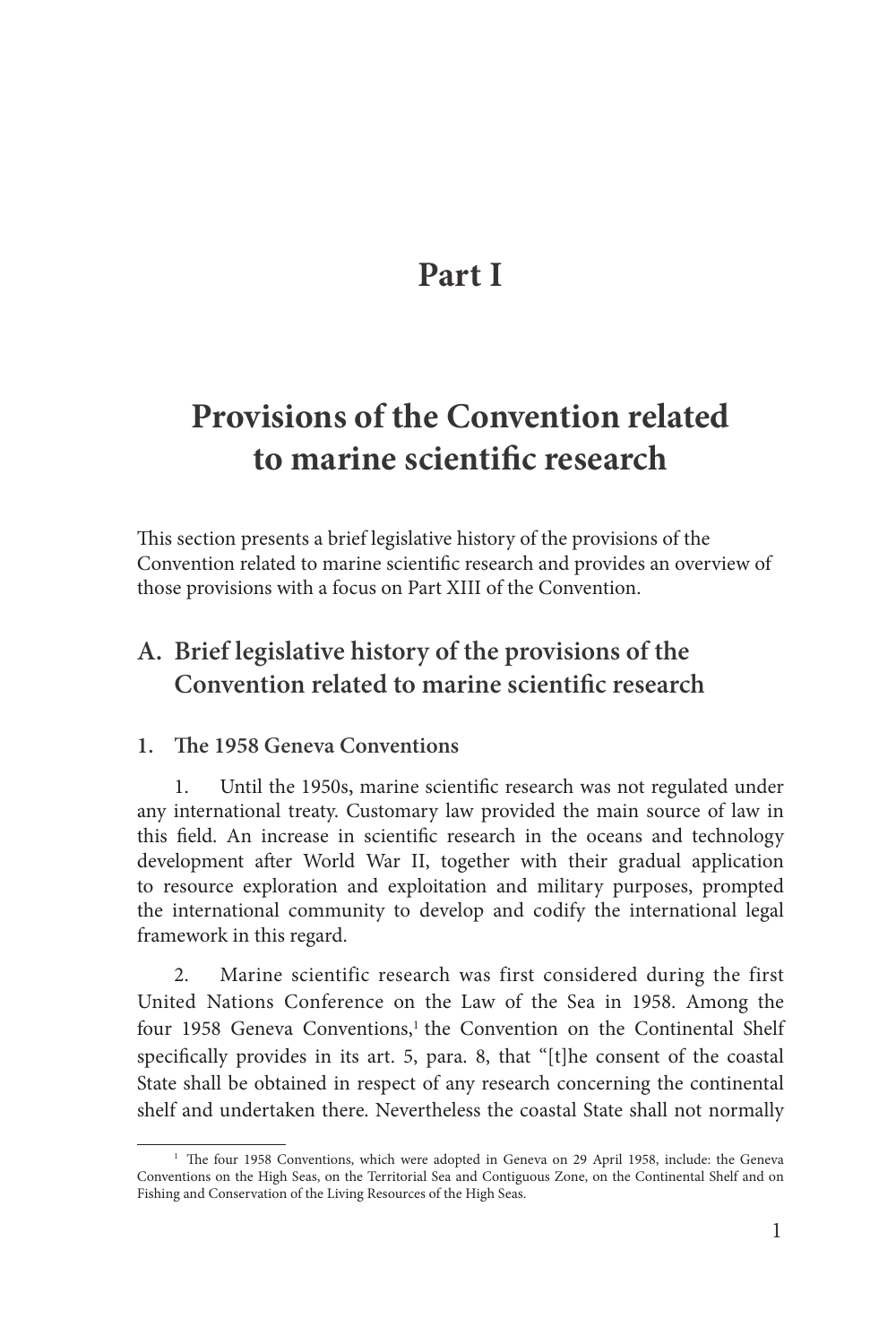withhold its consent if the request is submitted by a qualified institution with a view to pure scientific research into the physical or biological characteristics of the continental shelf, subject to the proviso that the coastal State shall have the right, if it so desires, to participate or to be represented in the research, and that in any event the results shall be published". The elements contained in art. 5 of the 1958 Convention on the Continental Shelf would become the basis for the development of detailed provisions of the regime for marine scientific research contained in the 1982 Convention. Marine scientific research was not specifically addressed in the Convention on the High Seas.<sup>2</sup>

### **2. Committee on the Peaceful Uses of the Seabed and the Ocean Floor Beyond the Limits of NationalJurisdiction ("Seabed Committee")**

3. Discussions on marine scientific research took place within the Seabed Committee to study various aspects of the problem and to indicate practical means to promote international cooperation.3 Several proposals submitted to the Committee contained specific references to marine scientific research.<sup>4</sup> In 1970, the General Assembly adopted the Declaration of Principles Governing the Seabed and the Ocean Floor, and the Subsoil Thereof, Beyond the Limits of National Jurisdiction, in which States were urged to promote international cooperation in scientific research exclusively for peaceful purposes through international programmes, publication and dissemination of information as well as the strengthening of the research capabilities of developing States. The Seabed Committee was later tasked with preparing work for the Third United Nations Conference on the Law of the Sea. In its report to the Conference, the Committee had listed scientific research as one of the subjects to be discussed in the Third United Nations Conference on the Law of the Sea, as well as transfer of technology, scientific research on the continental shelf and scientific research in the exclusive economic zone.

<sup>2</sup> *Yearbook of the International Law Commission, 1956*, vol. II (United Nations publication, Sales No. 1956.V.3.), chapter III, commentary to art. 27, para. 2, p. 278.

<sup>&</sup>lt;sup>3</sup> The General Assembly established the Ad Hoc Committee to Study the Peaceful Uses of the Seabed and the Ocean Floor beyond the Limits of National Jurisdiction by its resolution 2340 (XXII) of 18 December 1967. One year later, the Ad Hoc Committee was replaced by the Committee on the Peaceful Uses of the Seabed and the Ocean Floor beyond the Limits of National Jurisdiction established under the General Assembly resolution 2467 A (XXIII) of 21 December 1968. Its terms of reference contained a specific reference to marine scientific research.

<sup>4</sup> See for example, *Official Records of the General Assembly, Twenty-fifth Session, Supplement No.21*, (A/8021); *Twenty-sixth Session, Supplement No.21*, (A/8421); *Twenty-seventh Session, Supplement No.21*, (A/8721). See also *Official Records of the Committee on the Peaceful Uses of the Seabed and the Ocean Floor beyond the Limits of National Jurisdiction*, Vol. 8 and 33.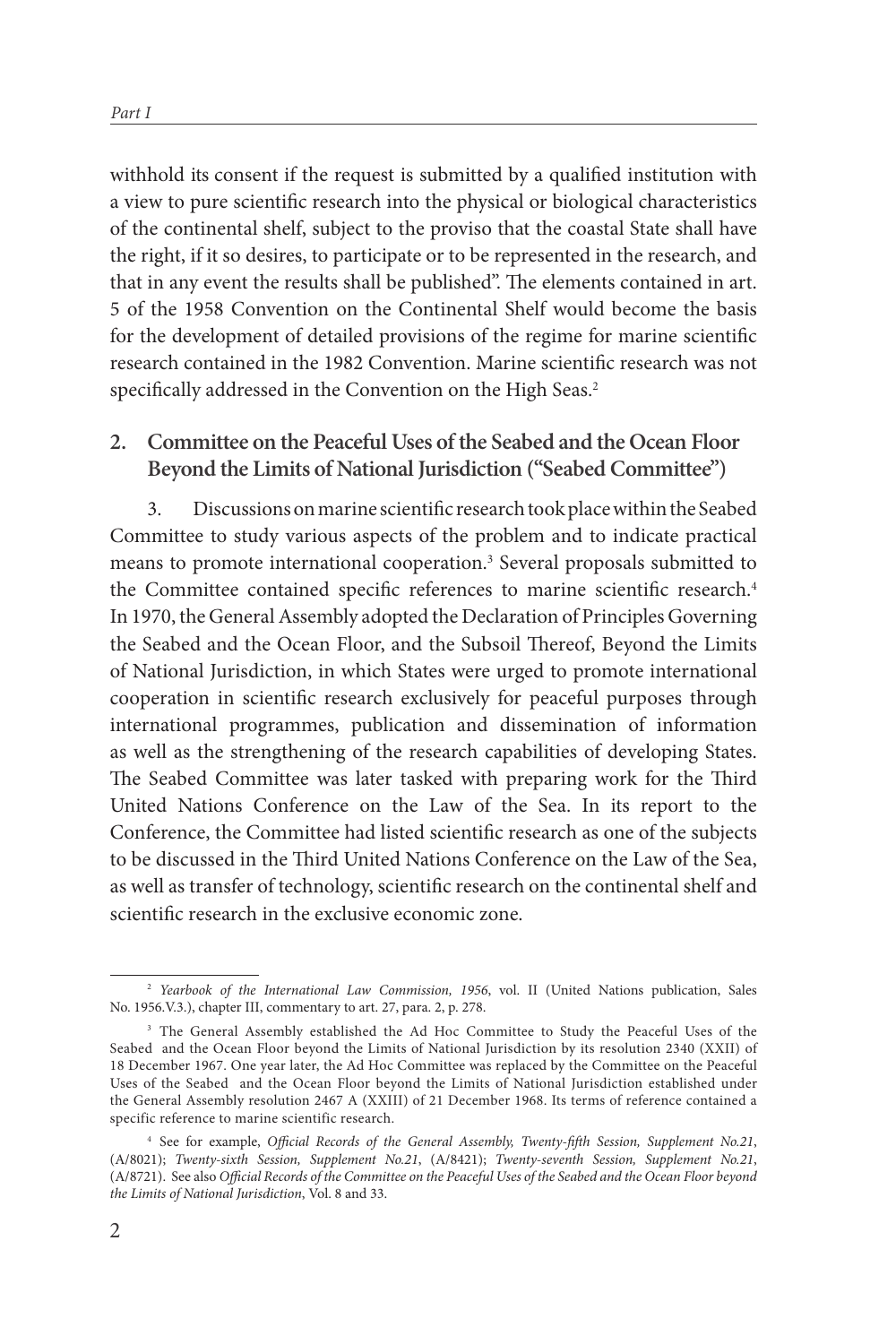## **3. Third United Nations Conference on the Law of the Sea**

4. Substantial developments took place in the Third United Nations Conference on the Law of the Sea, which was held from 1973 to 1982 over eleven sessions. The negotiations were conducted on the basis that nothing was agreed until everything was agreed and therefore the draft text represented a package that had to be accepted in its entirety.<sup>5</sup> The Third United Nations Conference on the Law of the Sea was confronted with conflicting positions on many issues, inter alia, the distinction between "pure" and "applied" research; freedom of scientific research and coastal States' control over marine scientific research, in particular, in the exclusive economic zone and on the continental shelf and dispute settlement. The emerging new concept of an exclusive economic zone of 200 nautical miles under the expanded coastal State's jurisdiction required new responses regarding the rights, obligations and duties of coastal and researching States. A balance needed to be found to accommodate the concerns of major researching States, mostly developed countries and coastal States, most of which were newly independent and developing States. Researching States considered that the limitations to research that would be introduced by the coastal State, would constitute an infringement on the traditional freedom of marine scientific research, which would not only adversely affect the advancement of science, but also deny its potential benefits to all nations in fields such as weather forecasting and the study of effects of ocean currents and the natural forces at work on the ocean floor. On the other hand, many developing States were promoting a marine scientific research regime which adequately protected their natural resources and guaranteed peace and development.

5. During the Conference, scientific research was addressed by the Third Committee which was also mandated to address the preservation of the marine environment, and development and transfer of marine technology. As many issues were, by nature, interrelated, the other two Committees of the Conference<sup>6</sup> also conducted some negotiations on marine scientific research in so far as it was necessary within their respective contexts of work. That is why in addition to Part XIII of the Convention on marine scientific research, other relevant provisions include arts. 19, 21 and 52 (innocent passage), art. 40 (transit passage), art. 54 (archipelagic sea lanes passage), arts. 56 and 62 (exclusive economic zone), art. 87 (high seas), art. 123 (enclosed or semi-closed sea), and arts. 143 and 155

<sup>&</sup>lt;sup>5</sup> See Tommy T.B. Koh and Shanmugam Jayakumar, "The Negotiating Process of the Third United Nations Conference on the law of the Sea", in *United Nations Convention on the Law of the Sea, 1982: a commentary*, Myron H. Nordquist, ed. (Leiden, Martinus Nijhoff, 1985).

<sup>6</sup> First Committee on Seabed Mining, the Area; and Second Committee on: Territorial Sea, Innocent Passage, Straits Used for International Navigation, Archipelagic States, the Exclusive Economic Zone, the Continental Shelf and High Seas, Regime of Islands, Enclosed or Semi-enclosed Seas, and Right of Access of Land-locked States to and from the Sea and Freedom of Transit.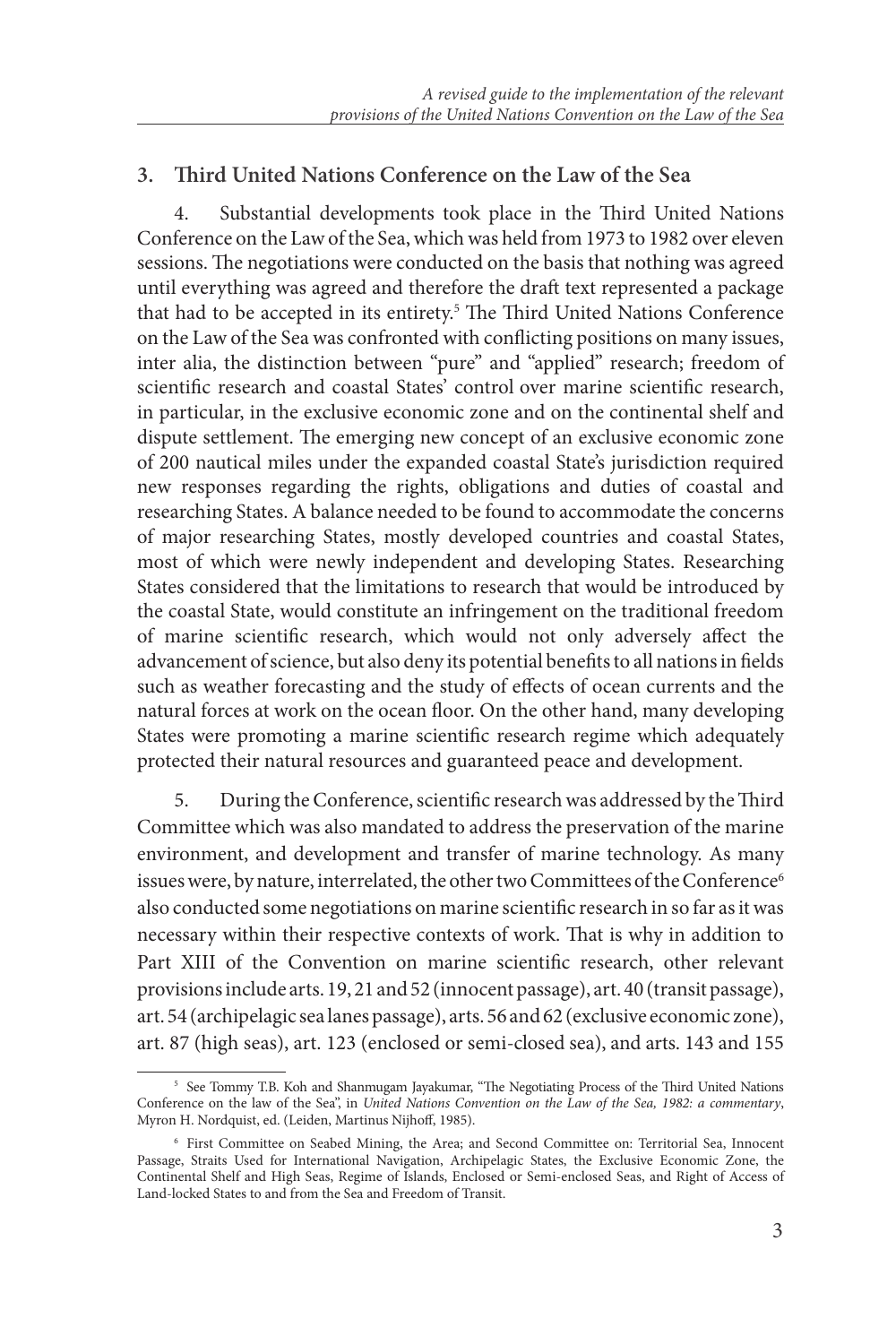(the Area)**<sup>7</sup>** . Part XII on "Protection and preservation of the marine environment", Part XIV on "Development and transfer of marine technology", Part XV on "Settlement of disputes" and Annex VIII ("Special arbitration"), are also relevant. These provisions constitute together the first comprehensive set of rules on marine scientific research, which aim to strike a balance between various States' interests. The core provisions dealing with marine scientific research are to be found in the twenty-eight arts. that constitute Part XIII of the Convention (arts. 238-265).

## **B. General aspects of marine scientific research under the Convention**

6. In addition to the specific rules regulating marine scientific research in the maritime areas defined under the Convention, some general aspects of the Convention's regime may be highlighted.

#### **1. What is marine scientific research under the Convention?**

7. The term "marine scientific research" is not defined in the Convention, despite the number of proposals that were made for a definition during the negotiations for the Convention, particularly during the Third United Nations Convention on the Law of the Sea.

8. During the Second Conference on the Law of the Sea,<sup>8</sup> the following general definition of marine scientific research was proposed: "any study, whether fundamental or applied, intended to increase knowledge about the marine environment, including all its resources and living organisms, and embraces all related scientific activity".9

9. In 1973, during the Third United Nations Conference on the Law of the Sea, the Third Committee continued discussing the development of a definition of marine scientific research. The following description of what was termed "scientific research in the world ocean" was put forward: "... any fundamental or applied research and related experimental work, conducted by States and their juridical and physical persons, as well as by international organizations, which does not aim directly at industrial exploitation but is designed to obtain knowledge of all aspects of the natural processes and phenomena occurring in the ocean space, on the seabed and subsoil thereof, which is necessary for the peaceful activity of States for the further development of navigation and other

<sup>7</sup> For the definition of the "Area", see art. 1 (1) of the Convention on the use of terms and scope. See also para. 58 below.

<sup>&</sup>lt;sup>8</sup> The Second Conference on the Law of the Sea took place in 1960 for six weeks, but did not yield any agreement.

<sup>9</sup> *Official Records of the General Assembly, Twenty-seventh Session, Supplement No.21*, (A/8721), documents annexed to Part IV, document A/AC.138/SC.III/L.18 (Canada), Preamble, para. 2, and principle 2.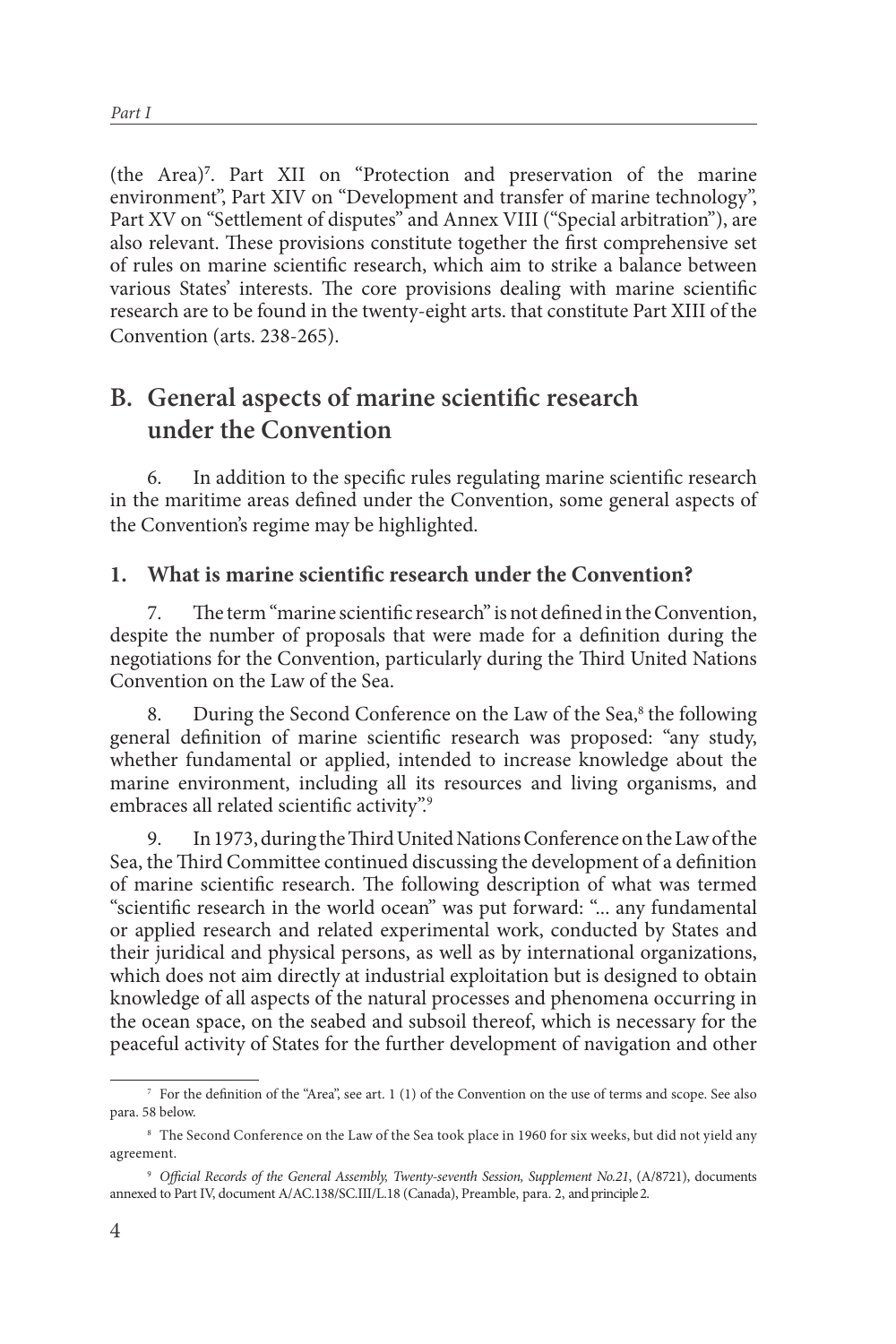forms of utilization of the sea and also utilization of the airspace above the world ocean".10 With this definition, marine scientific research was recognized as a right "only with regard to research of no direct significance for the exploration and exploitation of marine resources, to be conducted in maritime zones not subject to the jurisdiction of coastal States".<sup>11</sup>

10. Thereafter, in 1974, a draft art. 1 on definitions was proposed as follows: "(a) Marine Scientific Research is any study or investigation of the marine environment and experiments related thereto; (b) Marine Scientific Research is of such a nature as to preclude any clear or precise distinction between pure scientific research and industrial or other research conducted with a view to commercial exploitation or military use".<sup>12</sup> Following this proposal, some concerns were expressed<sup>13</sup> that it was impossible to make a distinction between pure scientific research and industrial or other research, and that rather "… a fundamental distinction should be made between open basic scientific research, carried out for the benefit of the community, without concern for profit, and industrial research".<sup>14</sup> It was argued that the main difference lay "in the possibility of immediate utilization of industrial research for economic purposes, while scientific research, which did not involve the same restraints on time and efficiency for the sake of specific results, yielded data which were accessible to all, were not of a secret nature, and were public property".15 The difficulty of clearly distinguishing between research directed towards the exploration and exploitation of marine resources and research not directed towards those purposes became the core issue of the negotiations.

11. By 1975 other formulations were put forward describing marine scientific research as: (a) "any study of, or related experimental work in, the marine environment that is designed to increase man's knowledge and is conducted for peaceful purposes";<sup>16</sup> and (b) "... any study and related experimental work conducted in the marine environment designed to increase mankind's knowledge thereof".<sup>17</sup>

<sup>10</sup> Committee on the Peaceful Uses of the Seabed and the Ocean Floor beyond the Limits of National Jurisdiction, vol. 8, Subcommittee III, A/AC.138/SC.III/L.31 (Bulgaria, Poland, Ukrainian SSR and USSR), arts. 1 and 2.

<sup>11</sup> United Nations Convention on the Law of the Sea, 1982: *a commentary, Myron H. Nordquist*, ed. (Dordrecht, Martinus Nijhoff Publishers, 1991), vol. IV, Part XIII, Section I, para. 238.4, p. 442.

<sup>12</sup> *Official Records of the Third United Nations Conference on the Law of the Sea*, vol. III (United Nations publication, Sales No. E.75.V.5), Trinidad and Tobago: draft arts. on marine scientific research, art. 1, paras. (a) and (b), p. 252.

<sup>13</sup> Ibid., vol. II (United Nations publication, Sales No. E.75.V.4), Third Committee, 7th meeting, paras. 11 and 19.

<sup>14</sup> Ibid., 13th meeting, para. 24.

<sup>15</sup> Ibid., para. 25.

<sup>&</sup>lt;sup>16</sup> Ibid., vol. IV (United Nations publication, Sales No. E.75.V.10), Bulgaria, Byelorussian Soviet Socialist Republic, Czechoslovakia, German Democratic Republic, Hungary, Mongolia, Poland, Ukrainian Soviet Socialist Republic and Union of Soviet Socialist Republics: draft arts. on marine scientific research, arts. 1 and 2, para. 4.

<sup>&</sup>lt;sup>17</sup> Ibid., Colombia, El Salvador, Mexico and Nigeria: draft arts. on marine scientific research, arts. 1 and 2.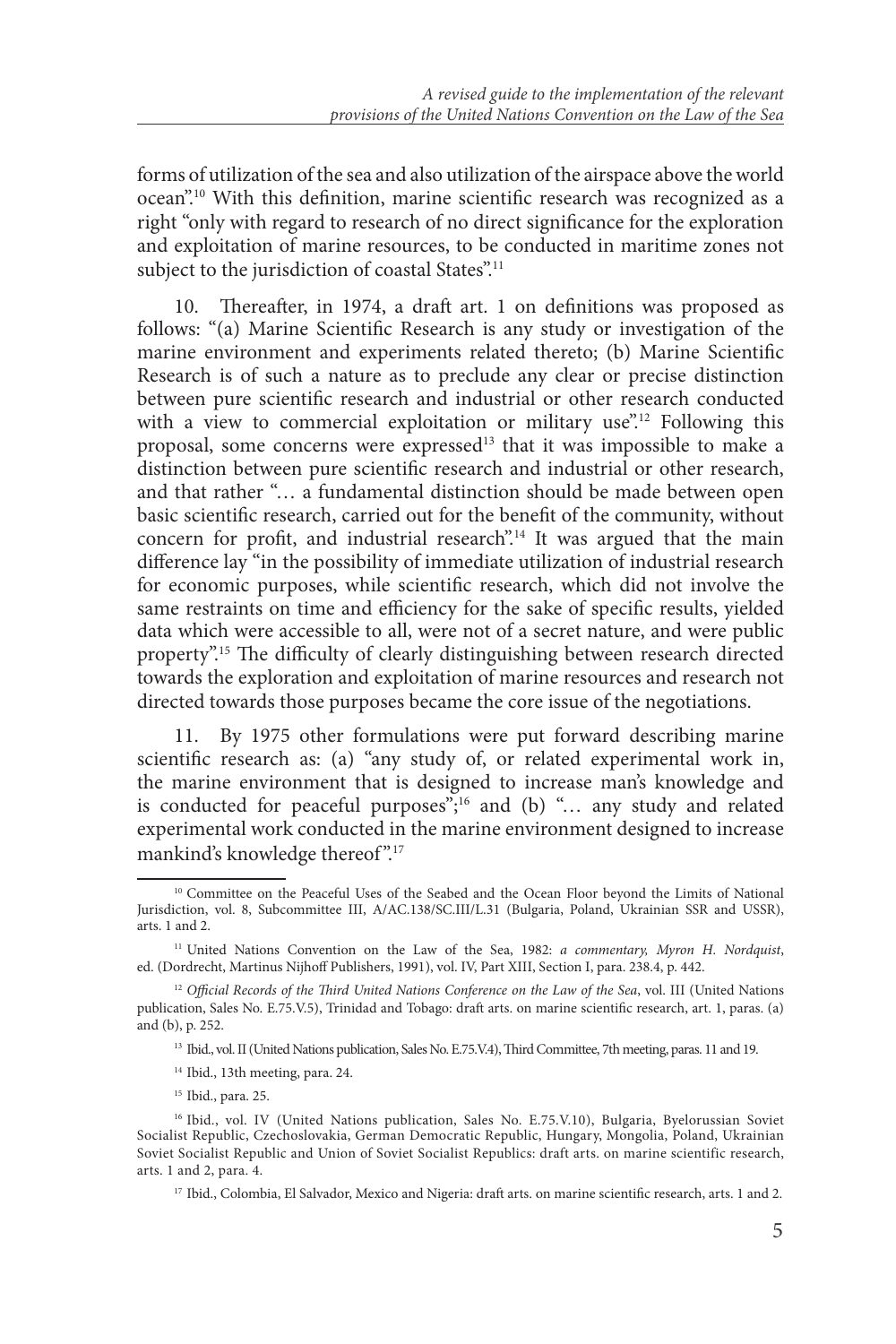12. The Informal Single Negotiating Text<sup>18</sup> which was issued in 1976, provided in its draft Part III, art. 48, that: "[f]or the purpose of this Convention, 'marine scientific research' means any study or related experimental work designed to increase mankind's knowledge of the marine environment".

13. By 1977, an Informal Composite Negotiating Text had been agreed upon but it did not include a definition of "marine scientific research".<sup>19</sup>

14. The Convention does not contain a definition of marine scientific research. It may be noted that "survey activities", "prospecting" and "exploration and exploitation" are primarily dealt with notably in Parts II, III, XI, Annex III to the Convention, as well as in the Agreement relating to the Implementation of Part XI of the United Nations Convention on the Law of the Sea of 10 December 1982 and related instruments.20

### **2. General provisions governing the conduct of marine scientific research**

15. In art. 240, the Convention identifies general principles for the conduct of marine scientific research. Thus, marine scientific research shall:

- (a) Be conducted exclusively for peaceful purposes (this is in keeping with the general spirit of the Convention to promote the peaceful uses of the seas, as provided for in the preamble of the Convention and reiterated in its various articles, including arts. 88, 143 and 301);<sup>21</sup>
- (b) Be conducted with appropriate scientific methods and means compatible with the Convention;
- (c) Not unjustifiably interfere with other legitimate uses of the sea compatible with the Convention and shall be duly respected in the course of such uses; and

<sup>&</sup>lt;sup>18</sup> Ibid., vol. V (United Nations publication, Sales No. E.76.V.8), arts. 48 and 49.

<sup>19</sup> *Official Records of the Third United Nations Conference on the Law of the Sea*, vol. VIII (United Nations publication, Sales No. E.78.V.4), art. 239.

<sup>20</sup> See, for example, *The 2000 Regulations on Prospecting and Exploration for Polymetallic Nodules in the Area*, available from www.isa.org.jm.

<sup>&</sup>lt;sup>21</sup> The discussion about peaceful conduct in the seas was raised during the negotiations, particularly during the Third United Nations Conference on the Law of the Sea, in the context of attempts at defining marine scientific research. This eventually resulted in the phrase "for peaceful purposes", as regards the conduct of marine scientific research, being incorporated into art. 240. With regard to the question of military research, art. 246, para. 3, of the Convention would appear to address all research aimed at the furtherance of knowledge in general; although this does not pointedly include or exclude research for military purposes (See Wegelein, Florian H. Th., *Marine Scientific Research: The Operation and Status of Research Vessels and Other Platforms in International Law* (Martinus Nijhoff publishers, 2005, p. 95).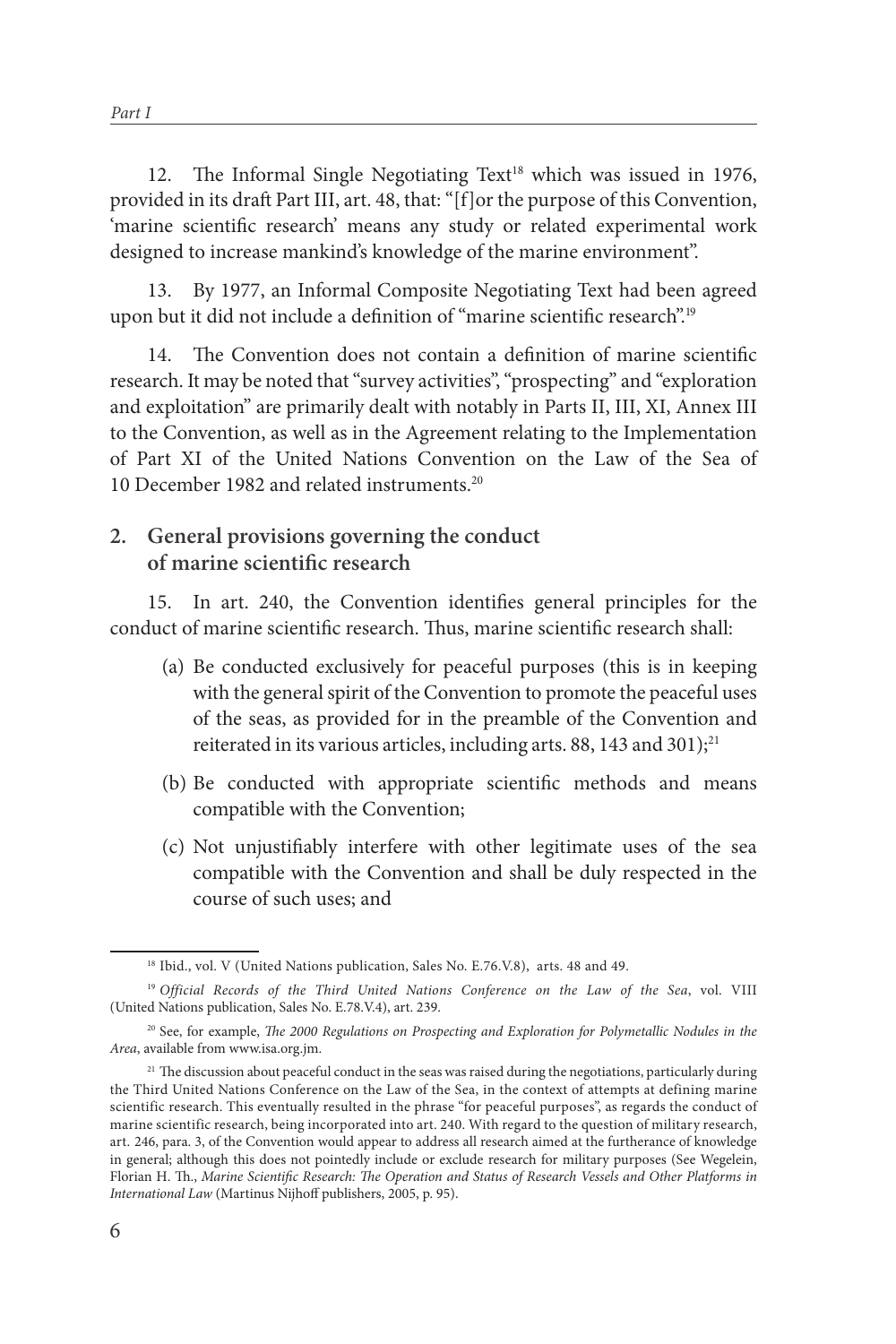(d) Be conducted in compliance with all relevant regulations adopted in conformity with the Convention including those for the protection and preservation of the marine environment.

16. Furthermore, marine scientific research activities shall not constitute the legal basis for any claim to any part of the marine environment or its resources (art. 241). This is in keeping with the intent of similar provisions with respect to the non-appropriation of the high seas (arts. 89 and 90) and the Area (art. 137, paras. 1 and 3).

17. All States, irrespective of their geographical location, and competent international organizations have the right to conduct marine scientific research, subject to the rights and duties of other States as provided for in the Convention (art. 238). Thus, the right to conduct marine scientific research is not an absolute right since it is "subject to the rights and duties of other States".

18. Although the term "competent international organizations" is not defined in the Convention, it may be considered to generally include intergovernmental organizations which are empowered by their constituting instruments or other rules to undertake, coordinate, or promote and facilitate the development and conduct of marine scientific research. An indicative list of such organizations is provided in Annex VIII to the Convention, art. 2.<sup>22</sup>

## **3. International co-operation**

19. The Convention requires cooperation in marine scientific research as follows: between and among States (for example, art. 242, para. 2); between States and international organizations (for example, art. 242, para. 1); and between and among international organizations (for example, art. 278).

20. Part XIII articulates the following provisions on international cooperation:

- (a) States and competent international organizations are required to promote international cooperation in marine scientific research for peaceful purposes in accordance with the principle of respect for sovereignty and jurisdiction and on the basis of mutual benefit (art. 242, para. 1);
- (b) A State must provide, as appropriate, other States with a reasonable opportunity to obtain from it, or with its cooperation, information necessary to prevent and control damage to the health and safety of persons and to the marine environment (art. 242, para. 2);

<sup>22</sup> See also *Law of the Sea 1996,* Bulletin No. 31, pp. 93-95 (United Nations publication).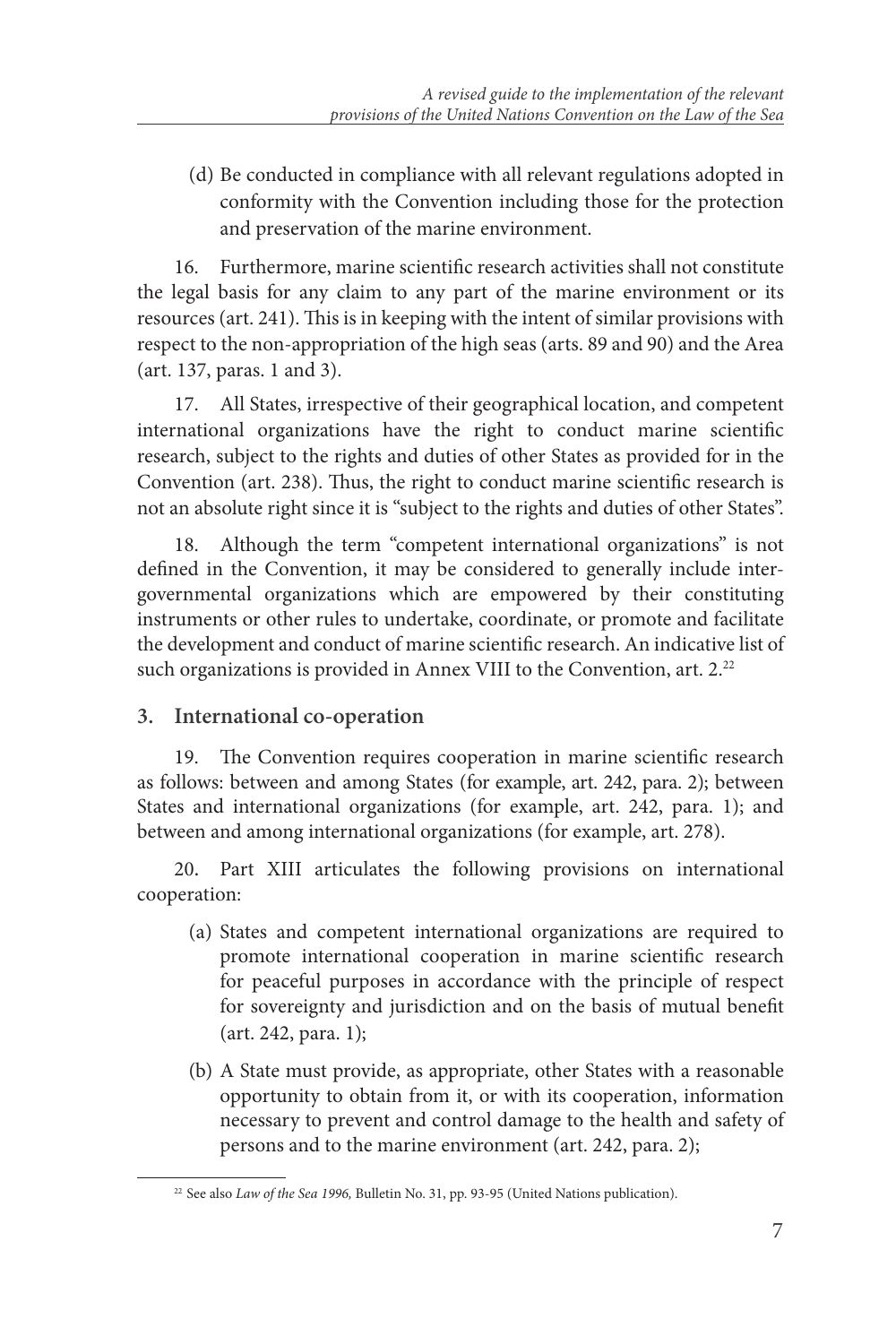- (c) States and competent international organizations are also required to cooperate through the conclusion of bilateral and multilateral agreements, to create favourable conditions for the conduct of marine scientific research in the marine environment and to integrate the efforts of scientists in studying the essence of phenomena and processes occurring in the marine environment and interrelations between them (art. 243);
- (d) States and competent international organizations are also required to make available by publication and dissemination through appropriate channels information on proposed major programmes and their objectives, as well as knowledge resulting from marine scientific research (art. 244, para. 1);
- (e) States, both individually and in cooperation with other States and with competent international organizations, shall actively promote the flow of scientific data and information and the transfer of knowledge resulting from marine scientific research, especially to developing States, as well as the strengthening of the autonomous marine scientific research capabilities of developing States, through, inter alia, programmes to provide adequate education and training of their technical and scientific personnel (art. 244, para. 2).

21. Other relevant provisions in other parts of the Convention include art. 143, para. 3, which encourages the promotion of international cooperation in relation to marine scientific research in the Area. Article 123 of the Convention provides that States bordering enclosed and semi-enclosed seas should cooperate with each other in the exercise of their rights and in the performance of their duties under the Convention. They are required to endeavour, directly or through an appropriate regional organization to, inter alia, coordinate their scientific research policies and undertake joint programmes of scientific research in the enclosed or semi-enclosed sea, and invite, as appropriate, other interested States or international organizations to cooperate to this end.

22. Also particularly relevant to marine scientific research is art. 197 of the Convention, which encourages States to cooperate on a global and, as appropriate, on a regional basis, directly or through competent international organizations, in formulating and elaborating international rules, standards and recommended practices and procedures consistent with the Convention,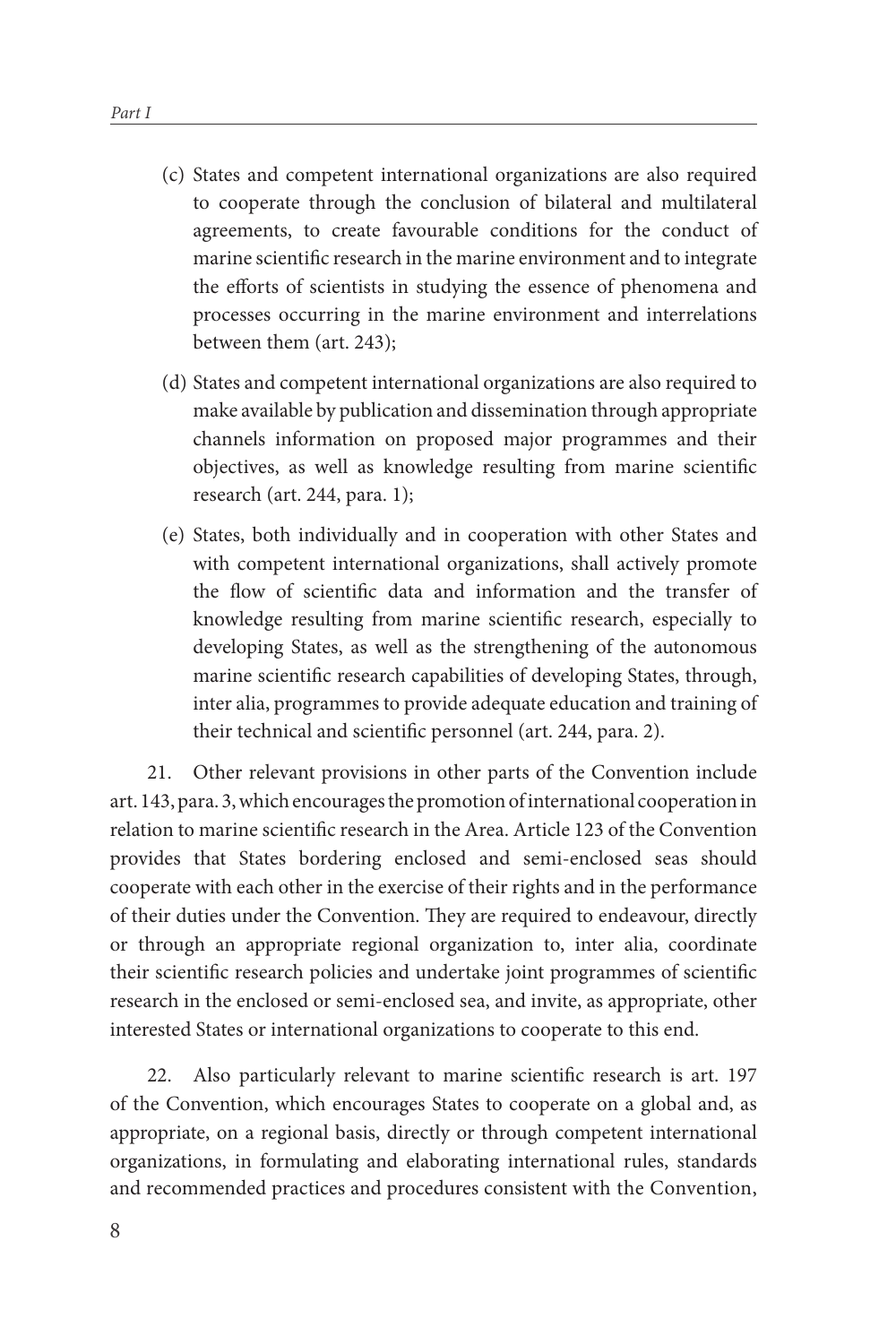for the protection and preservation of the marine environment, taking into account characteristic regional features (see also section H of the present Part).

## **4. Promotion and facilitation of marine scientific research**

23. States and competent international organizations have the obligation to promote and facilitate the development and conduct of marine scientific research in accordance with the Convention (art. 239).

24. States are required to promote through competent international organizations the establishment of general criteria and guidelines to assist in ascertaining the nature and implications of marine scientific research (art. 251).

25. States are required to adopt reasonable rules, regulations and procedures to promote and facilitate marine scientific research beyond their territorial sea and facilitate, subject to the provisions of their laws and regulations, access to their harbours and promote assistance for marine scientific research vessels (art. 255).

# **C. Marine scientific research in internal waters, archipelagic waters and the territorial sea**

26. Coastal States, in the exercise of their sovereignty, have exclusive rights to regulate, authorize and conduct marine scientific research in their territorial sea. Therefore, marine scientific research in the territorial sea may only be conducted with the express consent of and under the conditions set forth by the coastal State (art. 245). In straits used for international navigation and in archipelagic sea lanes, foreign ships, including marine scientific research and hydrographic survey ships, may not carry out any research or survey activities without the prior authorization of the States bordering straits during their transit passage or archipelagic sea lanes passage (arts. 40 and 54).<sup>23</sup>

<sup>&</sup>lt;sup>23</sup> Note that a broad reference to "any research or survey activities" is used in these provisions to include all kinds of research and survey activities. With respect to the different terminology used in art. 245 (express consent) and art. 40 (prior authorization), the Drafting Committee (see *Official Records of the Third United Nations Conference on the Law of the Sea*, vol. XII (United Nations publication, Sales No. E.80.V.12)), explained in one of its reports that "it should aim for standardization in translation of expressions such as 'consent' or 'authorization', but that standardization of expressions within each language may not be possible". Based on the afore-mentioned explanation, it could be concluded that, in the context of arts. 245 and 40 of the Convention, "consent" has the same meaning as "authorization".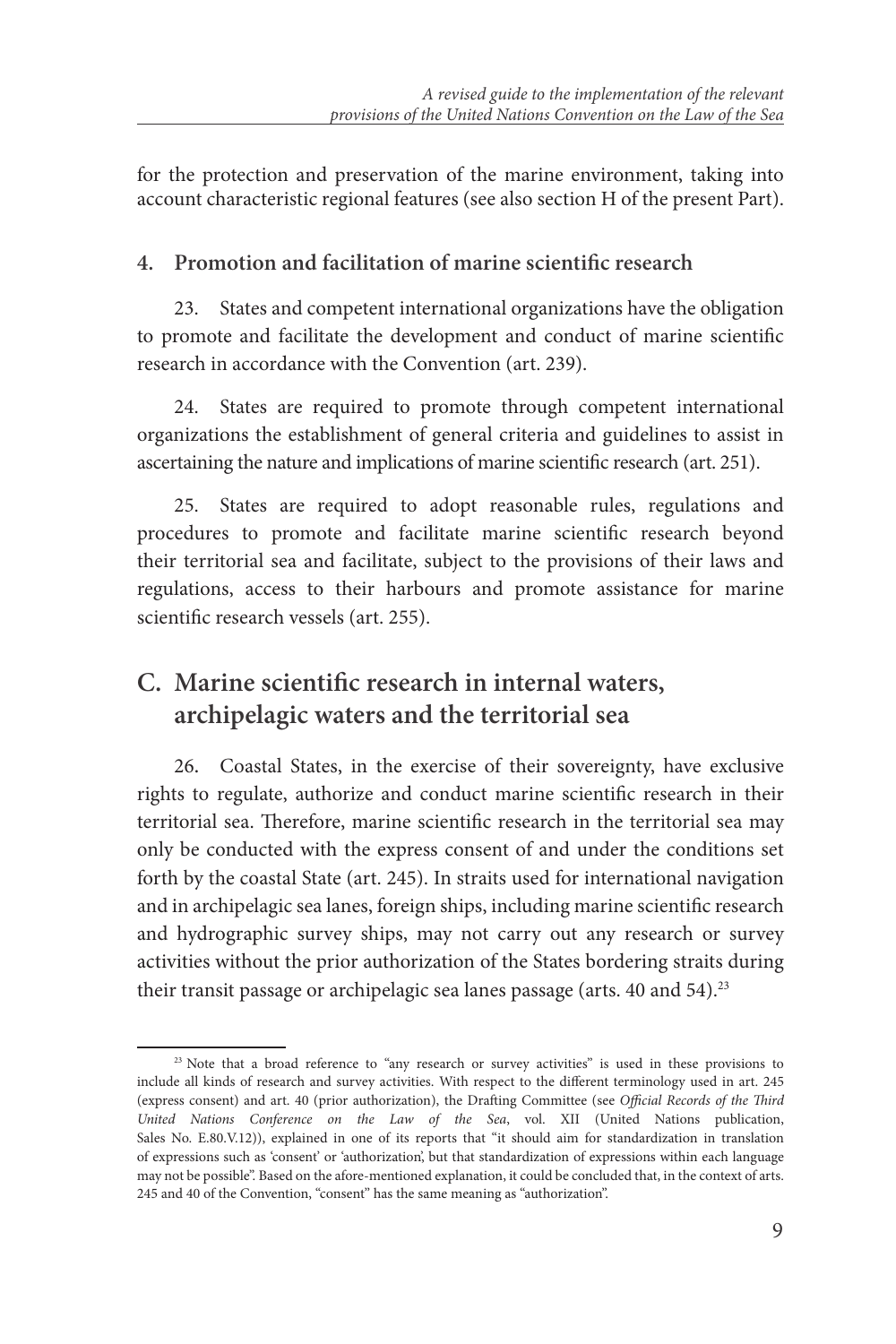# **D. Marine scientific research in the exclusive economic zone and on the continental shelf**

## **1. Overview of rights and duties of the coastal State relating to the granting and withholding of consent**

27. Coastal States, in the exercise of their jurisdiction, have the right to regulate, authorize and conduct marine scientific research in their exclusive economic zone and on their continental shelf. Research in those maritime areas may only be conducted with the consent of the coastal State (art. 246, paras. 1 and 2).

28. In normal circumstances, a coastal State is under a duty to grant its consent to marine scientific research to be carried out in accordance with the Convention exclusively for peaceful purposes and in order to increase scientific knowledge of the marine environment for the benefit of all mankind (art. 246, para.  $3$ ).<sup>24</sup>

29. According to art. 246, para. 5, a coastal State may, in its discretion, withhold consent for the conduct of marine scientific research in four specified cases. The information provided to the coastal State pursuant to art. 248 (see para. 38) is particularly important to the coastal State in its assessment of whether to withhold consent or not. The four cases specified in art. 246, para. 5, are the following:

**a. Marine scientific research projects of direct significance for resource exploration and exploitation**

30. Article 246, para. 5 (a), refers to a research project which "is of direct significance for the exploration and exploitation of natural resources, whether living or non-living". Such research projects may generally be considered to be those which can reasonably be expected to produce results enabling resources to be located, assessed and monitored with respect to their status and availability for commercial exploitation.

31. Notwithstanding the provisions of para. 5, coastal States may not exercise their discretion to withhold consent under subpara. (a) in respect of marine scientific research projects to be undertaken in accordance with the provisions of Part XIII on the continental shelf, beyond 200 nautical miles from the baselines from which the breadth of the territorial sea is measured, outside those specific areas which coastal States may at any time publicly designate as areas in which exploitation or detailed exploratory operations focused on those

<sup>&</sup>lt;sup>24</sup> The Third United Nations Conference on the Law of the Sea did not make a general distinction between so-called "pure" scientific research and "applied" scientific research; art. 246 (3) and (5) apply different rules in the two scenarios.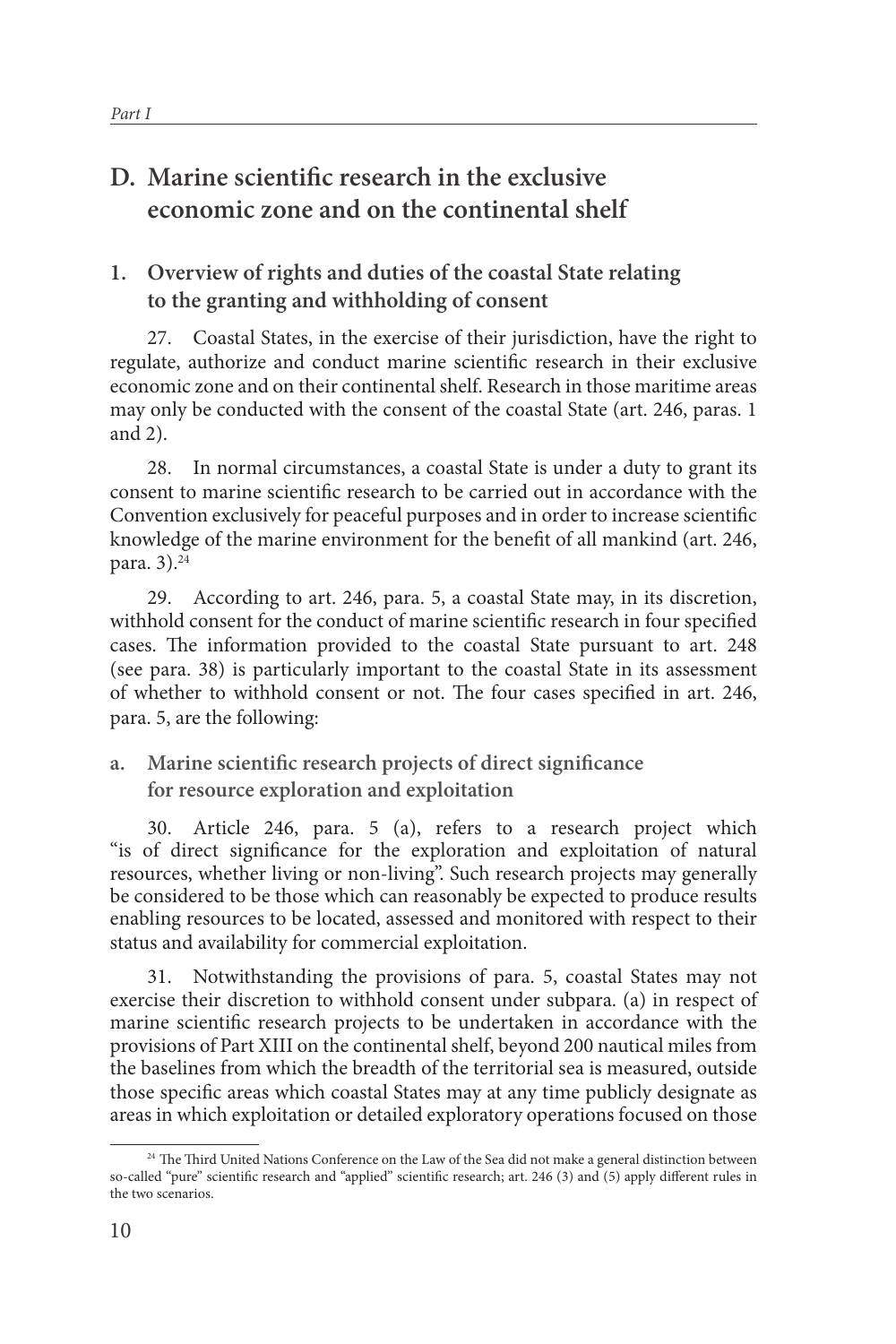areas are occurring or will occur within a reasonable period of time. Coastal States are required to give reasonable notice of the designation of such areas, as well as any modifications thereto, but shall not be obliged to give details of the operations therein (art. 246, para. 6).

32. The above provision is without prejudice to the coastal States' rights over the continental shelf as established in art. 77 according to which the rights of the coastal State over its continental shelf do not depend on occupation, effective or notional, or on any express proclamation (art. 246, para. 7).

**b. Marine scientific research projects involving drilling, use of explosives or introduction of harmful substances**

33. Research involving drilling into the continental shelf and the use of explosives can be regarded as examples of marine scientific research activities which can provide information of direct significance for the exploration of natural resources. In this respect, para. 5 (b) may be considered a further specification of para. 5 (a). In addition, drilling and the use of explosives have a common aspect with the third activity referred to in the subparagraph, namely research involving the introduction of harmful substances into the marine environment: they can cause harmful effects on the marine environment.

**c. Marine scientific research projects involving artificial islands, installations and structures**

34. According to art. 246, para. 5 (c), the coastal State may, in its discretion, withhold consent to conduct marine scientific research involving the construction, operation or use of artificial islands, installations or structures as referred to in arts. 60 and 80 of the Convention.

35. The wording of the latter two arts. would seem to imply that they refer to stationary (fixed and anchored) installations and structures including those penetrating the surface of the sea, as well as those remaining entirely sub-surface.

**d. Marine scientific research projects containing inaccurate information orto be conducted by a State or competent international organization having outstanding obligations**

36. According to art. 246, para. 5 (d), the coastal State may exercise its discretion to withhold consent if the information received from the researching State or competent international organization pursuant to art. 248 regarding the nature and objectives of the research project is inaccurate. Only information regarding the nature and objectives of the project (art. 248, para. (a)) is mentioned, thus seemingly leaving the other information to be provided pursuant to art. 248 beyond the scope of para. 5 (d).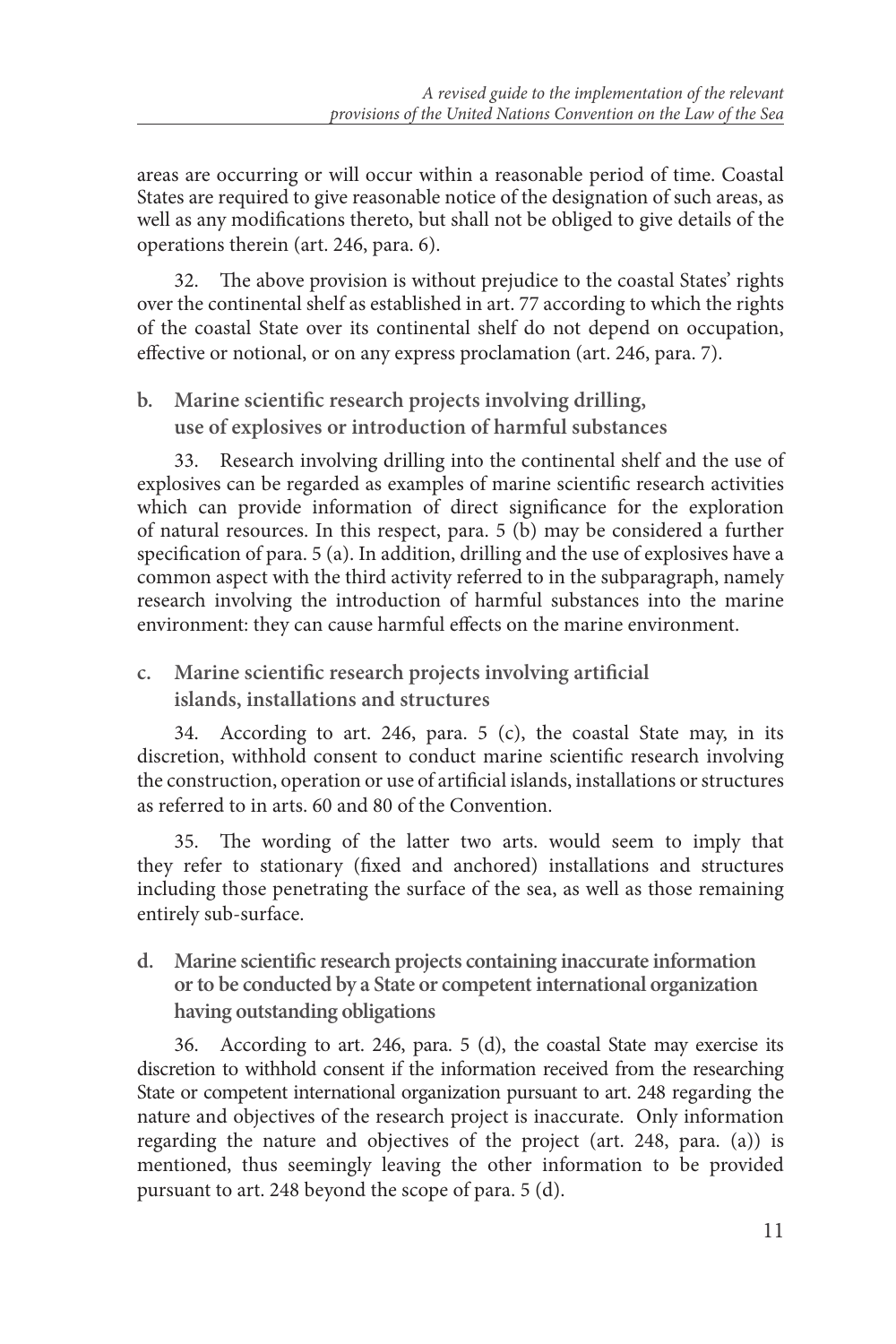37. The coastal State may also exercise its discretion to withhold consent if the researching State or competent international organization has outstanding obligations to that coastal State from a prior research project. It may be assumed that the coastal State may do so only when each outstanding obligation becomes overdue.

#### **2. Procedure for requesting and granting consent**

**a. Request by the researching State or competent international organization to conduct marine scientific research**

38. At least six months in advance of the expected starting date of the research activities, a full description of the research project must be provided to the coastal State in accordance with art. 248, as follows:

- (a) The nature and objectives of the project;
- (b) The method and means to be used, including name, tonnage, type and class of vessels and a description of scientific equipment;
- (c) The precise geographical areas in which the project is to be conducted;
- (d) The expected date of first appearance and final departure of the research vessels, or deployment of the equipment and its removal, as appropriate;
- (e) The name of the sponsoring institution, its director, and the person in charge of the project; and
- (f) The extent to which it is considered that the coastal State should be able to participate or to be represented in the project.

39. All communications are to be made through appropriate official channels, unless otherwise agreed (art. 250).

**b. Response by the coastal State**

40. Article 246, para. 3, establishes the conduct of the coastal State in response to requests for consent to conduct scientific research in its exclusive economic zone or on its continental shelf. It provides for the coastal State to grant, in normal circumstances, its consent for marine scientific research projects by other States or competent international organizations to be carried out in accordance with the Convention.

41. With regard to the references to delays in granting consent, art. 246, para. 3, recognizes the importance for the researching State or competent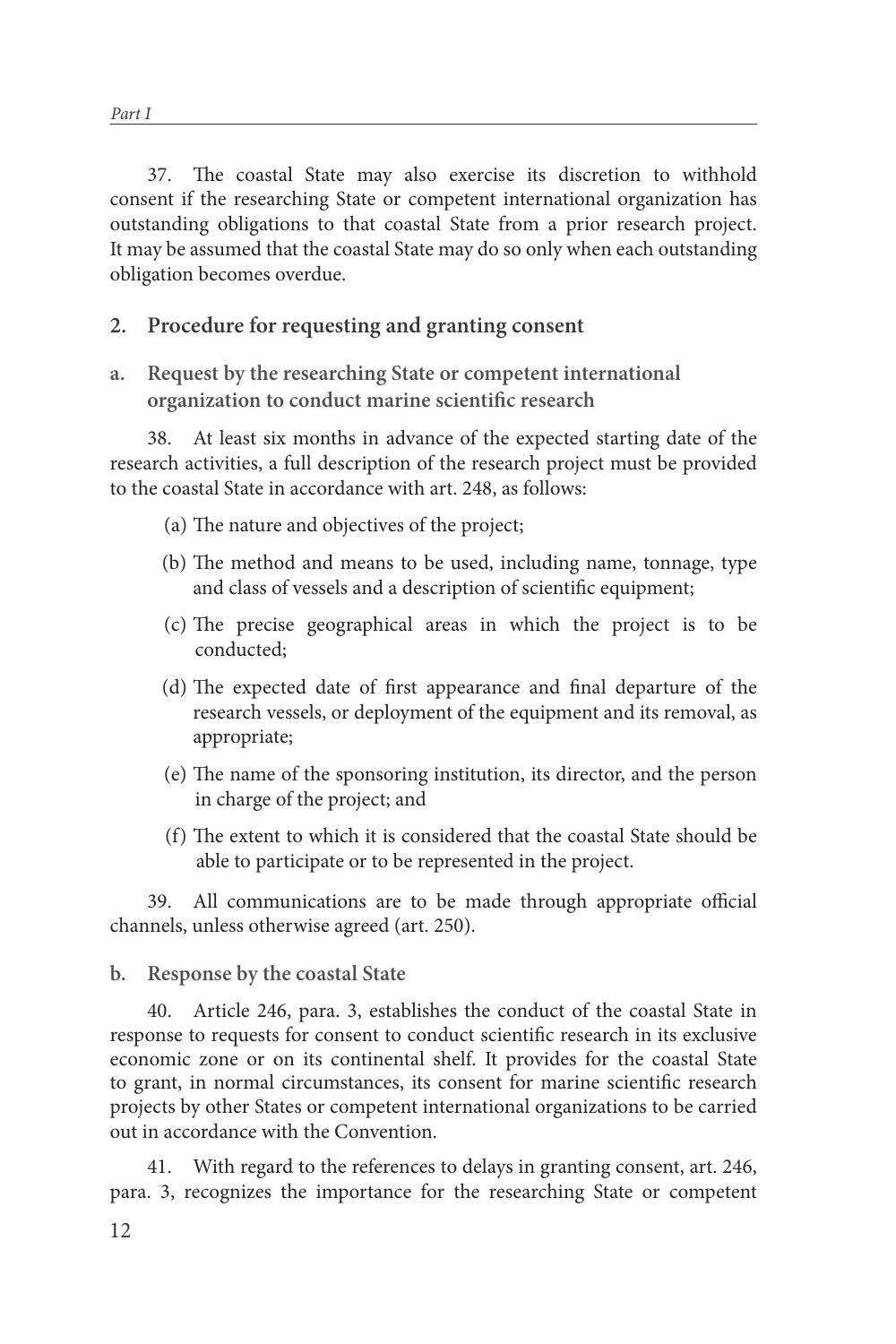international organization to know at an early stage whether the research will be allowed to proceed. The mere absence of diplomatic relationships between the coastal and researching States does not necessarily mean that the situation is "not normal" (art. 246, para. 4).

42. The consent of the coastal State to a request to conduct marine scientific research in its exclusive economic zone or on its continental shelf can be granted either expressly (art. 246) or implicitly (art. 252).

43. Under art. 252 of the Convention, the marine scientific research project may begin six months after the date upon which the information required under art. 248 was provided by the researching State or competent international organization to the coastal State, unless the coastal State has informed the researching State or competent international organization within four months of the receipt of the communication that it does not grant its consent, or that the information given does not conform to the manifestly evident facts, or that the coastal State requires more, or that outstanding obligations exist with respect to a previous marine scientific research project carried out by that State or organization. If the coastal State does not respond at all, consent may be presumed.

44. According to art. 252, subpara. (c), the coastal State is entitled, within four months of the receipt of a request for consent, to require supplementary information relevant to conditions under art. 249 (see paras. 46, 48 and 52-53) and the information provided for under art. 248 (see para. 38).

45. If a coastal State is a member of or has a bilateral agreement with a competent international organization, which intends to undertake, directly or under its auspices, a research project in that State's exclusive economic zone or on its continental shelf, the coastal State is presumed to have granted its consent for the project to be executed if it approved the project at the time the international organization took the decision to undertake the project and it has not expressed any objection within four months of the notification of the project to it by the organization (art. 247). This provision is especially relevant for research projects which require access to the maritime areas of several coastal States (see para. 103).

46. Article 249, para. 1, sets out the conditions which have to be complied with by the researching State and competent international organizations. Should the coastal State decide to grant its consent in any of the situations described in paras. 33-37 of this Guide, where it is not under a duty to grant consent, it has the opportunity to require any conditions for the execution of the research project it deems necessary for the protection of its interests (art. 249, para. 2).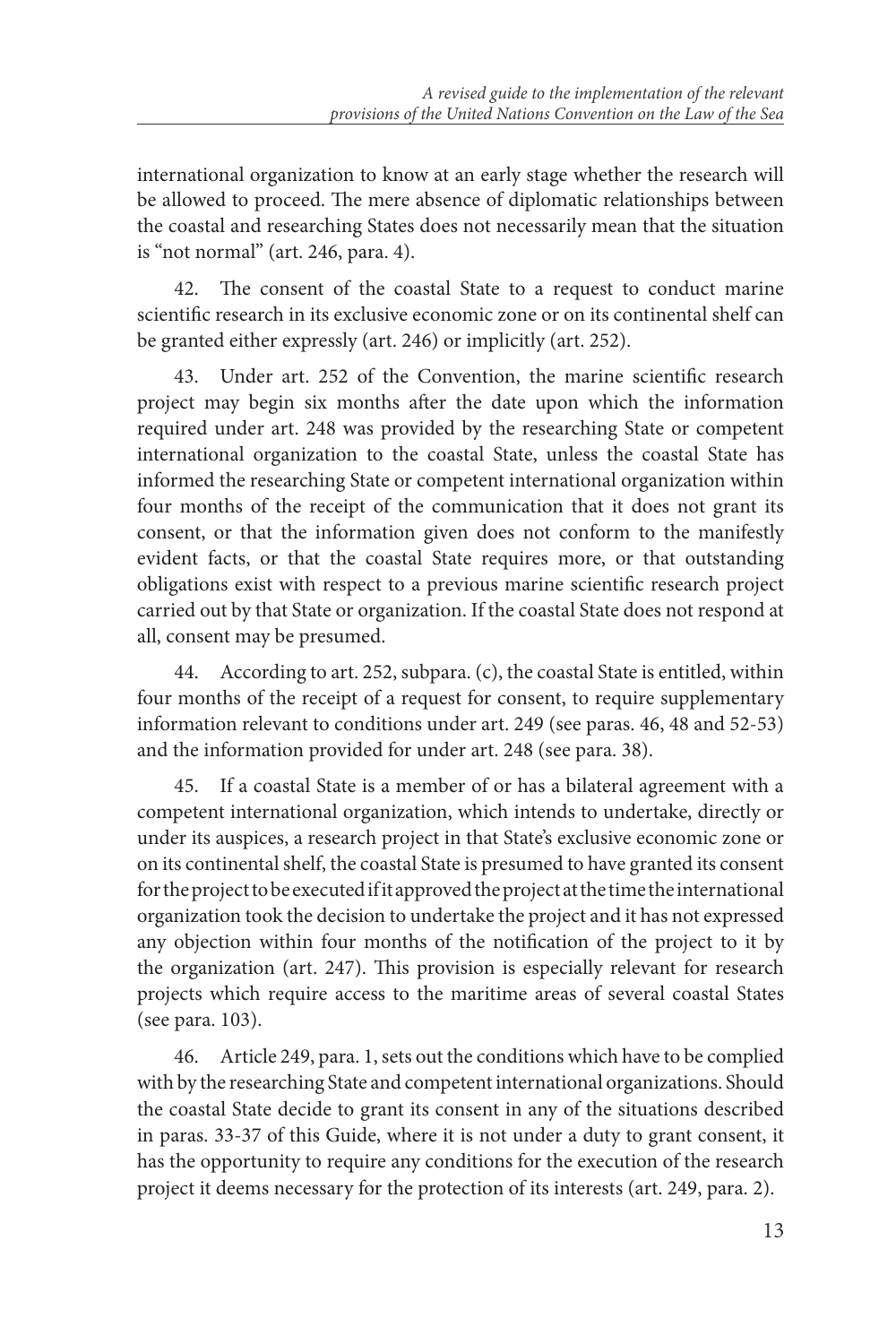47. Any dispute over whether a coastal State has inappropriately withheld its consent under art. 246 is subject to conciliation and the procedure set out in Annex V to the Convention (see section J of the present Part).

### **3. Conduct during marine scientific research**

**a. Participation or representation by the coastal State**

48. When undertaking marine scientific research in the exclusive economic zone or on the continental shelf of a coastal State, researching States and competent international organizations are subject to a series of obligations set out in art. 249. In particular, they are required, inter alia, to ensure the right of the coastal State to participate in or be represented in the project, especially on board research vessels and other craft or scientific research installations, when practicable, without payment of any remuneration to the scientists of the coastal State and without obligation to contribute towards the costs of the project.

**b. Rights of neighbouring landlocked and geographically disadvantaged States**

49. It should be noted that certain rights for information and participation are also granted to neighbouring landlocked and geographically disadvantaged States with regard to marine scientific research conducted in the exclusive economic zone or the continental shelf of the coastal State, as set out in art. 254.

#### **c. Suspension or cessation of marine scientific research activities**

50. Article 253 provides that a coastal State has the right to require the suspension of marine scientific research activities in progress within its exclusive economic zone or on its continental shelf either if they are not being conducted in accordance with the information communicated according to art. 248, upon which the consent of the coastal State was based, or if the researching State or international organization fails to comply with the provisions of art. 249 concerning the rights of the coastal State with respect to the research project.

51. The coastal State may require the cessation of marine scientific research activities if any of the above situations are not rectified within a reasonable period of time or if non-compliance with the provisions of art. 248 amounts to a major change in the research project (art. 253, paras. 2 and 3).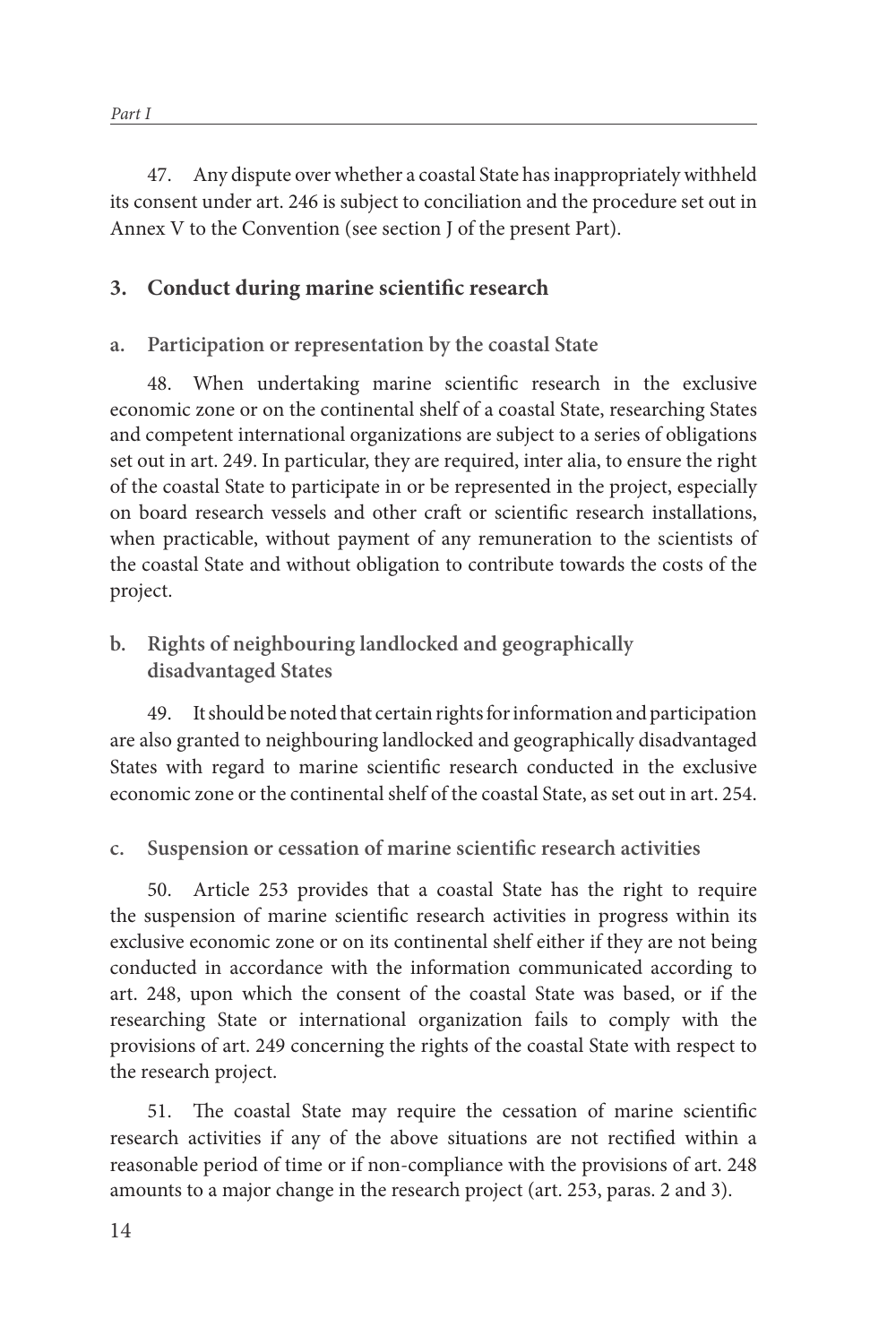### **4. Rights and obligations after the completion of the research**

52. Following completion of the research, the researching State has a number of obligations, as described in art. 249, including:

- (a) Providing the coastal State, at its request, with the preliminary reports and final results and conclusions;
- (b) Providing access for the coastal State, at its request, to all data and samples derived from the project and with data and samples which may be divided without detriment to their scientific value;
- (c) If requested, providing the coastal State with an assessment of the data, samples and research results or providing assistance in their assessment and interpretation;
- (d) Making internationally available the research results subject to the coastal State's discretion in withholding consent under art. 246, para. 5; and
- (e) Removing the scientific research installations or equipment after the research is completed, unless otherwise agreed.

53. Article 302 of the Convention states that "[…] nothing in this Convention shall be deemed to require a State Party, in the fulfilment of its obligations under this Convention, to supply information the disclosure of which is contrary to the essential interests of its security". The understanding of the negotiators of the Convention was that this article, did not detract from the obligations under the Convention concerning marine scientific research and transfer of technology.25

# **E. Marine scientific research beyond areas of national jurisdiction**

54. The conduct of marine scientific research beyond areas of national jurisdiction is governed by the general principles of Part XIII of the Convention (see para. 15), as well as specific provisions related to marine scientific research in the high seas/water column beyond the exclusive economic zone and the Area. The question of whether marine scientific research in the water column beyond areas of national jurisdiction should be dealt with in the same context

<sup>25</sup> *Report of the President on the work of the Informal Plenary on General Provisions*, in *Official Records of the Third United Nations Conference on the Law of the Sea*, vol. XIV (United Nations publication, Sales No. E.82.V.2).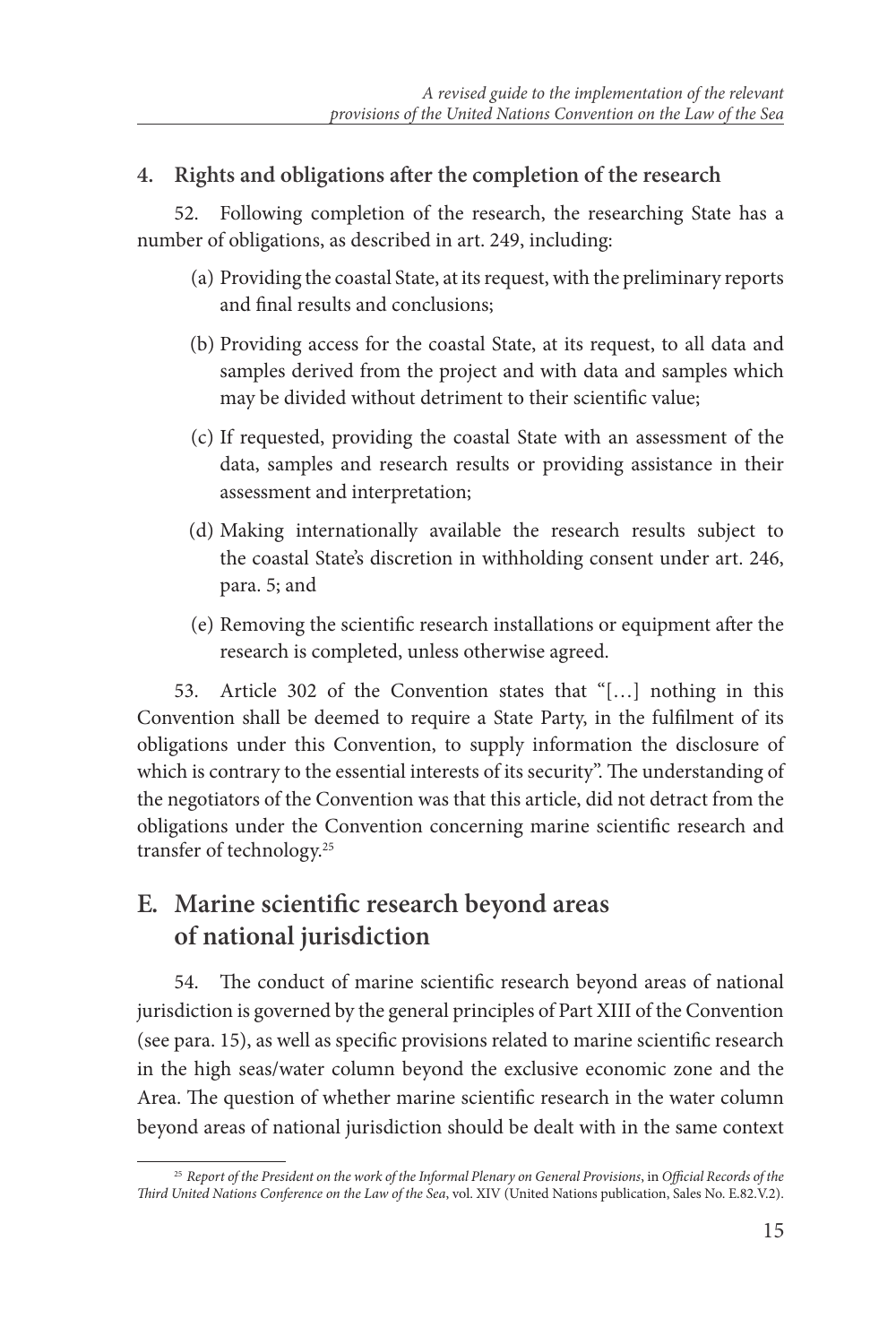as marine scientific research on the seabed and subsoil was the subject of discussions at the Third United Nations Conference on the Law of the Sea.<sup>26</sup>

### **1. Marine scientific research in the high seas and water column beyond the exclusive economic zone**

55. All States, irrespective of their geographical location, and competent international organizations have the right to conduct marine scientific research in the water column beyond the limits of the exclusive economic zone (art.  $257$ ).<sup>27</sup> The reference to "all States, irrespective of their geographical location" ensures that not only coastal States, but also landlocked and other geographically disadvantaged States, have the right to conduct marine scientific research in the high seas.

56. Freedom of scientific research is expressly referred to in the Convention as a freedom of the high seas (art. 87). While art. 257 uses the term "marine scientific research", art. 87 uses the term "scientific research".<sup>28</sup> Under art. 87, the freedom of scientific research is subject to Part VI on the continental shelf, and Part XIII on marine scientific research. This acknowledges the fact that the continental shelf, over which a coastal State has sovereign rights, may extend beyond 200 nautical miles from the baselines. Also a coastal State may choose not to establish any exclusive economic zone, leaving all superjacent waters as high seas. Freedom of scientific research is to be exercised with due regard for the interests of other States in their exercise of the freedoms of the high seas, and also with due regard for the rights related to activities in the Area (art. 87).<sup>29</sup> The freedom envisioned in art. 87 is not limited to marine scientific research but also extends to such activities as hydrographic surveys.

<sup>&</sup>lt;sup>26</sup> The text agreed upon in informal meetings of the Third Committee during the second session read:<br>
"In the International area, all States, whether coastal or land-locked, and appropriate international organizations<br>
h development and transfer of technology)", CRP/Sc.Res/41, ibid., pp.328-337.

<sup>&</sup>lt;sup>27</sup> For the various iterations of art. 257, see Official Records of the Third United Nations Conference on the Law of the Sea, vol. IV (United Nations publication, Sales No. E.75.V.10) Part II, art. 26; vol. V (United Nat Sales No. E.76.V.8) art. 69; and vol. VIII (United Nations publication, Sales No. E.78.V.4) art. 258. Subsequent revisions to what became art. 257 of the Convention incorporated drafting suggestions from the Drafting Committee, see vol. XII (United Nations publication, Sales No. E.80.V.12); vol. XV (United Nations publication, Sales No. E.83.V.4).

<sup>&</sup>lt;sup>28</sup> The Drafting Committee, established during the Conference to harmonize words and expressions<br>recurring throughout the informal composite negotiating text, pointed to a number of inconsistencies in<br>terms, including bet "marine scientific research" be used consistently in Part XIII and that this term also could be used in art. 123.<br>No mention was made of arts. 87 and 257 in the recommendations of the Committee. See Official Records of the *United Nations Conference on the Law of the Sea*, vol. XIV (United Nations publication, Sales No. E.82.V.2).

<sup>29</sup> Article 1 of the Convention defines "activities in the Area" as "all activities of exploration for, and exploitation of, the resources of the Area".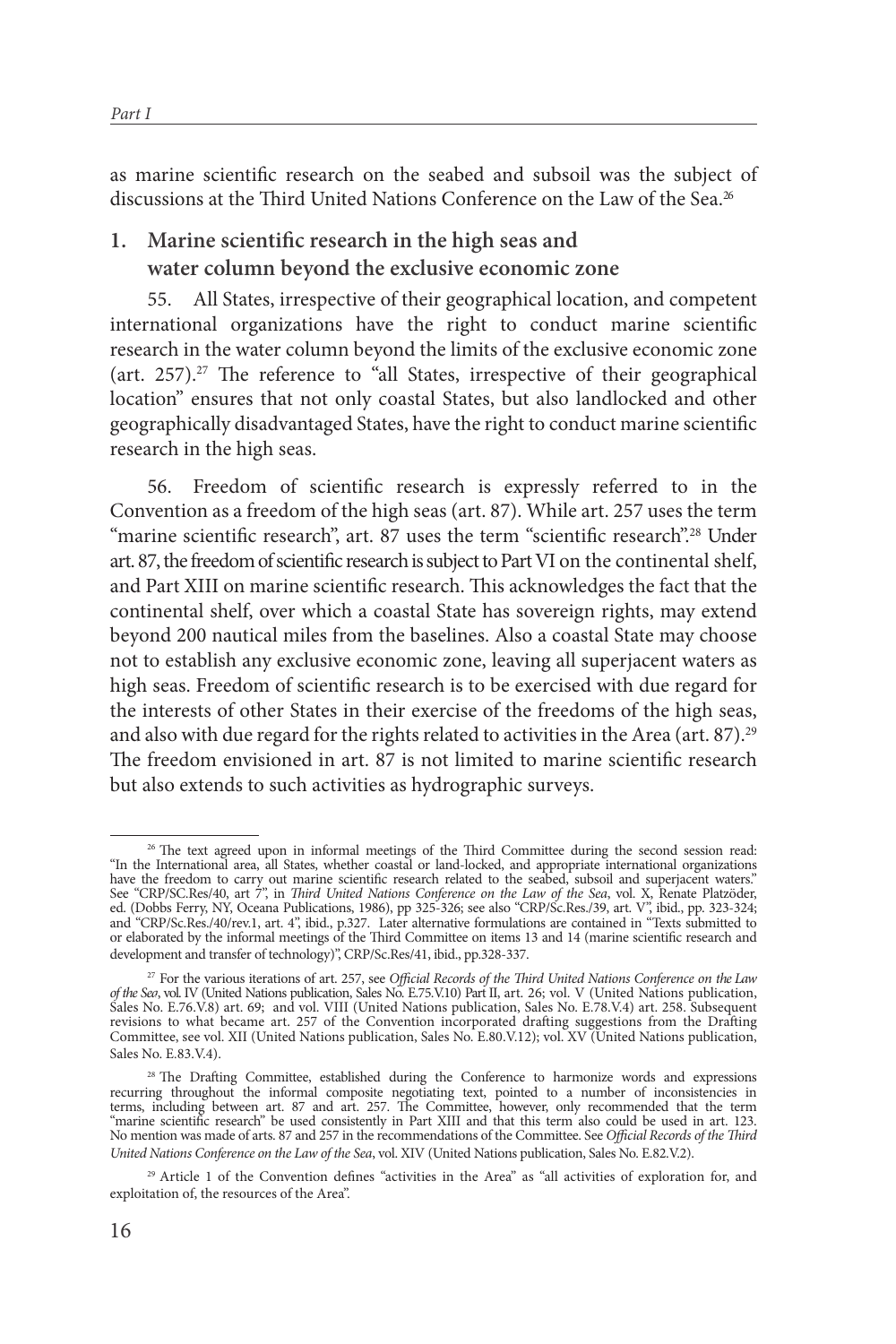57. Of particular relevance to marine scientific research undertaken in the high seas, are the requirements under arts. 242 to 244 related, respectively, to the promotion of international cooperation, the creation of favourable conditions and publication and dissemination of information and knowledge.

#### **2. Marine scientific research in the Area**

58. All States, irrespective of their geographical location, and competent international organizations have the right to conduct marine scientific research in the Area (art.  $256$ ),<sup>30</sup> which is defined in the Convention as the seabed and ocean floor and subsoil thereof beyond the limits of national jurisdiction (art. 1, para. 1).

59. Such research must be conducted in conformity with Part XI on the Area (art. 256) and exclusively for peaceful purposes and for the benefit of mankind as a whole, in accordance with Part XIII (art. 143, para. 1).

60. The International Seabed Authority has been established by the Convention to organize and control activities in the Area, on behalf of mankind as a whole, particularly with a view to administering the resources of the Area (arts. 153 and 157). In addition to its core responsibilities for the development of mineral resources in the Area, which are the common heritage of mankind (art. 136), the Authority has a general responsibility to promote and encourage the conduct of research, and to coordinate and to disseminate the results of such research and analysis, when available, with particular emphasis on research related to the environmental impact of activities in the Area. The Authority may carry out marine scientific research relating to the Area and its mineral resources and enter into contracts for that purpose (art. 143, para. 2; Agreement relating to the implementation of Part XI of the United Nations Convention on the Law of the Sea of 10 December 1982, Annex, sect.  $1(5)(h)$ .<sup>31</sup>

<sup>30</sup> During the Third United Nations Conference on the Law of the Sea, the subject of scientific research in the Area was linked to the main questions discussed in the First Committee, including conditions of exploration and exploitation of the resources of the Area. Previous iterations of what was to become art. 256 are included in *Official Records of the Third United Nations Conference on the Law of the Sea*, vol. IV, (United Nations publication, Sales No. E.75.V.10) Part II, art. 25; vol. V, (United Nations publication, Sales No. E.76.V.8) Part III, art. 68; and vol. VIII (United Nations publication, Sales No. E.78.V.4) art. 257. Subsequent revisions incorporated drafting suggestions from the Drafting Committee see, vol. XII (United Nations publication, Sales No. E.80.V.12); vol. XV, (United Nations publication, Sales No. E.83.V.4).

<sup>&</sup>lt;sup>31</sup> The institutional framework for marine scientific research in the Area, including the role and power of the Authority, was the subject of considerable discussions both in the Seabed Committee and during the Third United Nations Conference on the Law of the Sea. The various iterations of the draft art. 143 are contained in *Official Records of the Third United Nations Conference on the Law of the Sea*, vol. IV (United Nations publication, Sales No. E.75.V.10) Part I, art. 10; vol. V (United Nations publication, Sales No. E.76.V.8) Part I, art. 10; vol. VIII (United Nations publication, Sales No. E.78.V.4) art. 143.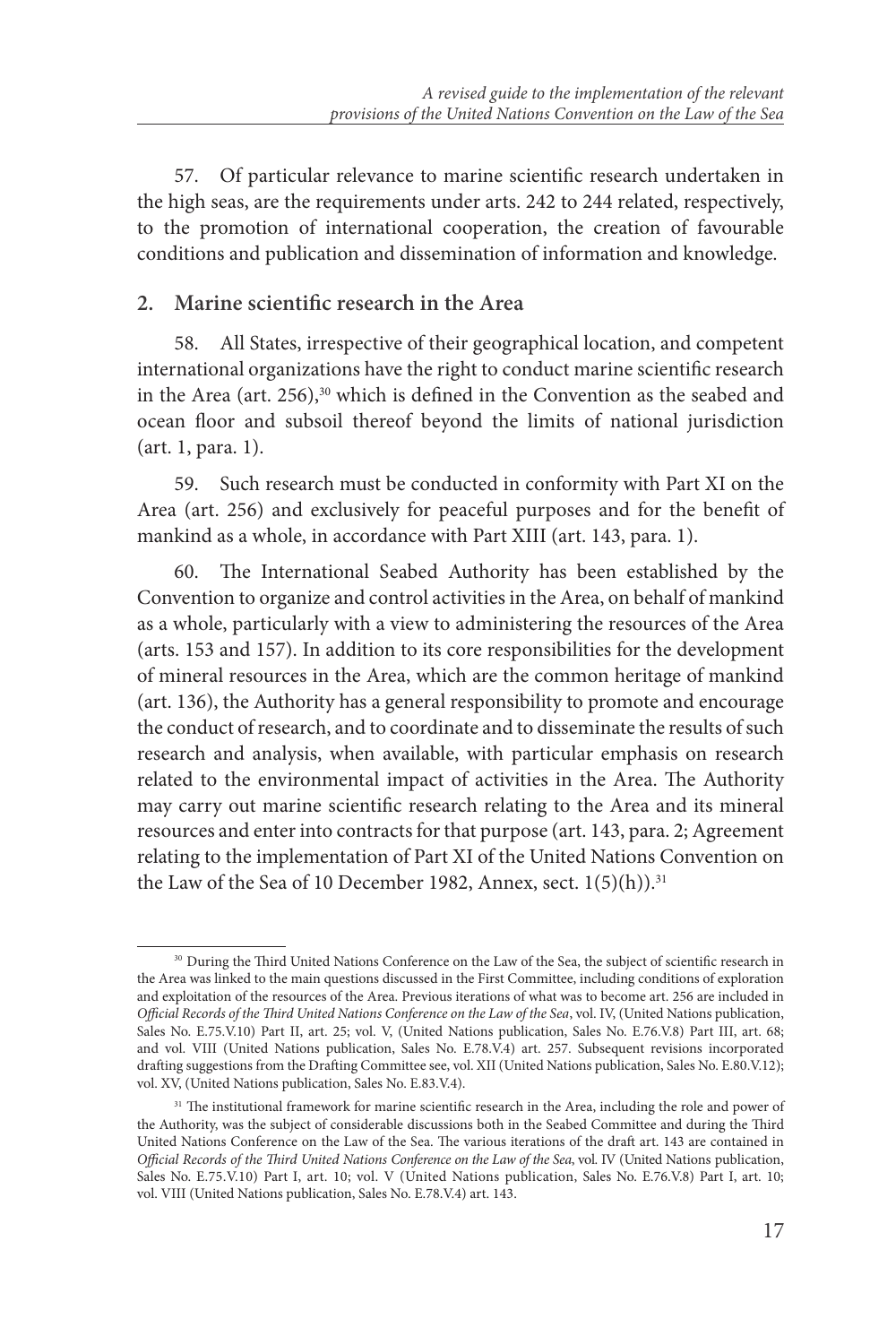61. States parties to the Convention are required by art. 143, para. 3, to promote international cooperation in marine scientific research by:

- (a) Participating in international programmes and encouraging cooperation in marine scientific research by personnel from different countries and of the Authority;
- (b) Ensuring that programmes are developed through the Authority or other international organizations for the benefit of developing States and technologically less developed States with a view to strengthening their research capabilities, training their personnel, and fostering the employment of their qualified personnel; and by
- (c) Effectively disseminating the results of research and their analysis, when available, through the Authority or other international channels, when appropriate.

## **F. Scientific research installations or equipment**

62. Marine scientific research can be carried out not only on ships but also on installations or equipment deployed in the marine environment. As a general principle, the conditions prescribed in the Convention for the conduct of marine scientific research in any maritime areas apply also to the deployment and use of installations and equipment for such research in the area concerned (art. 258). Scientific research installations and equipment do not possess the status of islands, and thus they have no territorial sea and their presence does not affect the delimitation of any maritime zones (art. 259). Safety zones of a reasonable breadth (not exceeding 500 meters) may be created around scientific research installations in accordance with all relevant provisions of the Convention and all States shall ensure that such safety zones are respected by their vessels<sup>32</sup> (art. 260). The deployment of scientific research installations or equipment shall not constitute an obstacle to established international shipping routes (art. 261).<sup>33</sup> Such installations and equipments shall bear identification

<sup>&</sup>lt;sup>32</sup> Such safety zones do not affect the overflight right in the airspace above such installations. The International Civil Aviation Organization concluded that "no such restrictions would appear to be permitted over the airspace above such installations and the right of overflight cannot be … curtailed by the coastal States" and that "the Rules of the Air established by ICAO could, if necessary, make special provision for flight to and from or over artificial islands, installations or structures in the EEZ". See ICAO doc. C-WP/777 (1984, mimeo, para. 11.7) and ICAO doc. C-WP/8077 (1985, mimeo), para. 35, reproduced in 1 NILOS YB (1985), pp. 310 - 318; I AROA 1985-1987, pp. 114-122.

<sup>&</sup>lt;sup>33</sup> Arts. 60, 147 and 261 use different terminology regarding shipping routes, that is "sea lanes essential to international navigation" (arts. 60 and 147, para. b), "international sea lanes" (art. 147, para. c)<br>and "international shipping routes" (art. 261). The Drafting Committee of the Third United Nations Conferenc art. 147, para. 2 (c), refers to international sea lanes whereas art. 261 speaks of international shipping routes. It then<br>clarified that "Both could be referring to the same maritime area. Moreover, the term "sea lanes" i frequently associated with traffic separation schemes". See A/CONF.62/L.40, sect. 12-II, p.12. .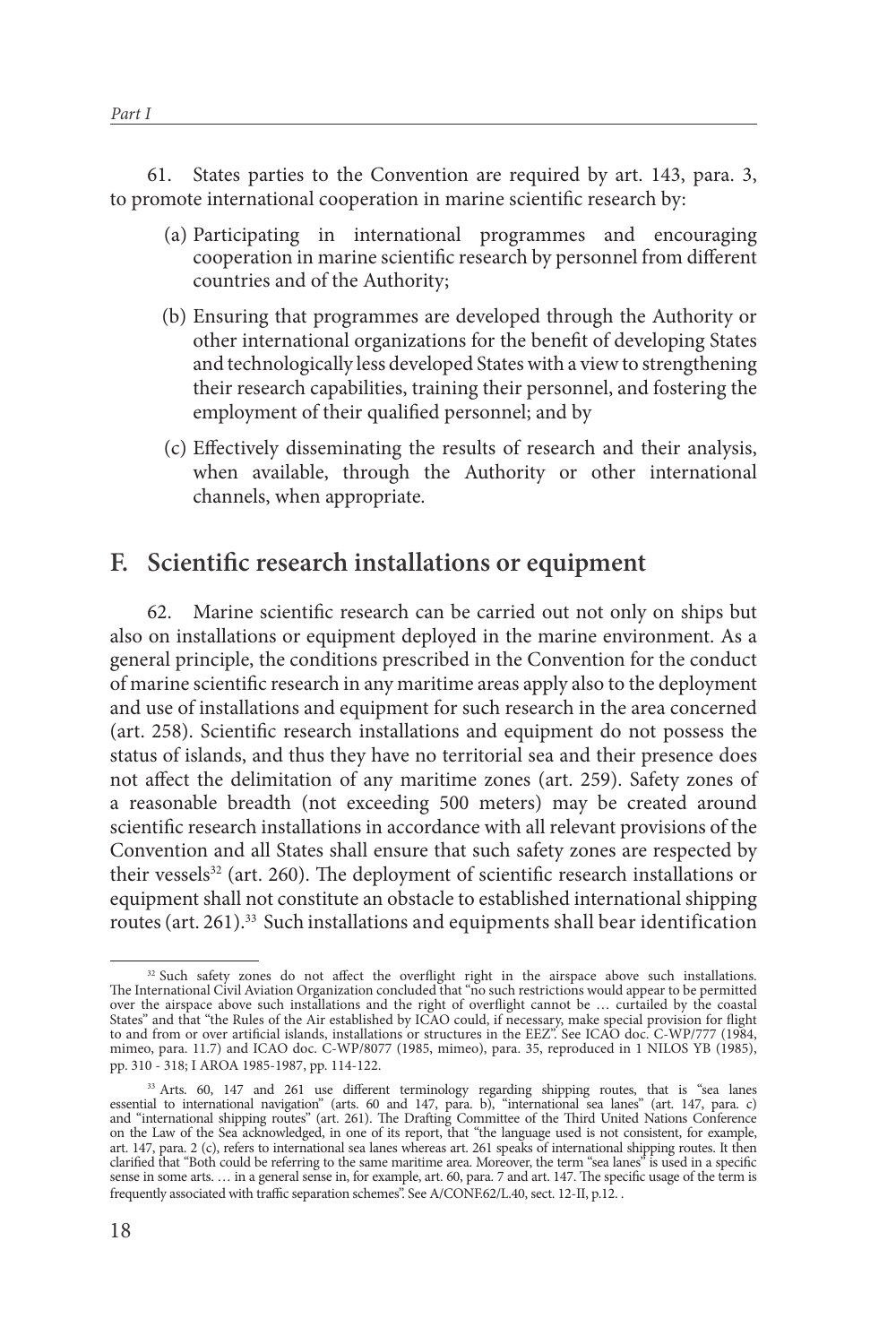markings indicating the State of registry or the international organization to which they belong, and have adequate internationally agreed warning signals to ensure safety at sea and the safety of air navigation (art. 262).

## **G. Development and transfer of marine technology**

63. Adequate technology is a necessary underpinning factor for the conduct and promotion of marine scientific research as required under Part XIII of the Convention.

64. Transfer of technology was first addressed by Sub-Committee III of the Seabed Committee and later on by the Third Committee of the Third United Nations Conference on the Law of the Sea, along with the topics of marine scientific research and the protection and preservation of the marine environment. By and large this shows the inherent link between all three issues, although Part XIV of the Convention, which addresses the topic, is not limited to technology related to marine science and the marine environment. Part XIV should also be read in conjunction with Annex VI to the Final Act, which contains a Resolution on Development of National Marine Science, Technology and Ocean Service Infrastructure.

65. Emphasis is placed in Part XIV on cooperation for both the development and transfer of marine technology. States, directly or through competent international organizations, are required to cooperate in accordance with their capabilities to promote actively the development and transfer of marine science and marine technology on fair and reasonable terms and conditions (art. 266). Marine scientific research is specifically mentioned as an area for which States shall promote the development of the marine scientific and technological capacity of States which may need and request technical assistance in this field, particularly developing States with regard to the exploration, exploitation, conservation and management of marine resources (art. 266, para. 2). In doing so, States must have due regard for all legitimate interests including, inter alia, the rights and duties of holders, suppliers and recipients of marine technology (art. 267).<sup>34</sup>

66. In art. 268, the Convention provides that States, directly or through competent international organizations, shall promote a number of basic objectives as follows:

(a) The acquisition, evaluation and dissemination of marine technological knowledge and facilitation of access to such information and data;

<sup>&</sup>lt;sup>34</sup> During the negotiations of the Convention, the issue of patented technology proved contentious. This article therefore tries to achieve a balance between various interests in that regard.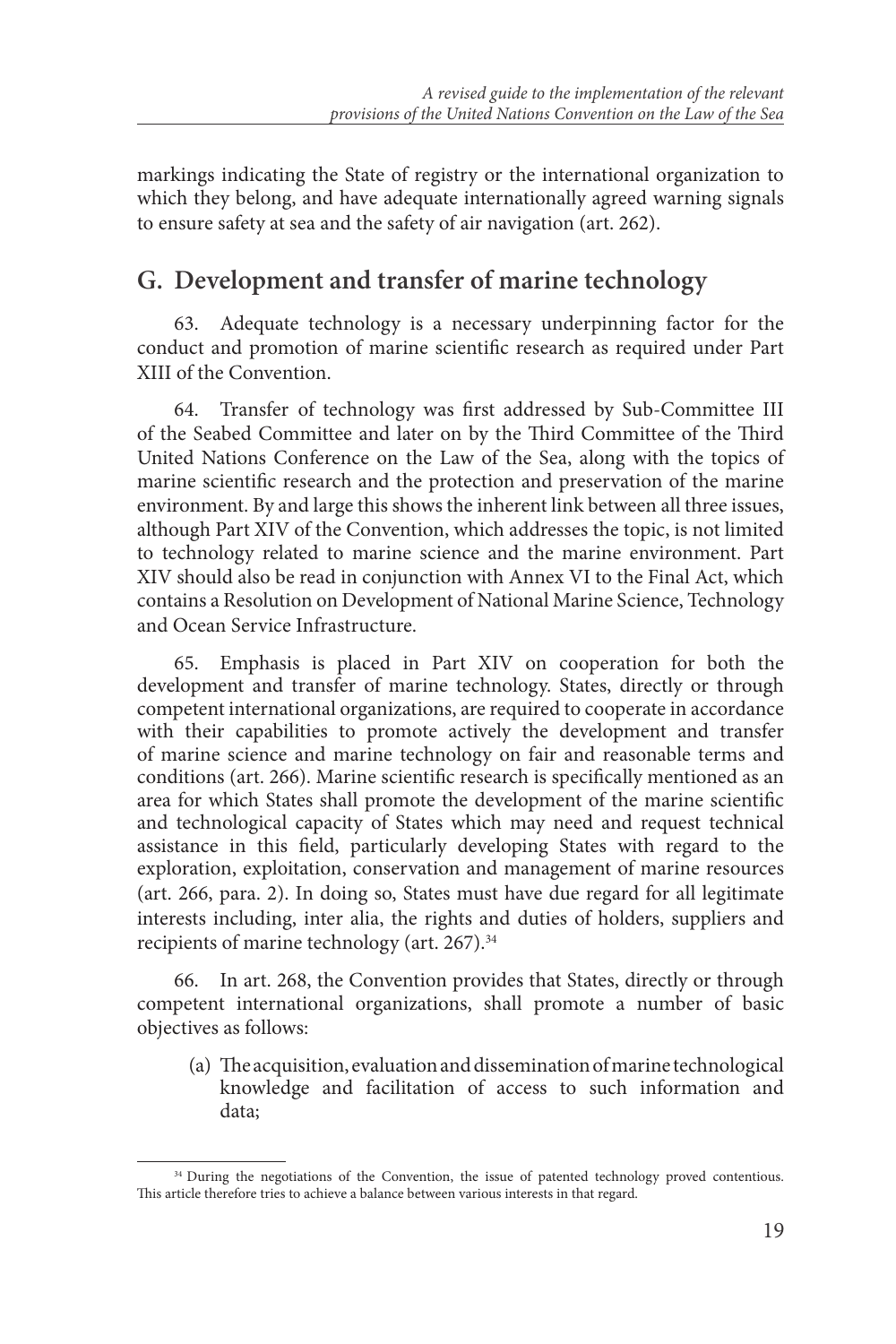- (b) The development of:
	- (i) Appropriate marine technology;
	- (ii) Necessary technological infrastructure to facilitate transfer of marine technology;
	- (iii) Human resources through training and education of nationals of developing States and countries and especially the nationals of the least developed among them; and
- (c) International cooperation at all levels, particularly at the regional, subregional and bilateral levels.

67. A number of measures to achieve such basic objectives are provided in art. 269, including:

- (a) The establishment of programmes of technical cooperation for the effective transfer of all kinds of marine technology to States which may need and request technical assistance in this field, particularly the developing landlocked and geographically disadvantaged States, as well as other developing States which have not been able either to establish or develop their own technological capacity in marine science and in the exploration and exploitation of marine resources or to develop the infrastructure of such technology;
- (b) The promotion of favourable conditions for the conclusion of agreements, contracts and other similar arrangements, under equitable and reasonable conditions;
- (c) Holding of conferences, seminars and symposia on scientific and technological subjects, in particular on policies and methods for the transfer of marine technology;
- (d) The promotion of the exchange of scientists and of technological and other experts; and
- (e) Undertaking of projects and promotion of joint ventures and other forms of bilateral and multilateral cooperation.

68. The establishment of national and regional marine scientific and technological research centres is also to be promoted (Part XIV, sect. 3). Prompt dissemination of the results of marine scientific research in readily available publications is one of the functions envisaged by the Convention for the regional centres (art. 277).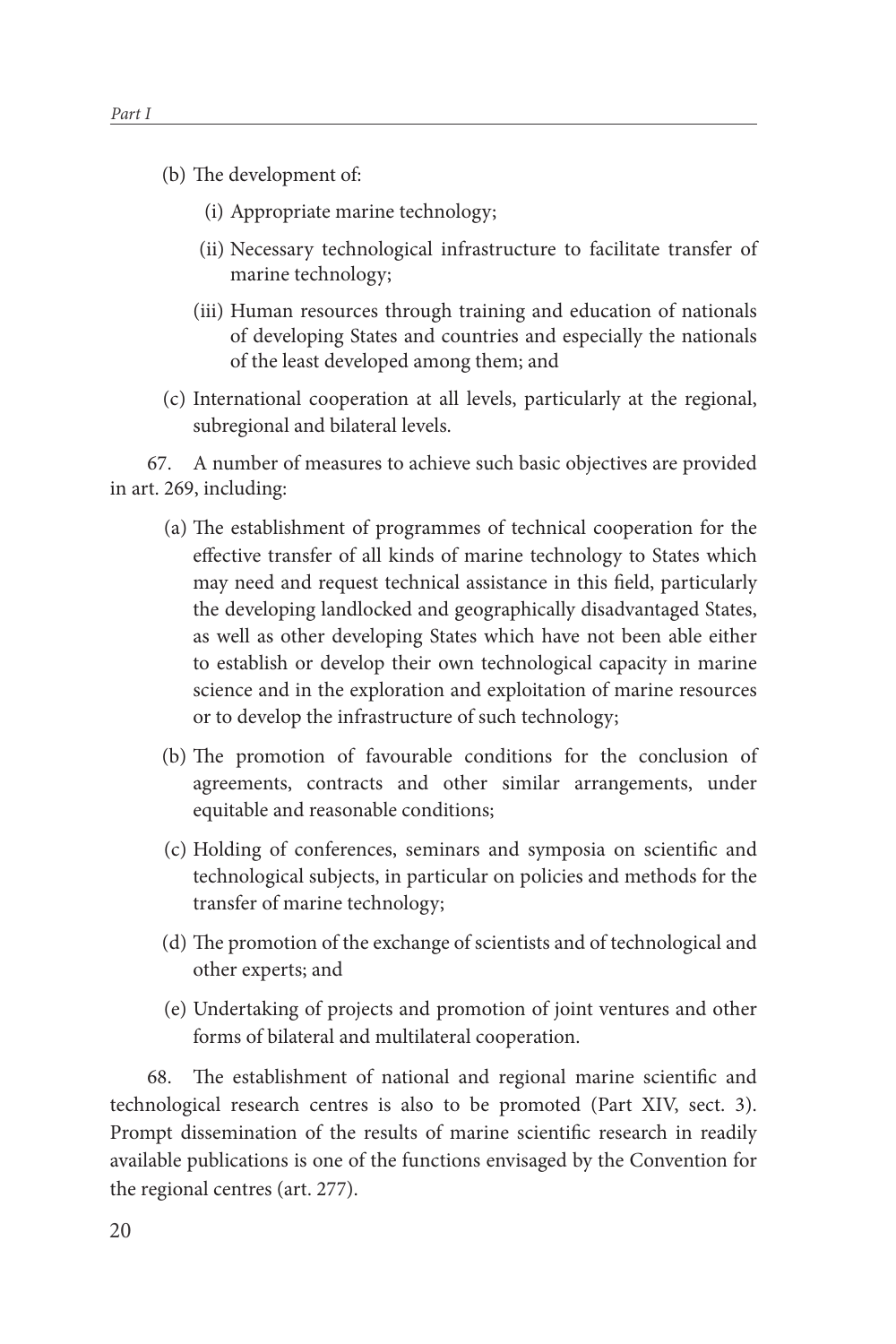69. International cooperation must be carried out, where feasible and appropriate, through existing bilateral, regional or multilateral programmes, and also through expanded and new programmes in order to facilitate marine scientific research, the transfer of marine technology, particularly in new fields, and appropriate international funding for ocean research and development (art. 270).

70. States, directly or through competent international organizations, are required to promote the establishment of generally accepted guidelines, criteria and standards for the transfer of marine technology on a bilateral basis or within the framework of international organizations and other forums, taking into account, in particular, the interests and needs of developing States (art. 271) (see para. 125).

71. The competent international organizations referred to in Part XIV and in Part XIII are required to take all appropriate measures to ensure, either directly or in close cooperation among themselves, the effective discharge of their functions and responsibilities related to the transfer of marine technology (art. 278).

# **H. Protection and preservation of the marine environment**

72. The study of, and increase in, scientific knowledge of the marine environment for the benefit of all mankind are the objectives of marine scientific research as provided for in the Convention (Preamble and arts. 243 and 246(3)).

73. Marine scientific research is to be conducted in compliance with all relevant regulations adopted in conformity with the Convention, including those for the protection and preservation of the marine environment (art. 240). As a result, the provisions of Part XII of the Convention, which address the protection and preservation of the marine environment, apply to the conduct of marine scientific research.

74. Article 194 sets out the measures to be taken to prevent, reduce and control pollution from any source, including installations and devices operating in the marine environment. States are also required to take all measures necessary to prevent, reduce and control pollution resulting from the use of technologies under their jurisdiction or control (art. 196). Articles 204 to 206 require States, when they have reasonable grounds for believing that planned activities under their jurisdiction or control may cause substantial pollution of or significant and harmful changes to the marine environment, to assess the potential effects of such activities on the marine environment and communicate reports of the results of such assessments.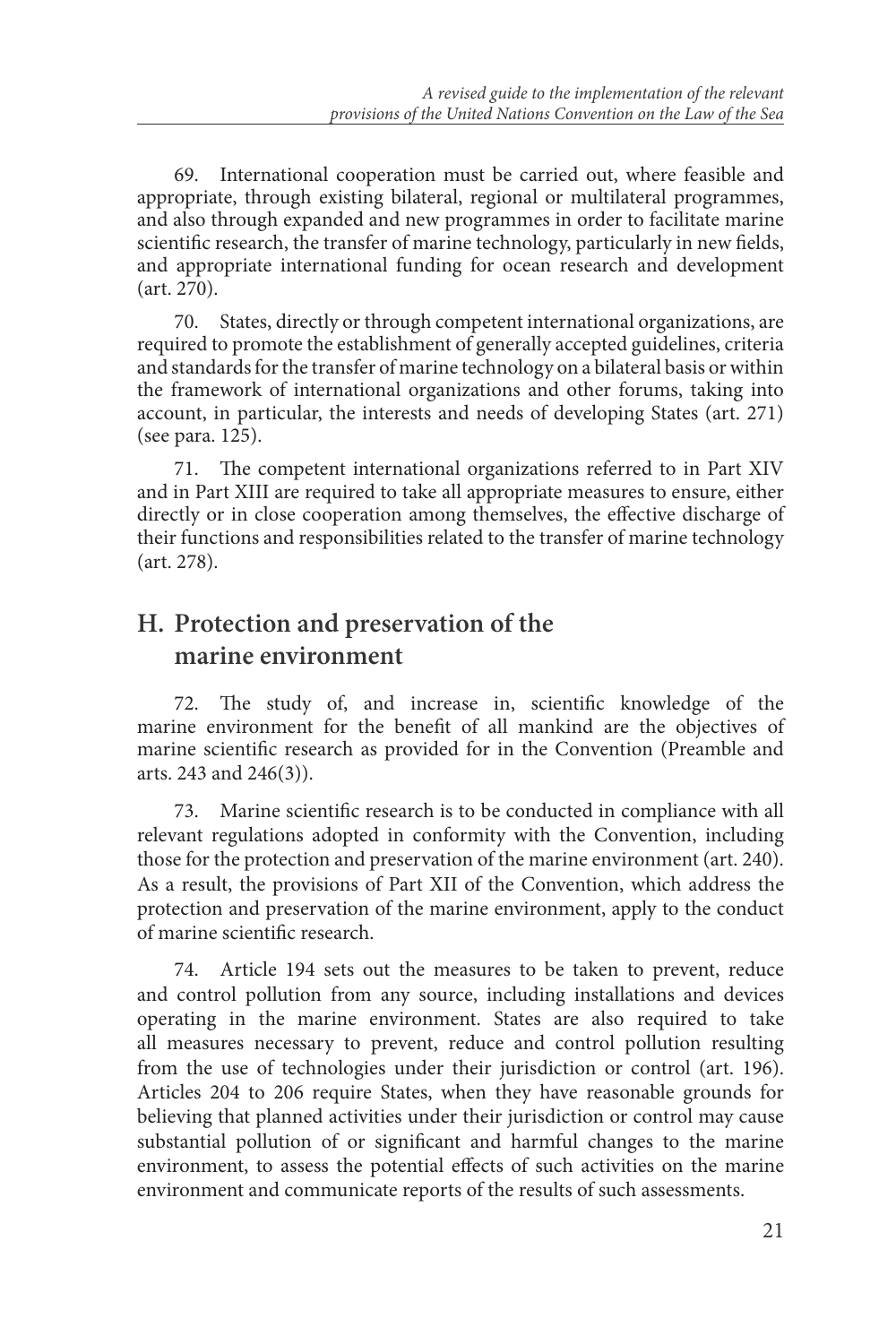75. Art. 200 requires cooperation among States, directly or through competent international organizations, for the purpose of promoting studies, undertaking scientific research programmes, and encouraging the exchange of information and data about pollution of the marine environment. That article also requires States to participate actively in regional and global programmes to acquire knowledge for the assessment of the nature and extent of pollution,<sup>35</sup> exposure to it, and its pathways, risks and remedies. Article 201 requires States to cooperate in establishing appropriate scientific criteria for the development of rules, standards and recommended practices and procedures for the prevention, reduction and control of pollution of the marine environment. In the context of international cooperation in marine scientific research, States are also required to provide other States with a reasonable opportunity to obtain from them, or with their cooperation, information necessary to prevent and control damage to the marine environment, among others (art. 242).

76. Article 236 excludes from the application of the provisions of the Convention regarding the protection and preservation of the marine environment, inter alia, vessels or aircraft owned or operated by a State and used only on government non-commercial service. However, this article requires the flag State to ensure, by the adoption of appropriate measures not impairing operations or operational capabilities of such vessels or aircraft owned or operated by it, that such vessels or aircraft act in a manner consistent, so far as is reasonable and practical, with the Convention.

77. Article 237 of the Convention addresses the relationship between the Convention and other conventions and agreements relating to the protection and preservation of the marine environment. It provides that specific obligations assumed by States under special conventions with respect to the protection and preservation of the marine environment should be carried out in a manner consistent with the general principles and objectives of the Convention. In that regard, marine scientific research should be undertaken consistent with the measures and regulations adopted pursuant to those instruments provided that those are consistent with the general principles and objectives of the Convention.

## **I. Responsibility and liability**

78. The Convention requires States parties to fulfill in good faith the obligations they assume under it and to exercise the rights, jurisdiction and freedoms recognized in the Convention in a manner which would not constitute an abuse of right (art. 300).

<sup>&</sup>lt;sup>35</sup> For a definition of "pollution" under the Convention, see art. 1, para. 4.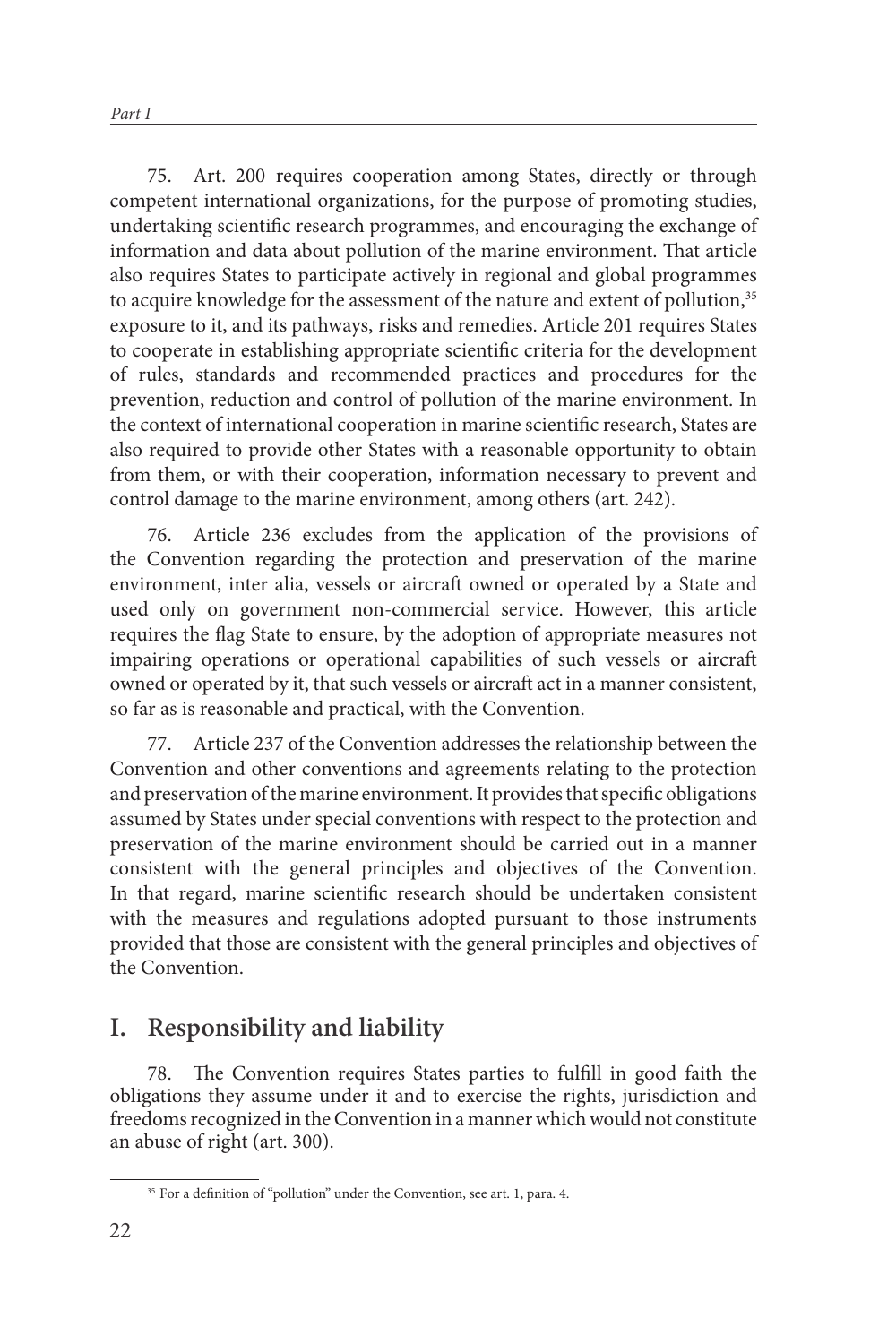79. According to art. 263, States and competent international organizations involved in marine scientific research, whether undertaken by them or on their behalf, are:

- (a) Responsible for ensuring that it is conducted in accordance with the Convention;
- (b) Responsible and liable for the measures they take in contravention of the Convention in respect of marine scientific research by other States, their natural or juridical persons or by competent international organizations, and shall provide compensation for damage resulting from such measures; and
- (c) Responsible and liable pursuant to art. 235 for damage caused by pollution of the marine environment arising out of marine scientific research undertaken by them or on their behalf.

80. Article 235, para. 2, in Part XII requires States to ensure that recourse is available in accordance with their legal systems for prompt and adequate compensation or other relief in respect of damage caused by pollution of the marine environment by natural or juridical persons under their jurisdiction.

81. Article 235, para. 3, further requires States to cooperate in the implementation of existing international law and the further development of international law relating to responsibility and liability for the assessment of and compensation for damage caused by pollution of the marine environment and the settlement of related disputes, as well as, where appropriate, development of criteria and procedures for payment of adequate compensation, such as compulsory insurance or compensation funds.

82. Article 304 provides that the provisions of the Convention with regard to responsibility and liability are without prejudice to the application of existing rules and the development of further rules regarding responsibility and liability under international law.

## **J. Settlement of disputes**

83. Due to the fact that marine scientific research can be conducted in areas within national jurisdiction, there is potential for a dispute between the rights and duties of the coastal State and those of the researching State, with regard to, for example, issues of consent (express or implied) and the conduct of the researching State during and after the research. Likewise, disputes could also possibly arise with respect to the conduct of marine scientific research in the high seas and the Area and other activities occurring in those areas.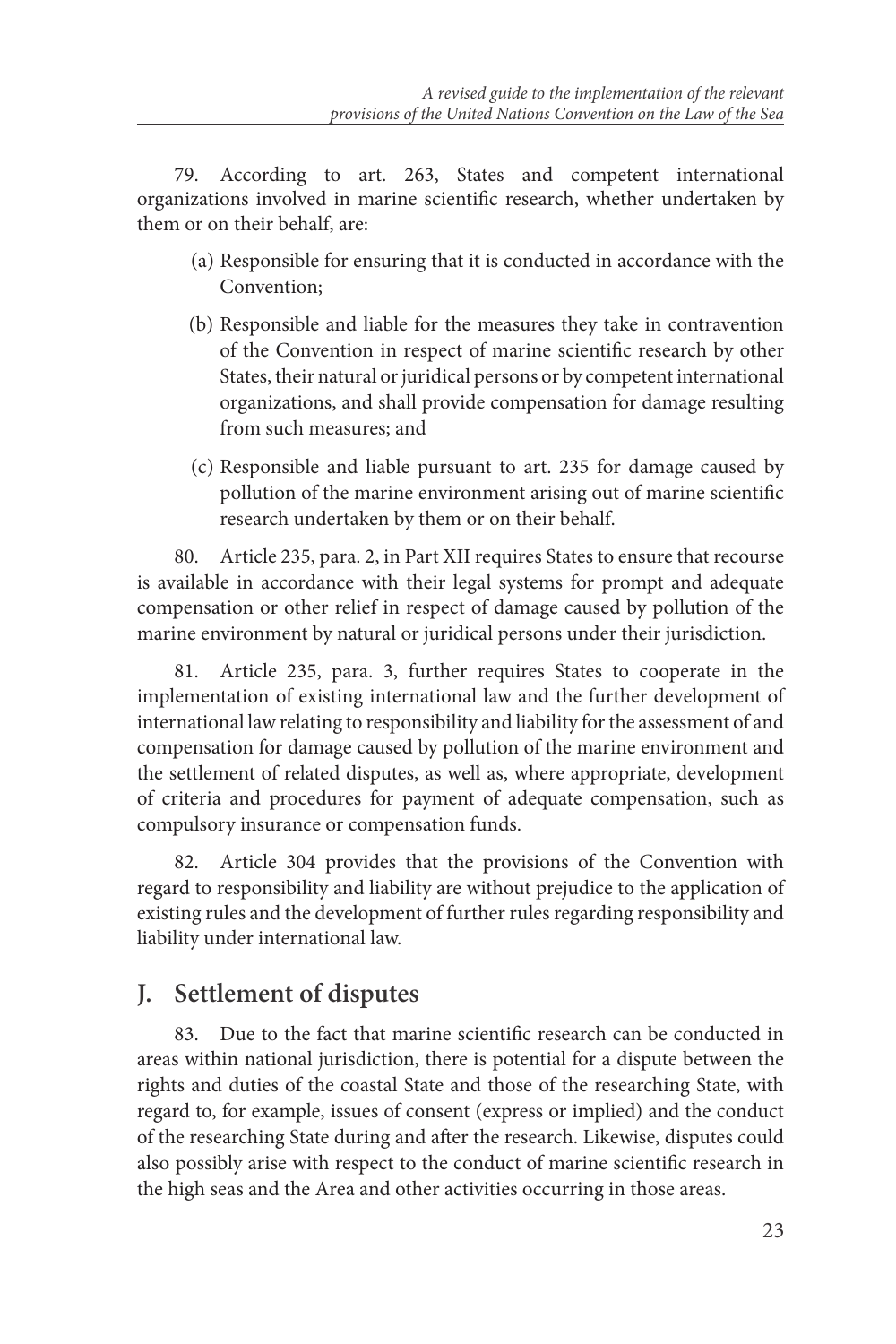84. The dispute settlement procedures with regard to marine scientific research are set out in Part XIII, sect. 6, and Part XV of the Convention. Article 264 in Part XIII provides that all disputes concerning the interpretation or application of the provisions of the Convention with regard to marine scientific research shall be settled in accordance with Part XV, sects. 2 and 3. Sect. 2 of Part XV provides for compulsory procedures entailing binding decisions,<sup>36</sup> while sect. 3 outlines various limitations and exceptions to the applicability of sect. 2.37 The procedures outlined in Part XV are open to States parties to the Convention and to other entities only as specifically provided for in the Convention.<sup>38</sup>

85. Article 264 is complemented by art. 265, which provides for interim measures pending the settlement of a dispute. In this case the State or competent international organization authorized to conduct a research project, shall not allow research activities to commence or continue, without the express consent of the coastal State concerned.

86. In any dispute concerning the interpretation or application of the Convention, States are required to settle their disputes by peaceful means (arts. 279 and 280 (Part XV, sect. 1) and art. 286 (Part XV, sect. 2)). To this end, States must seek a solution by the means provided for in Article 33, para. 1, of the Charter of the United Nations, that is, negotiation, enquiry, mediation, conciliation, arbitration, judicial settlement, resort to regional agencies or arrangements, or other peaceful means of their own choice.<sup>39</sup>

87. Article 297, para. 2(a), provides that coastal States shall not be obliged to accept the compulsory procedures regime described in sect. 2 of Part XV for any dispute arising out of:

- (a) The exercise by the coastal State of a right or discretion in accordance with art. 246; or
- (b) A coastal State's decision to order suspension or cessation of a research project in accordance with art. 253.

88. Thus disputes concerning allegations by the researching State that, with respect to a specific project, the coastal State is not exercising its rights under arts. 246 and 253 "in a manner compatible with the provisions of the

<sup>36</sup> Compulsory procedures include: the International Tribunal for the Law of the Sea; the International Court of Justice; an arbitral tribunal constituted in accordance with the Convention; and a special tribunal constituted in accordance with the Convention.

<sup>&</sup>lt;sup>37</sup> With respect to marine scientific research, see art. 297, para. 2 of sect. 3 of Part XV of the Convention.

<sup>38</sup> See art. 305 of the Convention.

<sup>39</sup> Available from www.un.org/aboutun/charter.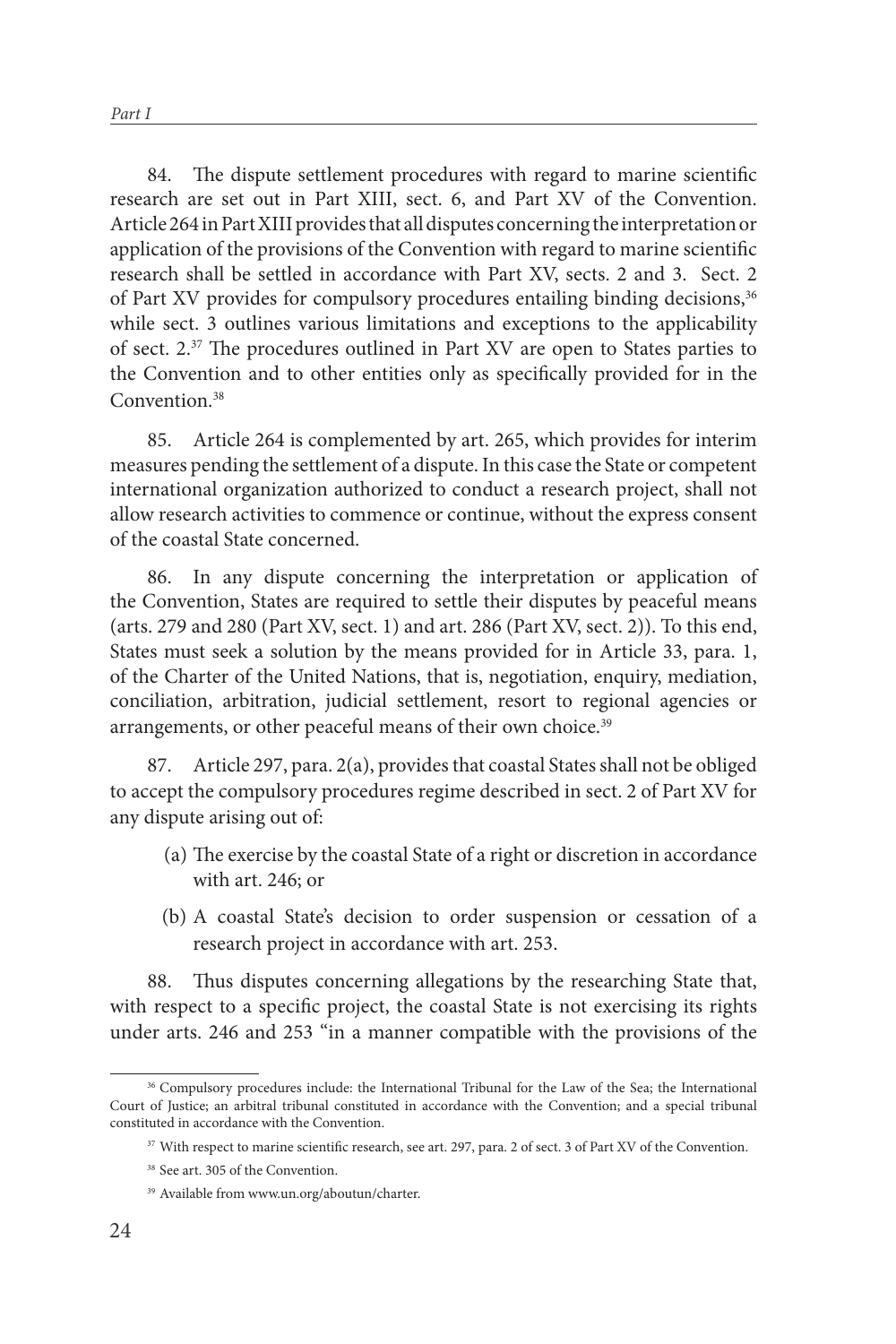Convention" can be submitted at the request of either party, to conciliation under Annex V, sect. 2. The conciliation commission, however, is not empowered to question the coastal State's exercise of its discretionary power to designate specific areas referred to in art. 246, para. 6, or to withhold consent in accordance with art. 246, para. 5.40

89. Article 286 (Part XV, sect. 2), provides that where the parties to a dispute have been unable to reach a settlement by recourse to sect. 1, then the dispute may "be submitted at the request of any party to the dispute to the court or tribunal having jurisdiction" under sect. 2. The courts and tribunals referred to here, as provided in art. 287, include the International Court of Justice; the International Tribunal for the Law of the Sea; an arbitral tribunal constituted in accordance with Annex VII to the Convention; and a special arbitral tribunal constituted in accordance with Annex VIII for one or more of the categories of disputes specified therein.

90. If States decide to use, for example, the compulsory procedure of a special arbitral tribunal, it should be noted that in accordance with Annex VIII, art. 2, the Intergovernmental Oceanographic Commission of UNESCO maintains a list of experts in marine scientific research. As of April 2009, 41 States have submitted names for the list of experts, but thirteen States have only submitted names for one expert, instead of two as States are entitled to under Annex VIII, art. 2, para. 3.<sup>41</sup>

<sup>40</sup> Reference is made to art. 297, para. 2(b), of the Convention.

<sup>&</sup>lt;sup>41</sup> The list of experts can be found on the website of the Intergovernmental Oceanographic Commission, at http://ioc3.unesco.org/abelos/.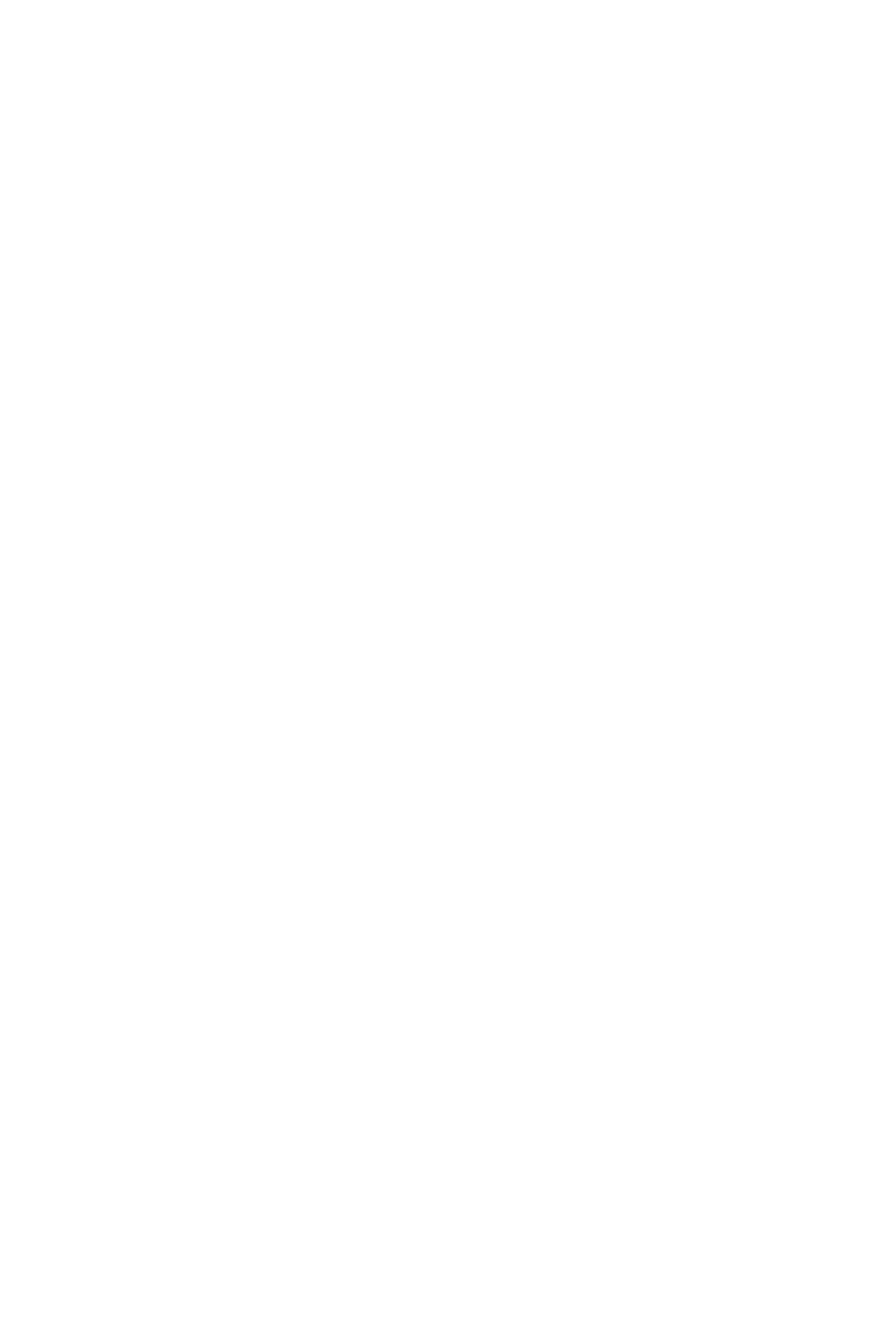# **Part II**

# **Experience of States in implementing the provisions of the Convention related to marine scientific research**

This section provides some information on the experience of States in implementing the provisions of the Convention on marine scientific research. This information, which is publicly available, is drawn from, inter alia, the results of Questionnaire No. 3 on marine scientific research and transfer of marine technology of the Advisory Body of Experts on the Law of the Sea of the Intergovernmental Oceanographic Commission, $42$  as well as information from the experience of the Group of Experts.

## **A. International cooperation**

91. Recent progress in marine sciences has been achieved through cooperation, coordination and planning among States by a variety of ways, including by their participation in relevant international organizations. In this regard, the effective implementation of the provisions of the Convention on international cooperation is evident in the proliferation of organizations that share information, catalyze partnerships and promote the transfer of knowledge about the oceans throughout the world. In addition to the competent international organizations referred to in the Convention, such as the Intergovernmental Oceanographic Commission of the United Nations Educational, Scientific and Cultural Organization, many non-governmental

<sup>&</sup>lt;sup>42</sup> Practices of States in the Fields of Marine Scientific Research and Transfer of Marine Technology: An Update of the 2005 Analysis of Member State Responses to Questionnaire No. 3, document IOC/ABE-LOS VIII/8.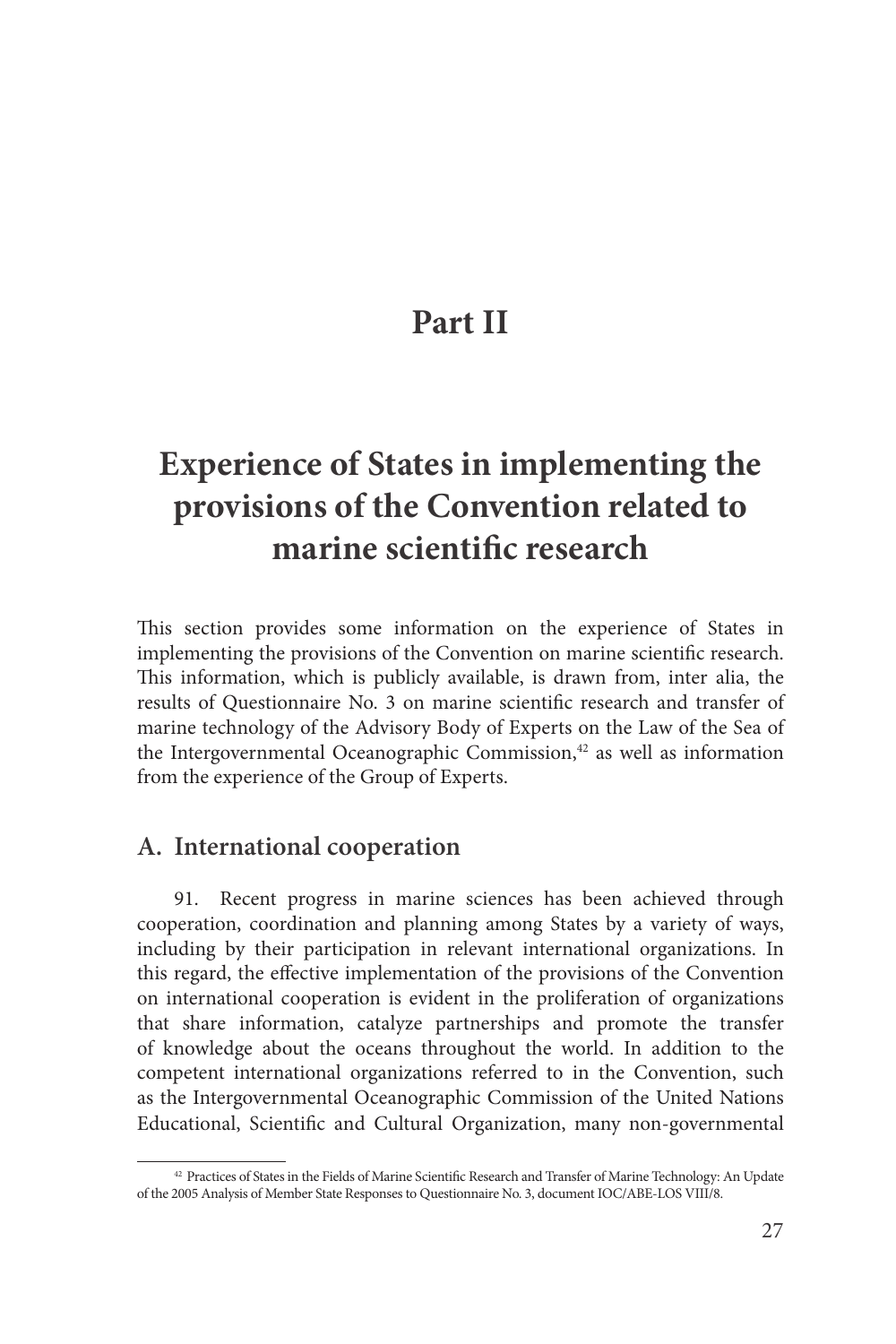organizations, including professional societies, also facilitate cooperation in marine scientific research. States, through their formal or informal participation in these organizations and negotiation of bilateral and regional partnerships to address marine scientific issues of common interest, are also building capacity for a better understanding of the oceans' environment.

92. The United Nations Educational, Scientific and Cultural Organization, is the recognized United Nations mechanism for global cooperation in the study of the oceans. In this capacity, the Intergovernmental Oceanographic Commission has been promoting international collaboration in all aspects of marine scientific research since its inception in 1960. It established the Advisory Body of Experts on the Law of the Sea to deal with many of the issues arising under the Convention.

93. States have started implementing art. 251, related to the establishment of criteria and guidelines to assist States in ascertaining the nature and implications of marine scientific research, by participating in the Intergovernmental Oceanographic Commission/Advisory Body of Experts on the Law of the Sea, which provides advice on the Intergovernmental Oceanographic Commission's role in relation to the Convention, and in particular, Parts XIII and XIV.43

94. International cooperation is also ongoing to establish the data format standards which may have an impact on the comparability and use of data among States.<sup>44</sup>

## **B. The planning stage**

95. Experience shows that researching States have found it helpful to establish collaboration at the planning stage, in advance of the research project, with the scientists of the coastal State, in particular, to strengthen the coastal State's involvement and promote the objectives of the marine scientific research project.

96. The results of the Questionnaire indicate that 39 out of 72 Member States (54%) of the Intergovernmental Oceanographic Commission have national legislation regarding marine scientific research.<sup>45</sup> In this regard, when planning a research project, it is advisable that researching States take into full consideration the coastal State's rules, regulations and procedures pursuant to art. 255, including any administrative fees established by the coastal State.

<sup>43</sup> IOC Resolution XIX-19.

<sup>&</sup>lt;sup>44</sup> For more information on issues related to data exchange, see www.iode.org.

<sup>45</sup> Practices of States in the Fields of Marine Scientific Research and Transfer of Marine Technology: An Update of the 2005 Analysis of Member State Responses to Questionnaire No. 3, document IOC/ABE-LOS VIII/8.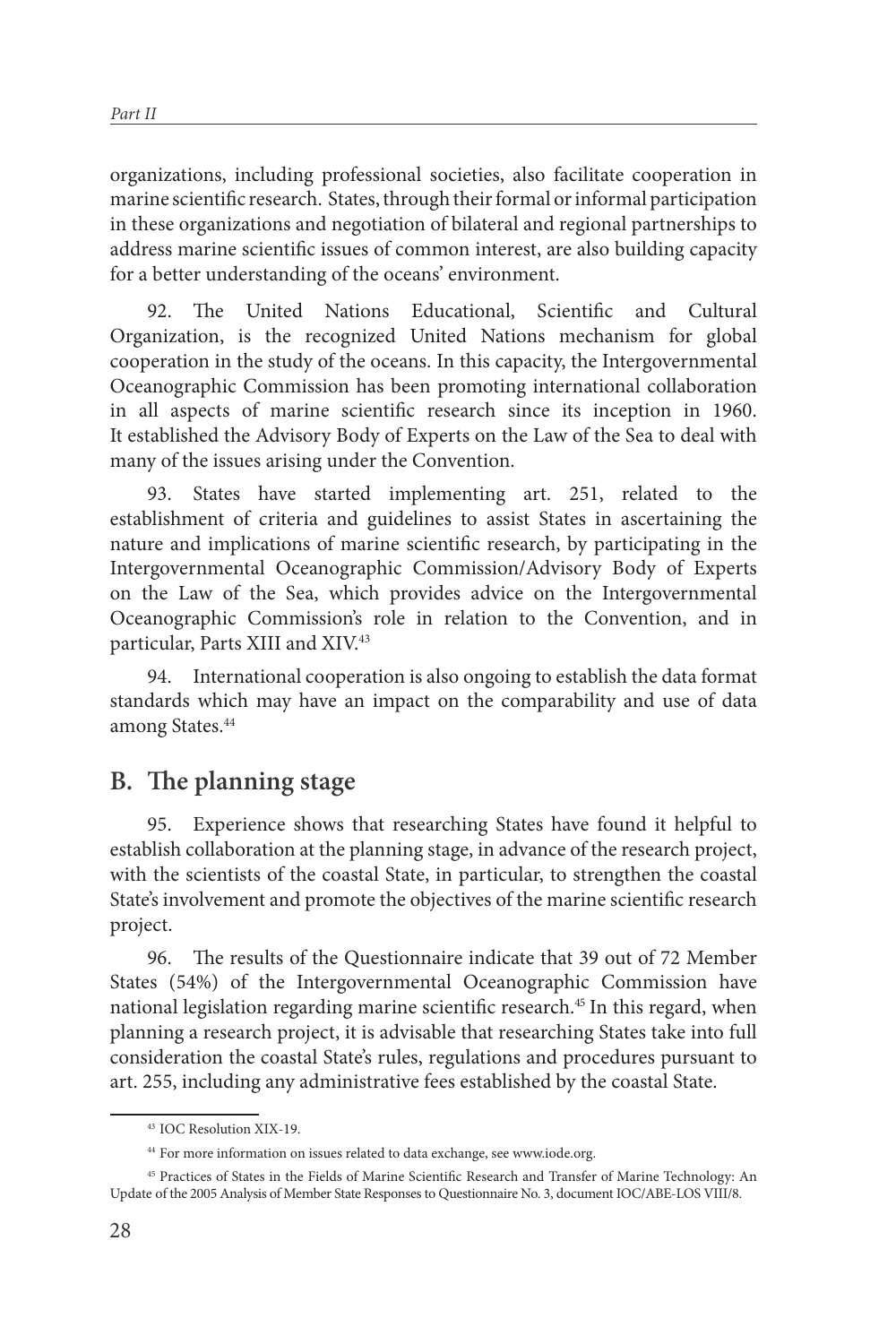# **C. Marine scientific research within areas of national jurisdiction**

## **1. Submitting the request for consent**

97. As regards art. 248, available experiences show that coastal States may wish to consider, when requiring additional information further to this article, the practicality of obtaining such information within the relevant established deadline. In addition, art. 248 should also be read within the context of the modern means of conducting marine scientific research.

98. When, in application of art. 249, para. 1 (f), a researching State has immediately informed the coastal State, through official channels, of a major change in the research programme, the coastal State may consider providing a clear indication to the researching State of the impact of such change on the marine scientific research project.

## **2. Response by the coastal State**

99. The Convention does not define what marine scientific research is. The available information on experiences shows that the validation by the coastal State of a given project is what, in practice, defines its nature.

100. In general, States have used express consent regarding marine scientific research applications. Implied consent has been used by some States.<sup>46</sup>

101. The Convention provides for a number of instances for coastal States to withhold their consent (see paras. 29-37). Available practice shows that States have a very high approval rate for marine scientific research applications.<sup>47</sup> In furtherance of that approval rate and in those cases where the coastal State exercises its discretion to withhold consent in accordance with art. 246, para. 5, the coastal State may consider offering additional information about its decision to withhold consent in order for the researching State to avoid repeating a situation similar to that which lead to the withholding of consent.

102. In relation to the implementation of the provisions of art. 246, paras. 5 and 6, of the Convention, an element of relevance may be the delineation by coastal States of their extended continental shelf on the basis of the recommendations of the Commission and the deposit by them of charts and geodetic data permanently describing the outer limits of their continental shelf (see para. 31).

<sup>46</sup> IOC Questionnaire No. 3, document IOC/ABE-LOS VIII/8, p. 6 and 9.

<sup>47</sup> IOC Questionnaire No. 3, document IOC/ABE-LOS VIII/8, p. 9.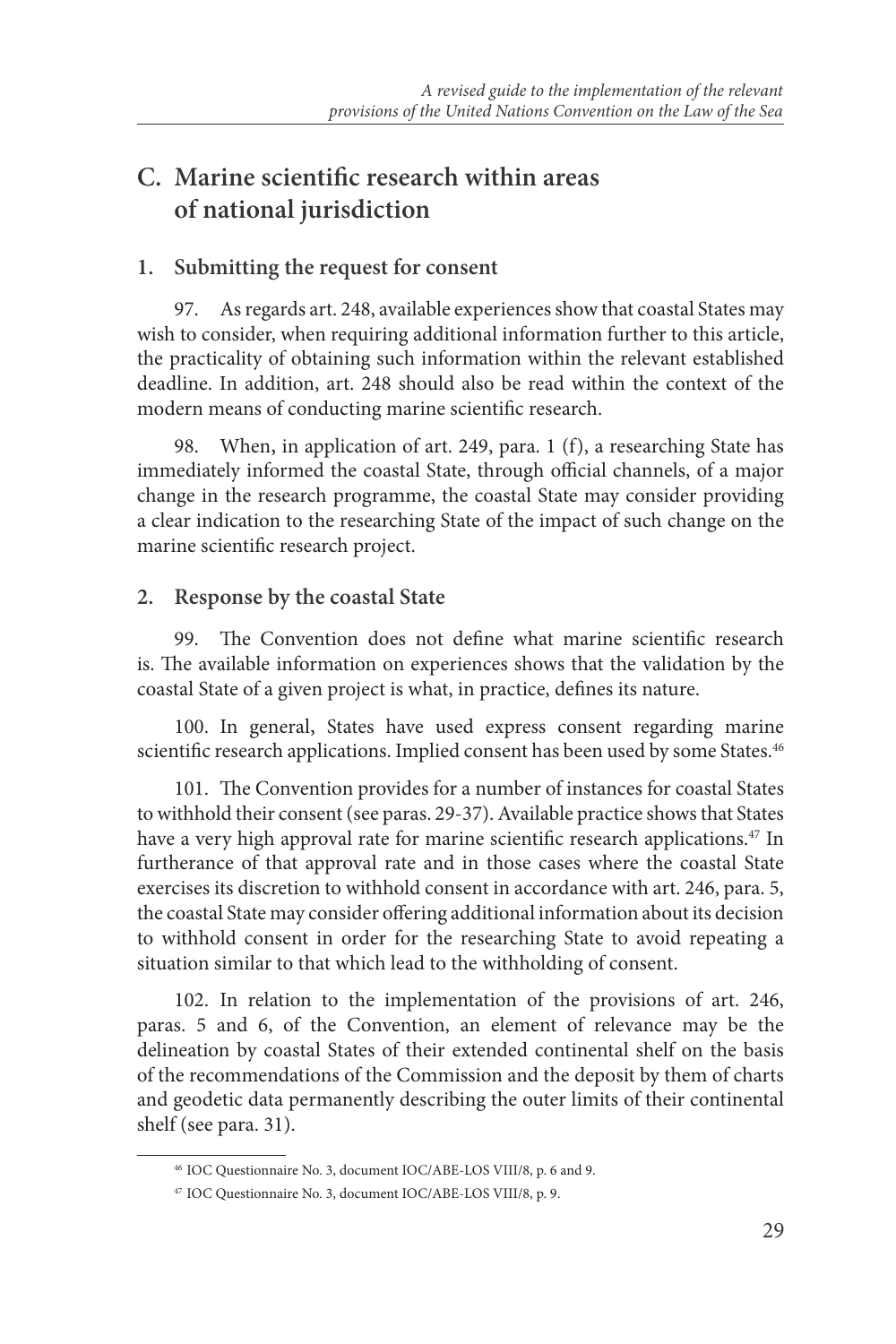103. In order to implement art. 247 of the Convention, which provides for a simplified consent regime for the conduct of marine scientific research by or under the auspices of international organizations in the exclusive economic zone or on the continental shelf of a coastal State, the twenty-third session of the Intergovernmental Oceanographic Commission's Assembly<sup>48</sup> adopted a "Procedure for the application of art. 247 of the Convention by the Intergovernmental Oceanographic Commission" which was also welcomed by the General Assembly.<sup>49</sup>

104. A review of State practice reveals that applications for coastal State consent, barring bureaucratic error, were approved in time prior to the proposed start of the research.

105. In implementing art. 249, para. 1 (a), and taking into account that marine scientific research projects provide a capacity-building opportunity, States are encouraged to designate as participants, where practicable, scientists whose area of knowledge is related to the research project with the view to their active involvement therein. In this regard, capacity-building opportunities offered by researching States and organizations which facilitate the participation of young scientists in marine scientific research projects are welcome.50

#### **3. Conduct during marine scientific research**

106. *Ensuring the participation of the coastal State*. Coastal State participation can occur prior to, during, and following the proposed research programme. In practice, the researching State often carries the expenses of the coastal State's participant who could not otherwise participate since the travel was not predicted and thus not adequately financed. The cost of accommodating a participant during research vessel-based operations can be substantial if such participant is not appointed by the coastal State with sufficient lead time or if the research plan does not bring the research vessel near shore or to a port that is convenient for the boarding of the participant.

107. *Participation of landlocked or geographically disadvantaged States in marine scientific research*. Notwithstanding art. 254 of the Convention, there is little evidence of any particular landlocked or geographically disadvantaged State requesting to be informed of any particular marine scientific research activity.

<sup>48</sup> IOC resolution XXIII-8, document IOC-XXIII/3 of 30 July 2005.

<sup>49</sup> General Assembly resolution 60/30, para. 88.

<sup>50</sup> For capacity-building activities of the Scientific Committee on Oceanic Research (SCOR), see www.scor-int.org/capacity.htm; for the International Seabed Authority Endowment Fund activities, see www.isa.org.jm/en/efund).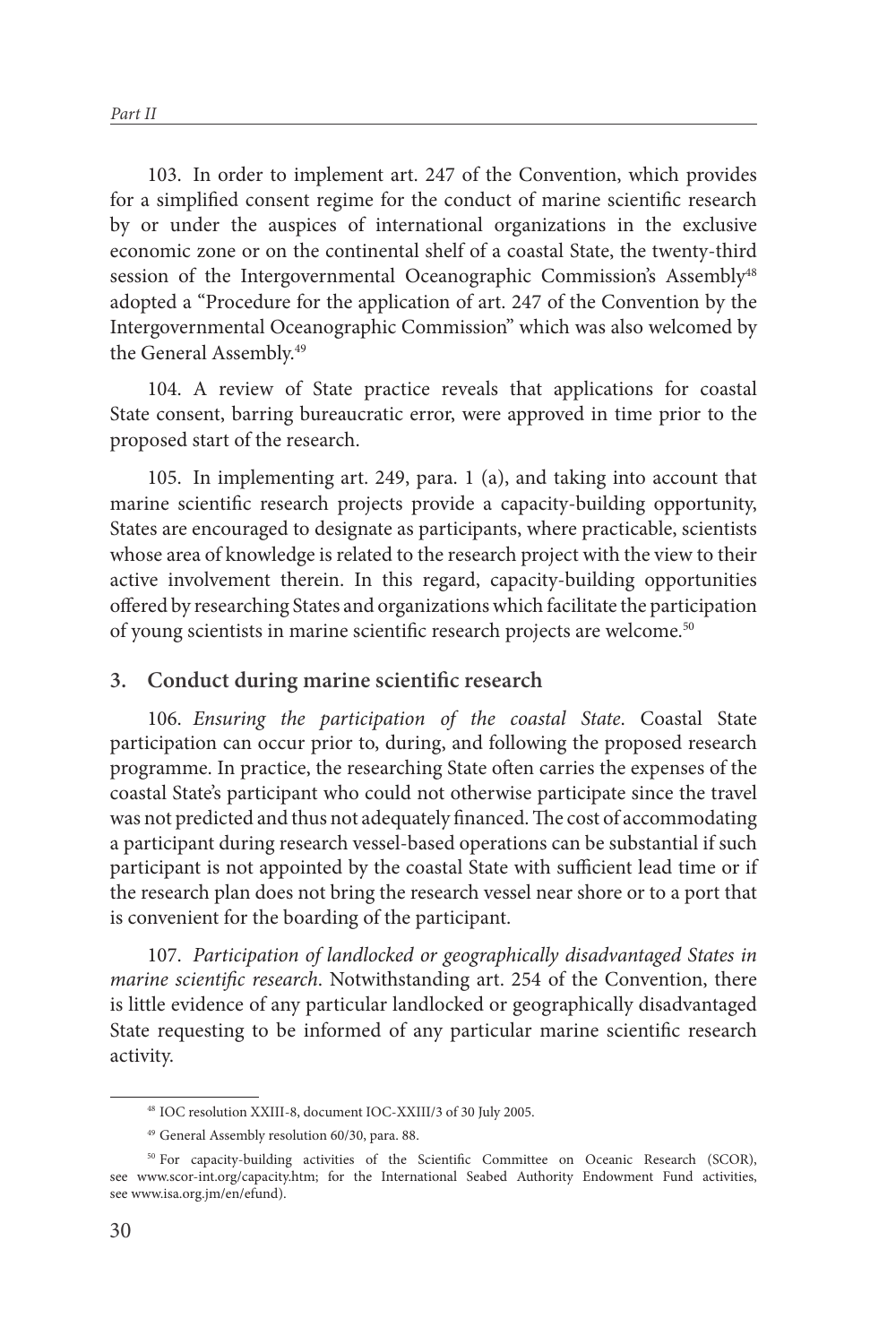108. *Minimizing impact to the marine environment and areas of ecological and/or cultural significance*. In recognition of the vulnerability of some marine ecosystems to disturbances resulting from marine scientific research, the scientific community has voluntarily established various codes of conduct to minimize their impact.

109. Environmental impact assessments may be required under national regulations (see para. 143). An example of current State practice<sup>51</sup> relates to the undertaking of marine scientific research in designated special areas of conservation, a form of marine protected area. As the incidence of the designation of offshore marine protected areas by coastal States is on the increase, researching States should bear constraints in mind when conducting marine scientific research.

110. A number of area-based management tools have been put in place at the regional and national levels with a view to minimizing the impacts of human activities on the marine environment. These include marine protected areas, specially protected areas, and biosphere reserves.<sup>52</sup> The degrees of protection which can be adopted in such areas are very different, ranging from areas of strict protection where uses are excluded to areas where multiple uses are allowed and regulated.<sup>53</sup> In some cases, scientists wishing to undertake research may be required to obtain a prior permit from the coastal State's relevant authorities or a notification system may be in place. Research vessels also need to be aware of special measures applicable in Special Areas designated pursuant to the International Convention for the Prevention of Pollution from Ships, 1973, as modified by the Protocol of 1978 relating thereto and, particularly sensitive sea areas.

111. *Ensuring safety of navigation.* To ensure the safe navigation of vessels and other mobile craft within territorial waters, the researching State relies to a great extent on the accuracy of navigational charts and availability of ship routeing measures, including those aimed at protecting areas of ecological and/or cultural significance. Global rules and regulations governing safety of navigation and prevention of pollution from ships are developed primarily by the International Maritime Organization (IMO), but also involve other international organizations.<sup>54</sup>

<sup>51</sup> Available from www.npws.ie/en/WildlifePlanningtheLaw/Permits/MarineScientificResearch/.

<sup>&</sup>lt;sup>52</sup> Report of the Secretary-General on oceans and the law of the sea, A/62/66/Add.2.

<sup>53</sup> Ibid.

<sup>54</sup> The International Maritime Organization(IMO) Secretariat stated that "IMO would appear to be the most appropriate body for developing international rules and standards on warning signals for such installations and equipment to ensure safety at sea". (See "Implications of the United Nations Convention on the Law of the Sea for the International Maritime Organization", IMO document, LEG/MISC.6, part II, chapter IV, subsect. C). IMO, issued several resolutions regarding ship's routing, safety zones and safety navigations around offshore installations and structures and the removal of offshore installations and structures on the continental shelf and in the exclusive economic zone.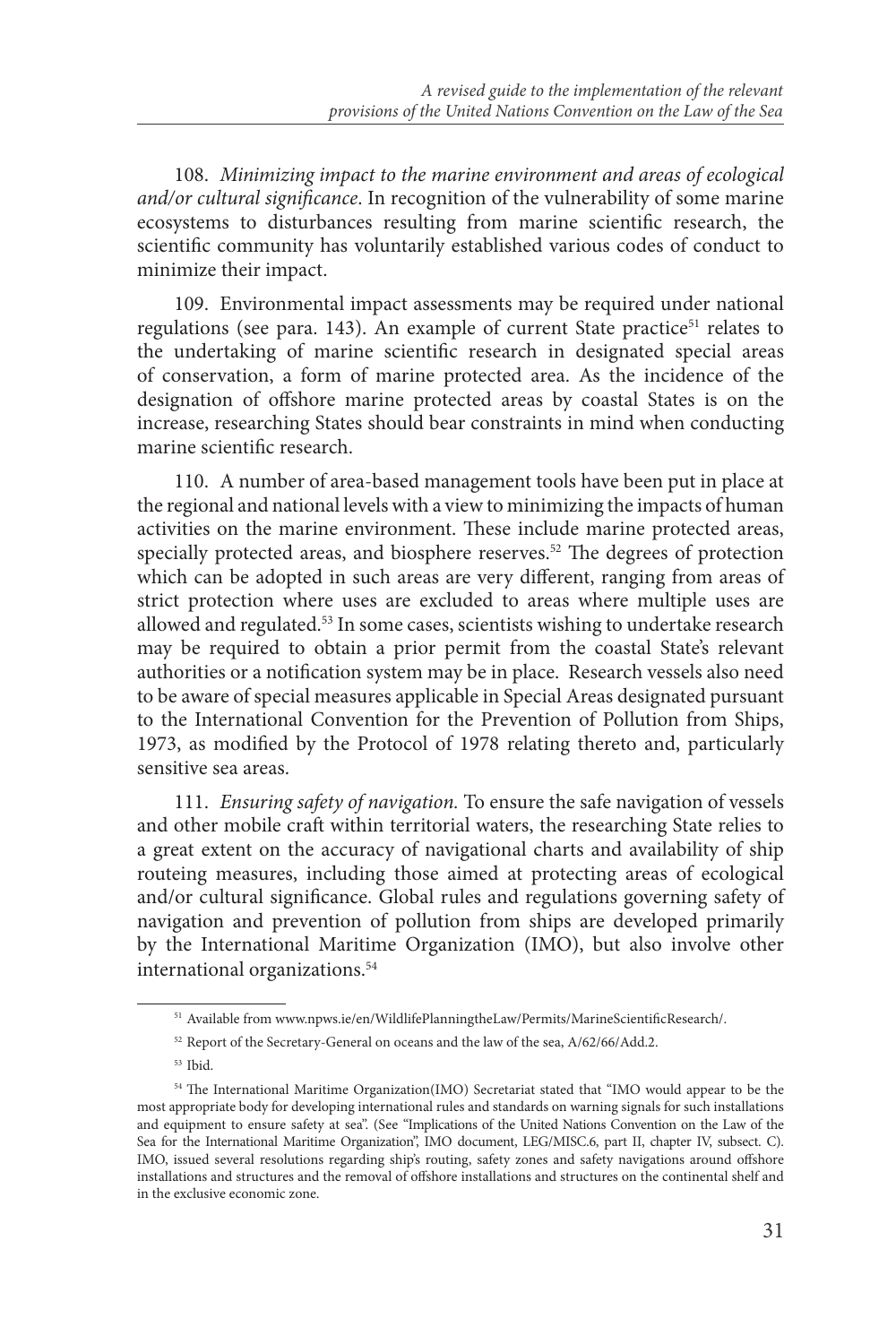112. *Suspension or cessation of marine scientific research activities.* A review of the practice of coastal States that have granted consent to conduct marine scientific research indicates that orders of suspension or cessation were a very rare occurrence.<sup>55</sup>

## **4. Rights and obligations after the completion of the research**

113. A challenge encountered by the coastal State relates to appropriate storage and handling of research results. Also, while data delivery and management systems have made marine scientific research data more readily available, the requisite technology in order to access and assess this data, samples and research results may not be available to the coastal State.

114. Article 249 requires the researching State to share samples, data, and analyses, with the coastal State. Experience shows that, when implementing this obligation, the specific modalities for this sharing have been dealt with bilaterally, taking particularly into account the intellectual property aspects that may be involved.

# **D. Marine scientific research beyond areas of national jurisdiction**

115. While there is not much information about State practice regarding marine scientific research beyond areas of national jurisdiction, it is noted that the financial costs of undertaking marine scientific research in remote locations of the high seas and the Area can be a constraint, in particular for developing countries.

116. *Sharing of data*. In practice, data acquired from marine scientific research conducted in the high seas is made available via international data repositories and international journals, both in print and on-line. Some of these databases include the Ocean Biogeographic Information System, Biocean, the databases of the Census of Marine Life, RIDGE Multibeam Synthesis, and Petrological Database of the Ocean Floor.

117. *The role of the International Seabed Authority*. The workshops of the Authority on the scientific and technical nature of its work relating to the deep seabed mining of minerals, its work on the environmental impacts of such exploration and on how the data and information collected by the various scientific institutions can be standardized and shared, serve as a catalyst for

<sup>55</sup> IOC Questionnaire No. 3", IOC/ABE-LOS VIII/8.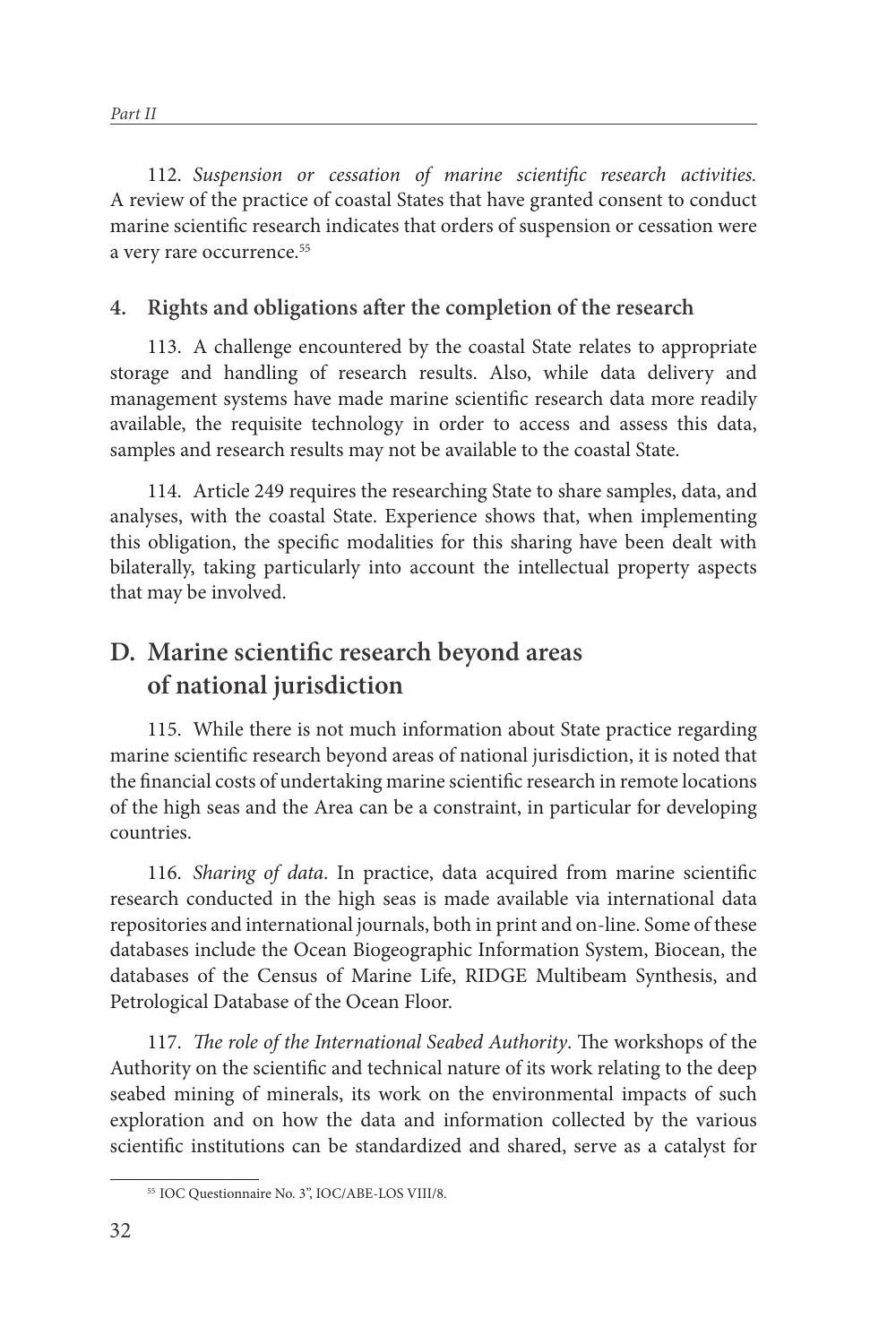collaboration and exchange of information among the scientific community.<sup>56</sup> With a view to further promoting marine scientific research in the Area, the International Seabed Authority established an Endowment Fund in 2006. The Fund promotes and encourages the conduct of collaborative marine scientific research in the Area by supporting the participation of qualified scientists and technical personnel from developing countries in marine scientific research programmes and activities, and by providing opportunities to these scientists to participate in relevant initiatives. $57$  To date, three collaborative marine scientific research activities have been undertaken by the Authority and its partners to predict and manage the impacts of deep seabed mining, and increase international knowledge of the deep seabed environment.<sup>58</sup>

## **E. Scientific research installations and equipment**

118. The increasing sophistication of research platforms and other means of collecting data should be taken into account in the application of the relevant provisions of the Convention (see Introduction).

119. The Advisory Body of Experts on the Law of the Sea of the Intergovernmental Oceanographic Commission is addressing the impacts of such sophistication through the development of practical guidelines based on the relevant provisions of the Convention. For instance, it has adopted "Guidelines for the implementation of resolution XX-6 of the IOC Assembly regarding the deployment of profiling floats in the high seas within the framework of the Argo<sup>59</sup> Programme" ("Argo Guidelines").<sup>60</sup>

120. *Safety zones around and removal of installations*. As regards installations, the International Maritime Organization has developed a number of instruments of relevance to artificial islands, installations and structures addressed in arts. 60 and 80 of the Convention.<sup>61</sup> In its resolution A.572(14) on General Provisions on Ships' Routeing, States are recommended to avoid establishing, as far as practical, oil rigs, platforms and other similar structures within routeing systems adopted by the International Maritime Organization or near their terminations. If such establishment cannot be avoided, the traffic separation scheme should be amended.

<sup>56</sup> See www.isa.org.jm/en/scientific/workshops.

<sup>57</sup> See www.isa.org.jm/en/efund/fund.

<sup>58</sup> See www.isa.org.jm/en/scientific.

<sup>&</sup>lt;sup>59</sup> Array for Real-time Geostrophic Oceanography (Argo); see also report of the Secretary-General on oceans and the law of the sea, A/56/58, para. 484.

<sup>60</sup> EC-XLI.4, document IOC/EC-XLI/3 prov., annex II.

<sup>61</sup> IMO document, LEG/MISC.6, "Implications of the United Nations Convention on the Law of the Sea for the International Maritime Organization", part II, chapter I, subsect. 9.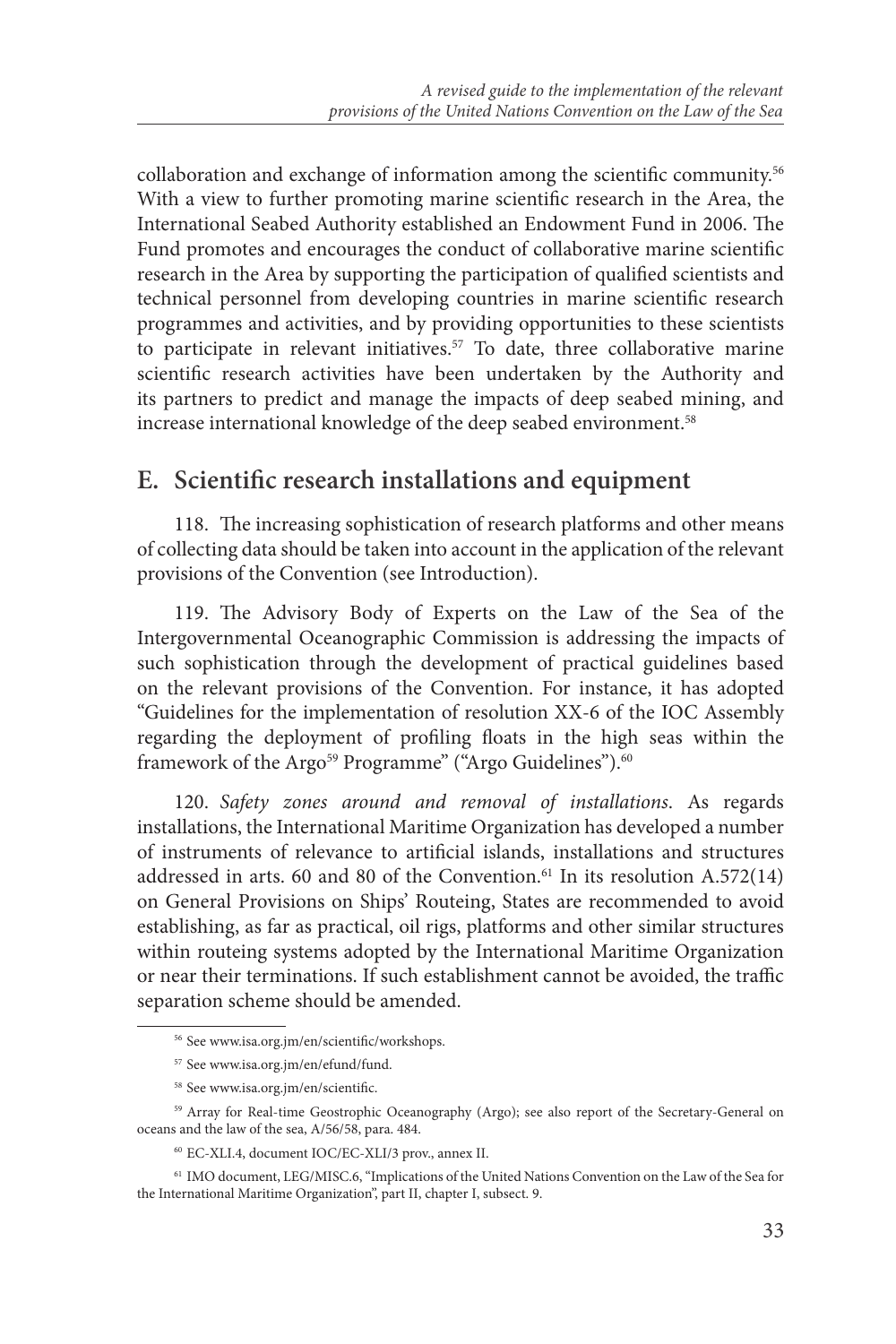121. International Maritime Organization Assembly resolution A.671(16) on Safety Zones and Safety of Navigation around Offshore Installations and Structures of 19 October 1989, which addresses artificial islands, installations or structures under arts. 60 and 80 of the Convention, recommends that States study the pattern of shipping traffic at an early stage in order to assess potential interference with marine traffic passing close to or through resource exploration areas.

122. With respect to the removal of offshore installations or structures addressed in para. 3 of art. 60 of the Convention, International Maritime Organization Assembly resolution A.672(16) on Guidelines and Standards for the Removal of Offshore Installations and Structures on the Continental Shelf and in the Exclusive Economic Zone of 19 October 1989 defines the standards to be followed by the coastal State when making decisions regarding the removal of abandoned or disused installations and structures.<sup>62</sup>

123. The transport of marine scientific instrumentation and samples can be challenging where there are delays caused by customs requirements.<sup>63</sup> Many times, timing is critical not only for ensuring compliance with authorization procedures but also to guarantee the integrity of samples taken from the ocean. In addition, many research platforms must be outfitted with specific features that may not be available prior to the start of the research. Consequently, a delay caused by customs entry or exit procedures may have negative impacts on the conduct and or results of the research project. The same comment may apply to the retrieval of lost moorings or autonomous deployments, which can likewise be impacted by restrictive customs practices.

124. Other challenges for researching and coastal States include the need to protect instruments and equipment deployed at sea for marine scientific research from damage and/or loss.<sup>64</sup> This is a problem that particularly affects floating high-tech research equipment as well as moored oceanographic instruments. In this regard, a correlation has been found between mooring's data return and fishing activities in the oceans.<sup>65</sup>

## **F. Development and transfer of marine technology**

125. With a view to assisting the implementation of Part XIV of the Convention, the Intergovernmental Oceanographic Commission's Assembly adopted "Criteria and Guidelines on Transfer of Marine Technology" (CGTMT)

<sup>62</sup> Ibid.

<sup>&</sup>lt;sup>63</sup> Immigration requirements may also pose challenges with regard to travel of the research personnel.

<sup>64</sup> Report of the United Nations Open-ended Informal Consultative Process on Oceans and the Law of the Sea on the work of its second session, A/56/121, para. 17.

<sup>65</sup> Ibid., para. 67.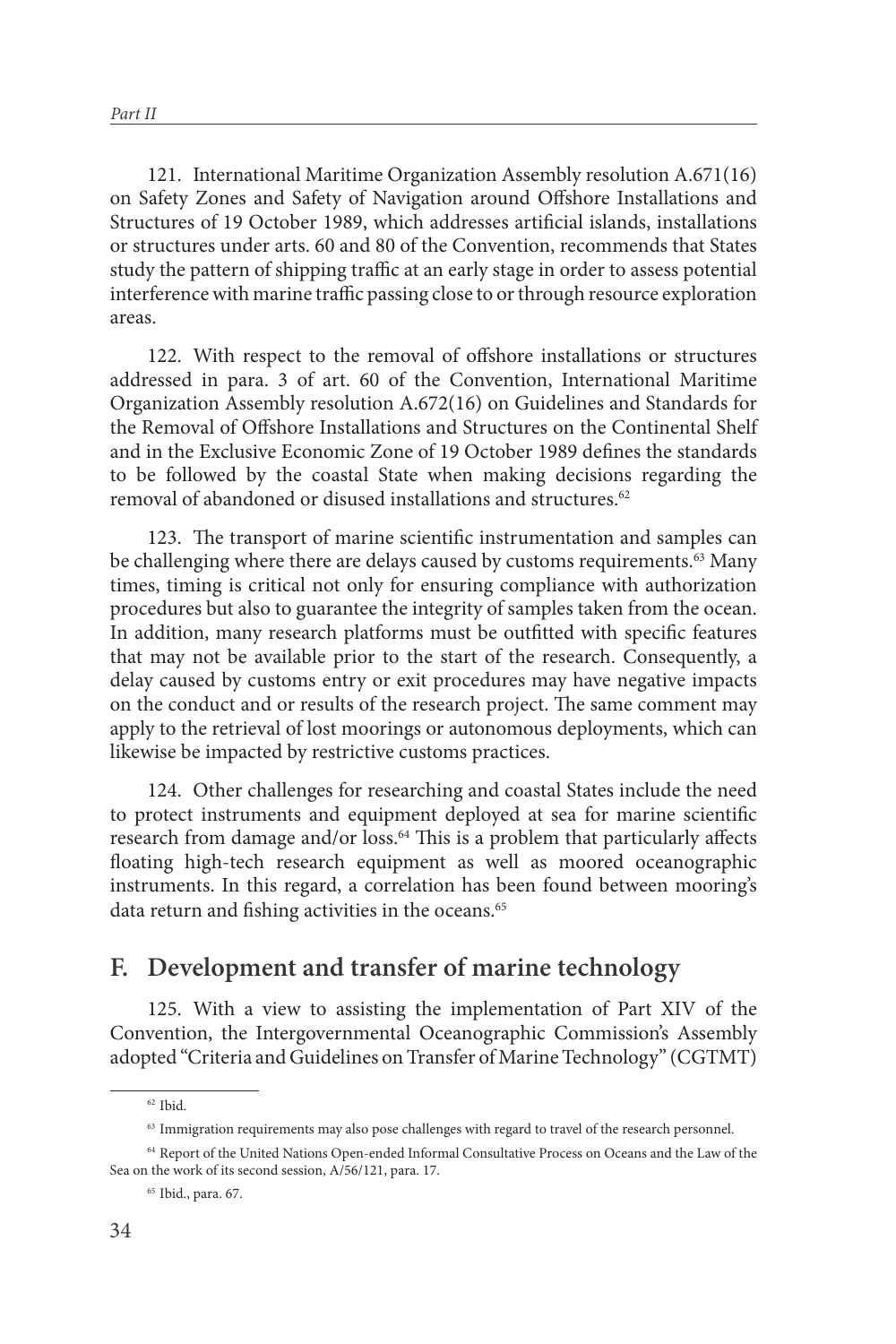in 2003. The guiding principle of the CGTMT is that the transfer of marine technology must always be conducted based on fair and reasonable terms and conditions and should enable all parties concerned to benefit on an equitable basis from developments in marine science related activities, particularly those aimed at stimulating the social and economic contexts in developing countries.<sup>66</sup>

126. The Intergovernmental Oceanographic Commission of the United Nations Educational, Scientific and Cultural Organization has, through its capacity-building development programme, established a global project to strengthen marine science institutes at multiple levels through training in leadership, fundraising and technology transfer. One resource developed by the Intergovernmental Oceanographic Commission is "Ocean-Expert", a database of scientific and technical expertise.<sup>67</sup> Another resource is the clearing-house mechanism to assist interested developing and developed countries that are seeking appropriate partnerships for technology transfer.<sup>68</sup>

127. A review of the Intergovernmental Oceanographic Commission's Member States practice<sup>69</sup> indicates that States usually have institutions for marine scientific research/transfer of marine technology, but rarely have a single focal point for the purposes of transfer of marine technology. The Intergovernmental Oceanographic Commission's regional subsidiary bodies have sometimes been used for the purposes of transfer of marine technology. Limited human and financial resources pose constraints to the transfer of marine technology for both the supplier and the receiver. Some additional difficulties relate to issues of language and customs limitations. Partnerships and joint ventures are the preferred form of transfer of marine technology for both suppliers and recipients.

# **G. Settlement of disputes**

128. At the time of preparation of this Guide, there had not been any recourse to the procedures for the settlement of disputes under Part XV of the Convention as regards marine scientific research.

 $^{66}$  IOC Resolution XXII-12 and IOC-XXII/2 Annex 12 Rev.

<sup>67</sup> See www.iode.org/.

<sup>68</sup> See http://ioc3.unesco.org/abelos.

<sup>69</sup> IOC Questionnaire No. 3, document IOC/ABE-LOS VIII/8.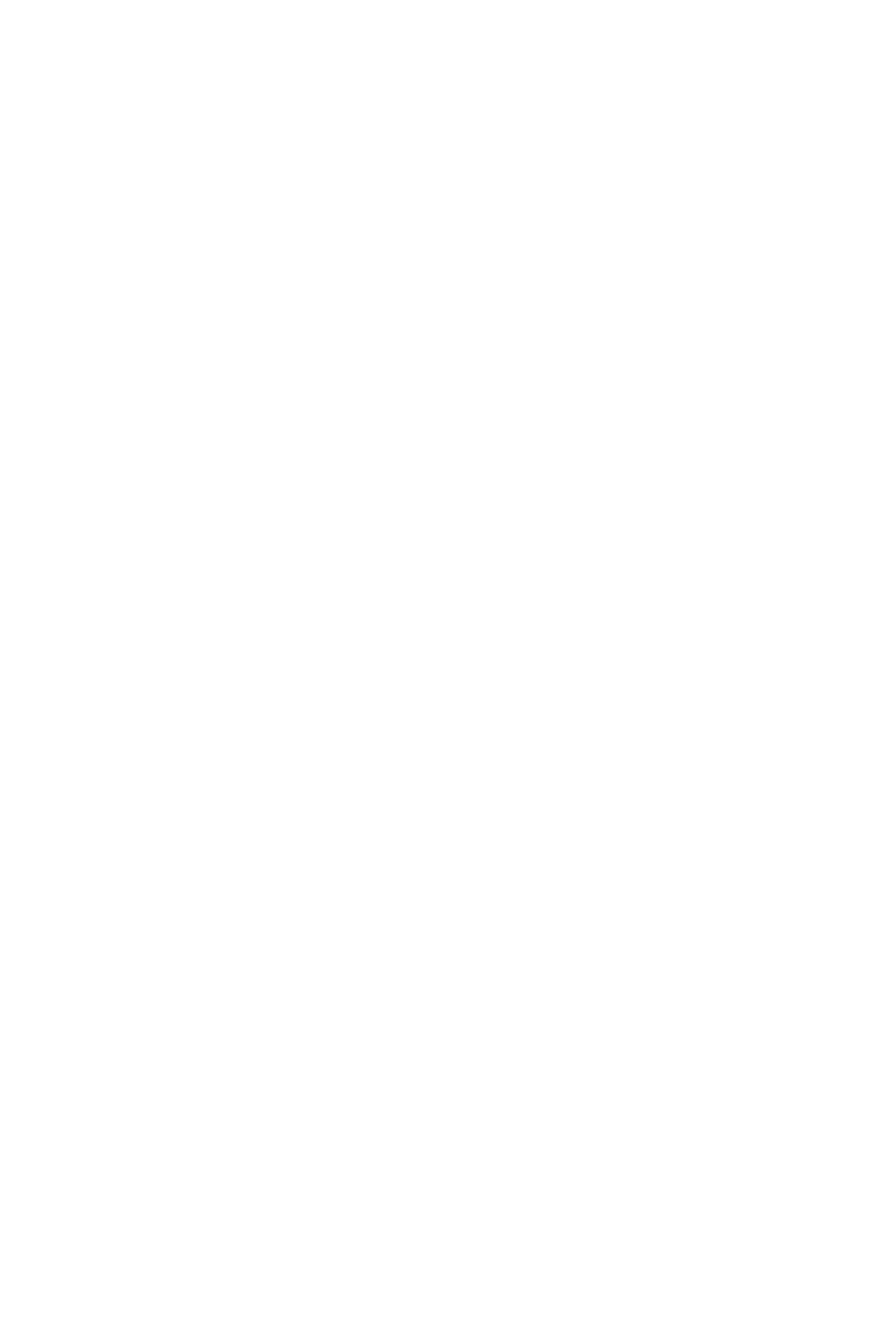# **Part III**

# **Practical guidance on the implementation of the provisions of the Convention on marine scientific research**

Based on the provisions of the Convention on marine scientific research and taking into account the available information on State practice relating to marine scientific research, this Part identifies some practical guidance that States may wish to consider when implementing marine scientific research projects according to the relevant provisions of the Convention, while taking into account also the relevant provisions of other conventions as discussed in section III.

## **A. General considerations**

129. States are strongly encouraged to harmonize their national legislation with the provisions of the Convention and, where applicable, relevant agreements and instruments, to ensure the consistent application of those provisions.70

130. In art. 255, the Convention states, and this Part seeks to emphasize, what should be considered as the adoption of reasonable rules. The idea of reasonableness is taken to encompass the rules relating to the duties of both the researching State and the coastal State. The adoption of rules that are reasonable relates to the content of any documentation supplied or required, and the timeliness of the application for consent. This notion should also take into account the advisability of a timely response by the coastal State.

<sup>70</sup> General Assembly resolution 63/111, para. 5.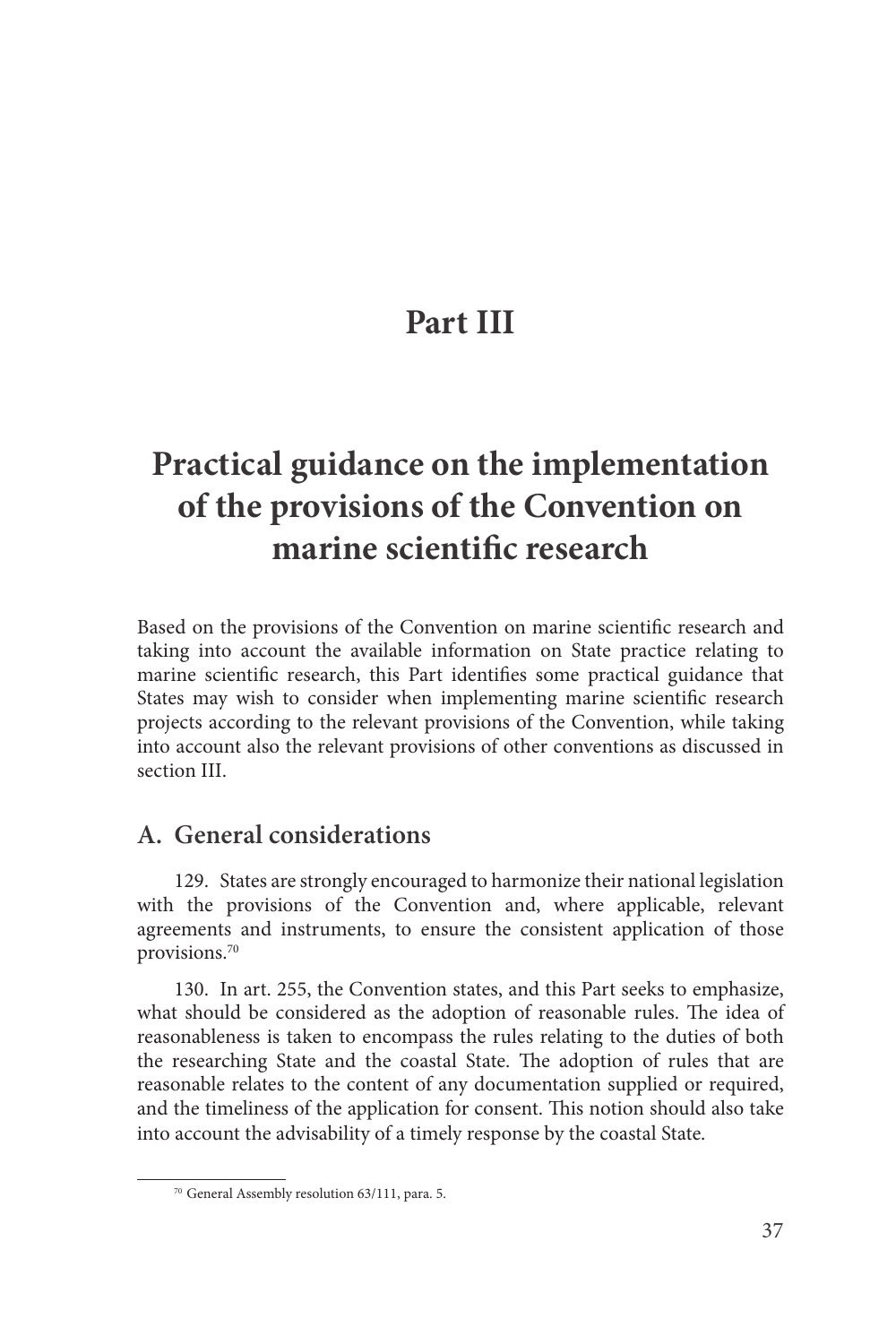## **B. The planning stage**

131. During the early planning stages of a marine scientific research project, it is advisable to consider a number of factors including the following:

(a) Specificities of the area(s) of planned research;

(b) Overall cooperation with the coastal State;

(c) Outstanding obligations from previous research.

132. States, when planning marine scientific research or when reviewing a marine scientific research application, should take into account rules established under national legislation or other relevant international conventions. When there is any question regarding the applicability or implementation of such rules, clarification should be obtained through appropriate official channels.

133. It is suggested that the following additional considerations related to the requirements under the consent regime for marine scientific research should also be borne in mind:

- (a) Timely efforts should be made to obtain the consent of the coastal State(s) concerned;
- (b) Efforts should be made to ensure, that no outstanding obligations exist from previous research projects conducted in the waters of the coastal State concerned, by scientific institutions located in the same State as the institution planning the project (see paras. 37 and 43);
- (c) Preparations should be made for additional funding that may be required in connection with the participation or representation of the coastal State on board, provision of reports and other assistance as requested by the coastal State.

134. As the exact requirements may vary from one coastal State to another, they should be considered well in advance.

135. It is often desirable and useful in the planning stage of a project to consult early with coastal State's scientists who might be involved in the project. While this is neither required by the Convention nor necessarily a factor in the consent process, it is considered beneficial to the overall project and contributes to the creation of a climate of trust and favourable conditions for the conduct of research.

136. States should also be aware of the opportunity that the marine scientific research project presents for capacity-building of the coastal State.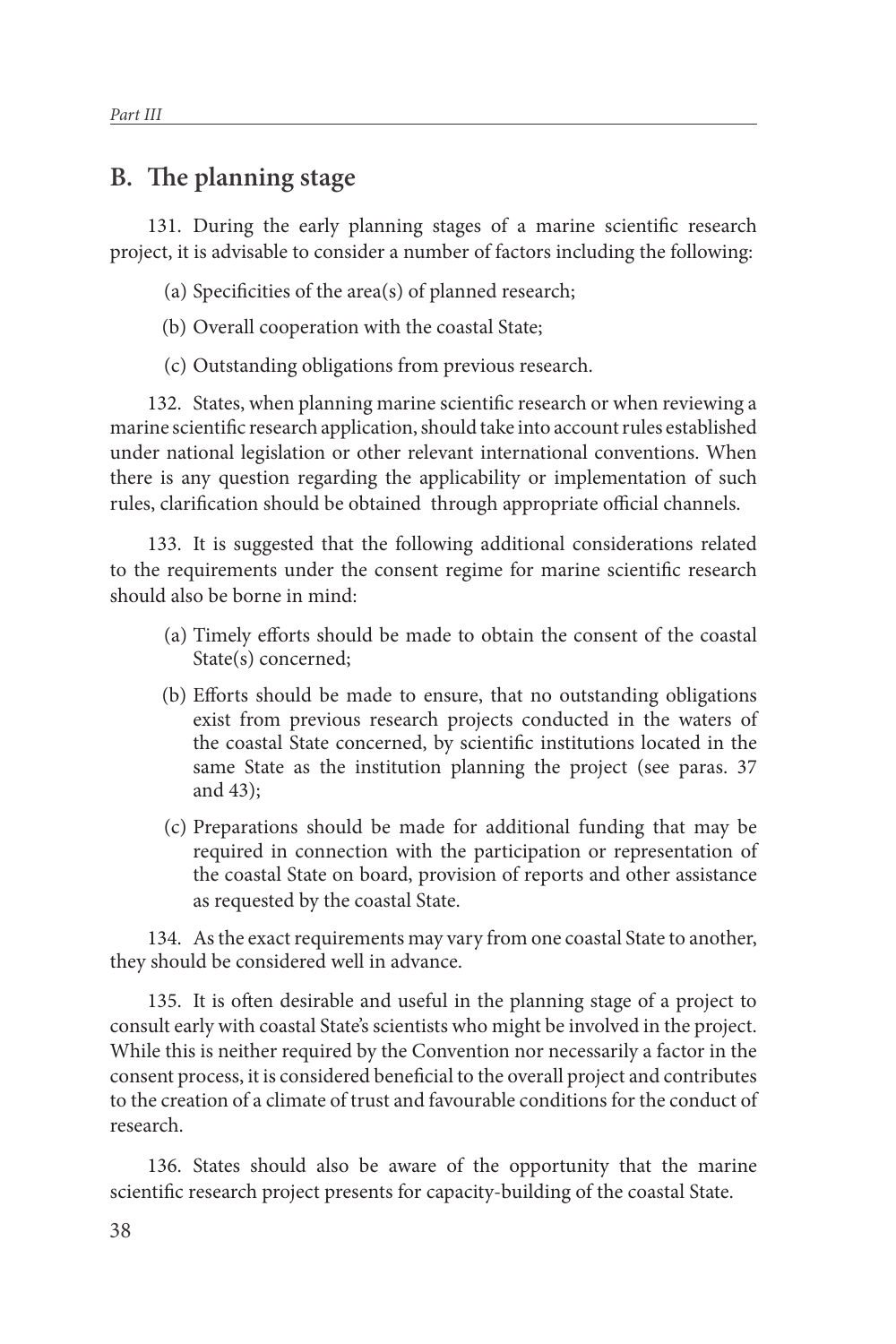137. It would also be useful for the researchers to take into account the possibility of an extended continental shelf in the area envisaged for the research project (see para. 56).

138. Researching States are encouraged to seek information from the coastal State on the timeframe for the removal of the scientific installation and equipment as well as whether the coastal States would request an additional authorization for the removal. In the implementation of art. 249, para. 1 (g), the researching State is also encouraged to inform the coastal State of situations where the removal of scientific equipment or installations would not be feasible.

# **C. Submitting the request for consent**

## **1. Submission through official channels**

139. The coastal State is encouraged to decide which channels it will designate for the purpose of submission of the request. Unless the coastal State has designated other channels, and unless the States concerned otherwise agree, the request for consent should be submitted through diplomatic channels. In general, communications should be transmitted through the diplomatic mission of the researching State to the Ministry of Foreign Affairs of the coastal State. There may be some exceptional cases, however, where the coastal State requires such communications to be transmitted through its diplomatic mission located in, or responsible for activities in, the researching State.

## **2. Scheduling considerations relating to a marine scientific research project application**

140. As provided for in art. 248, six months is the maximum period that the coastal State may require for a request for consent to be submitted. Researching States are encouraged to ascertain the lead-time required by the coastal State regarding the submission of the request for consent.

141. Whenever practicable, requests for consent should be made earlier than is required by the coastal State. Early contacts between the scientists involved and the offices concerned of the researching State and the coastal State would also be useful in facilitating expeditious consent. This may also prevent problems concerning time schedules for the execution of the project which may arise from requests for supplementary information from the coastal State. Moreover, it would be helpful for the scientific institution planning the project to know well in advance if the cruise can be carried out in accordance with the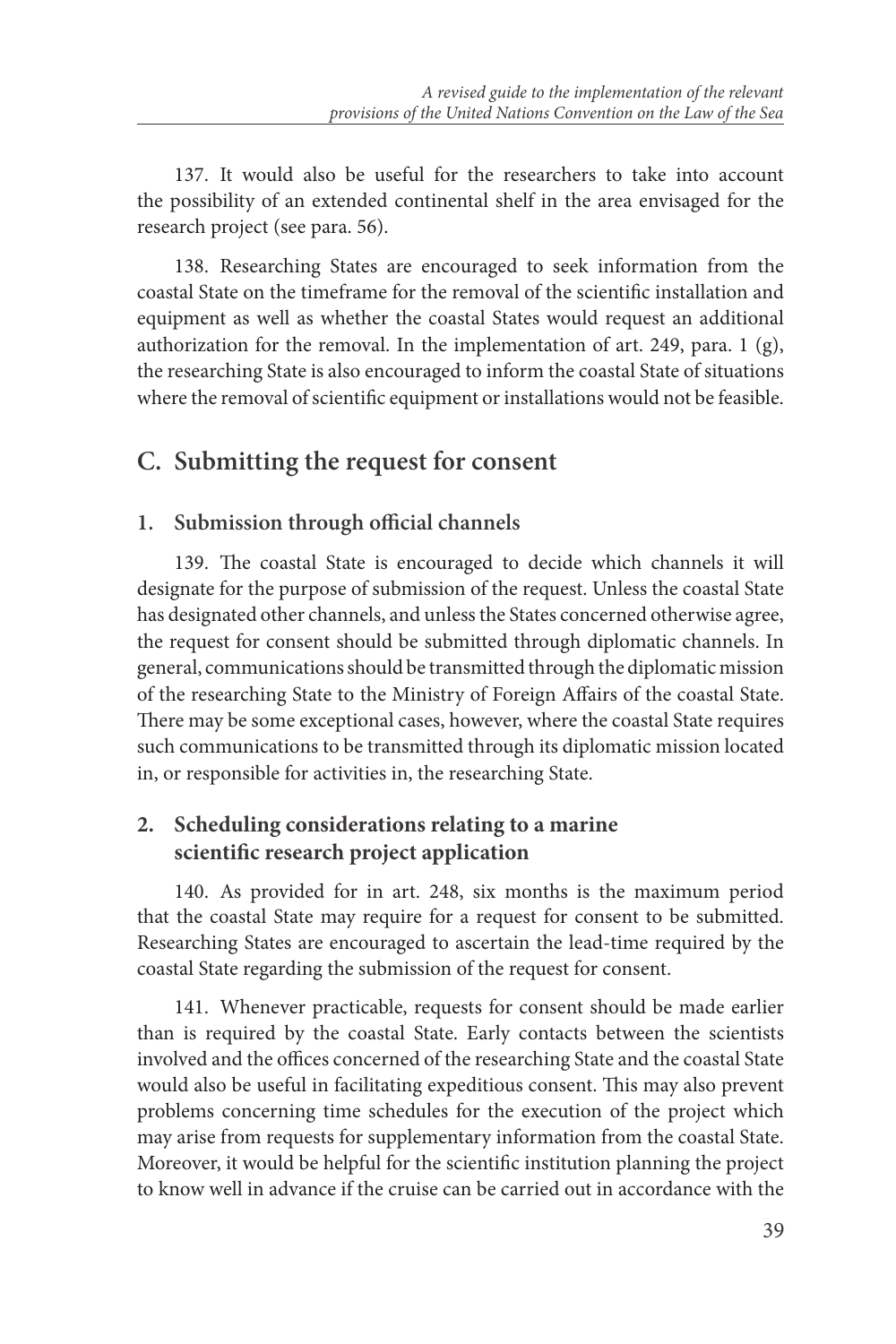plans. Furthermore, early contact with scientists of the coastal State concerned and early notification of the project would assist both the coastal State and the research institution in making timely preparations for the participation of the coastal State in the project.

### **3. Information to be provided to the coastal State**

142. The information submitted should include both the data required by art. 248 and the proposed ways to implement the conditions listed in art. 249 (see paras. 46 and 52). In particular, the researching State must ensure the right of the coastal State, if it so desires, to participate or be represented in the research project, in accordance with art. 249, para. 1(a).

143. It is suggested that applicants present the rationale for complex research methodologies in a manner that non-scientists can understand and evaluate to determine appropriate action or response. When deciding on a research application, the coastal State will count on the full disclosure of details by the researching State, particularly regarding the research sponsors, collaborators and participants as well as the nature and proposed use of the data collected. Since marine scientific research applications are passed through official channels, it is in the best interests of the researching State to clearly and fully disclose the facts of the proposed marine scientific research. In addition, it may be required to submit to the coastal State, in support of a marine scientific research application, the results of a risk assessment/environmental impact assessment evaluating the possible impact on the marine environment of the proposed research activity.

144. The use of a standard application form, indicating precisely what information should be provided, could facilitate the processing of the request for consent. A model form for this purpose is attached as draft standard form A in Annex I, to the present guide. The request for consent (the filled-out standard form) should be submitted in the language designated for the purpose by the coastal State. From a practical point of view, it may be advantageous, in consultation with the coastal State, to select a language which is acceptable to both scientific communities.

145. When the research project includes the participation of scientists from the coastal State, those scientists can serve as additional references for the project, and this could therefore be indicated in the application for consent.

146. Given the unique characteristics of autonomous platforms, such characteristics, including the type and frequency of the information to be collected, should be included in the application for consent of a marine scientific research project involving the use of such platforms.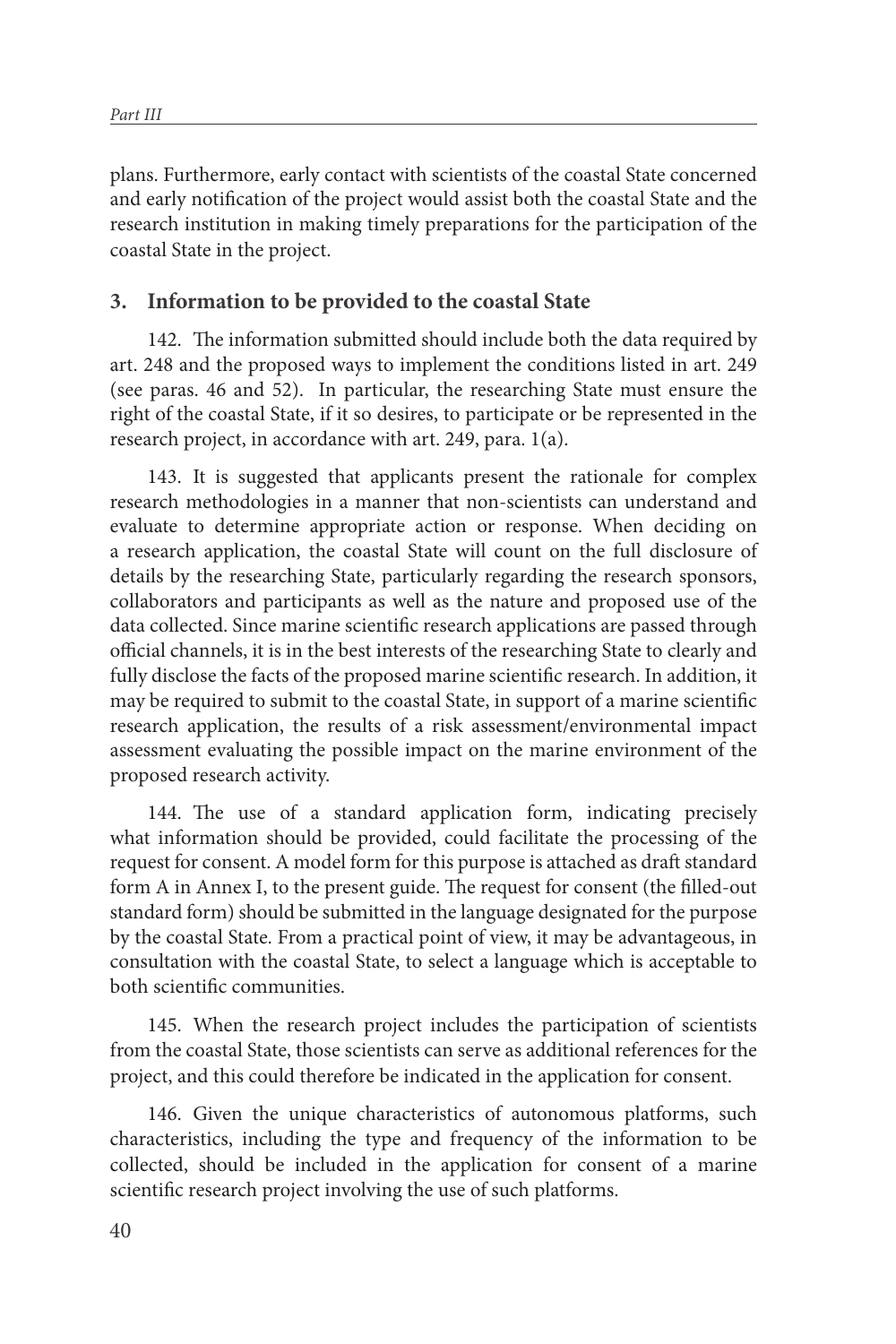# **D. Response by the coastal State**

## **1. General**

147. It is desirable that all coastal States consider, as far as feasible, centralizing and simplifying the processing of applications for consent, for example by identifying a specific focal point for such process. It is recommended that the coastal State consider elaborating a manual on procedures for the application for marine scientific research projects, and as appropriate, making it publicly available.

148. Coastal States are encouraged to consider the use of draft standard form A and draft standard form B (see Annex I to the present guide) to provide the granting of the consent by the coastal State. These forms could be adapted to reflect requirements under national laws and regulations adopted in accordance with the Convention (see paras. 131-138)

## **2. Request for supplementary information**

149. The coastal State is encouraged to actively seek early clarification if sufficient information is not provided in the application for consent (see draft standard form A).

### **3. Consent in normal circumstances**

150. Article 246, para. 3, establishes the conduct to be followed by the coastal State in response to requests for consent to conduct scientific research in its exclusive economic zone or on its continental shelf. For the purposes of the marine scientific research project, it would be helpful if the coastal State could respond as quickly as can reasonably be expected to requests for consent. Coastal States are required by the Convention to establish rules and procedures ensuring that such consent will not be delayed or denied unreasonably.

151. Some guidance regarding the term "normal circumstances", can be found in art. 246 itself (see para. 41). From para. 4, it follows that, in those situations where the coastal State and the researching State do not maintain diplomatic relations, or where the researching State intends to have on board its vessel scientists from a State with which it has no diplomatic relations, the coastal State may not be entitled to invoke automatically the existence of abnormal circumstances. An obvious example of abnormal circumstances would be a situation of imminent danger of armed conflict. Another example may be where there is a jurisdictional dispute over the area for which the request is being made.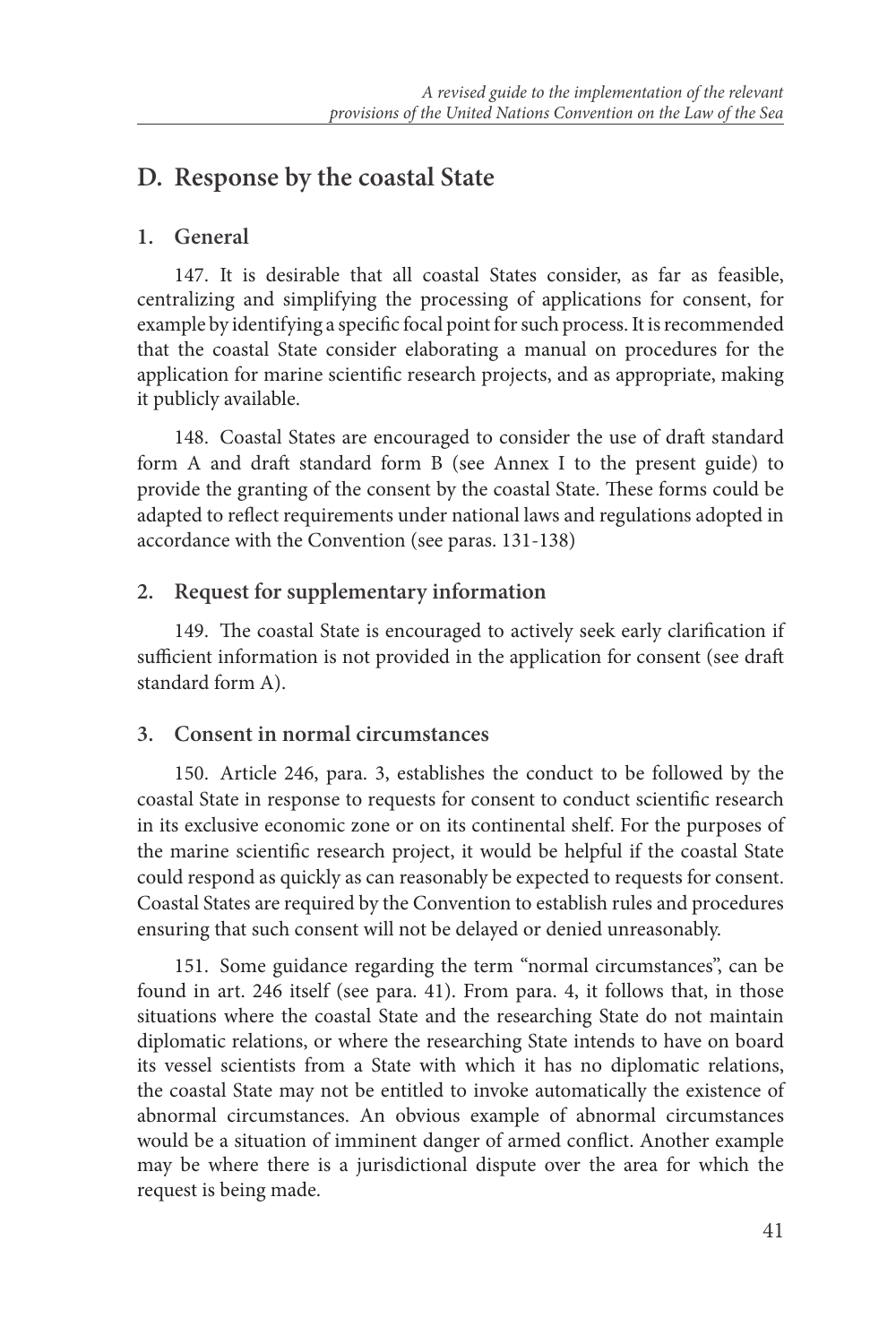## **4. Discretionary power to withhold consent**

152. Apart from the exceptional situations in which the coastal State may refuse consent, the coastal State also has the discretion to withhold consent for the conduct of marine scientific research in the four situations specified in art. 246, para. 5, of the Convention (see paras. 29-37). The researching State and the coastal State are encouraged to consult among themselves in cases where consent is withheld.

153. With respect to marine scientific research conducted by a State or international organization having outstanding obligations as referred to in art. 246, para. 5 (d), it would be important for those States in which there are a number of institutions engaged in marine scientific research in the exclusive economic zone or on the continental shelf of another State to centrally monitor and ensure compliance by their research institutions with the conditions laid down in art. 249 (see para. 52).

## **5. Conditions imposed when granting consent**

154. In order to ensure full compliance by researching States with all conditions required by the coastal State when granting consent in accordance with art. 249, coastal States are encouraged to inform researching States of those conditions.

### **6. Additional information of importance to the researching State**

155. It is recommended that the coastal State inform the researching State of areas which are, inter alia, of ecological and/or cultural significance, for example those that have been identified as marine protected areas or, as appropriate, particularly sensitive sea areas and any prerequisites for research to be conducted within such areas or measures applicable to research vessels. It is also suggested that the coastal State inform the researching State of the specific coordinates of those areas.

### **7. Research by or under the auspices of international organizations**

156. States are encouraged to use the available "Procedure for the Application of art. 247 of the Convention" of the Intergovernmental Oceanographic Commission (see para. 103), taking particularly into account the opportunity that such procedure provides to the coastal State to be actively involved in the project.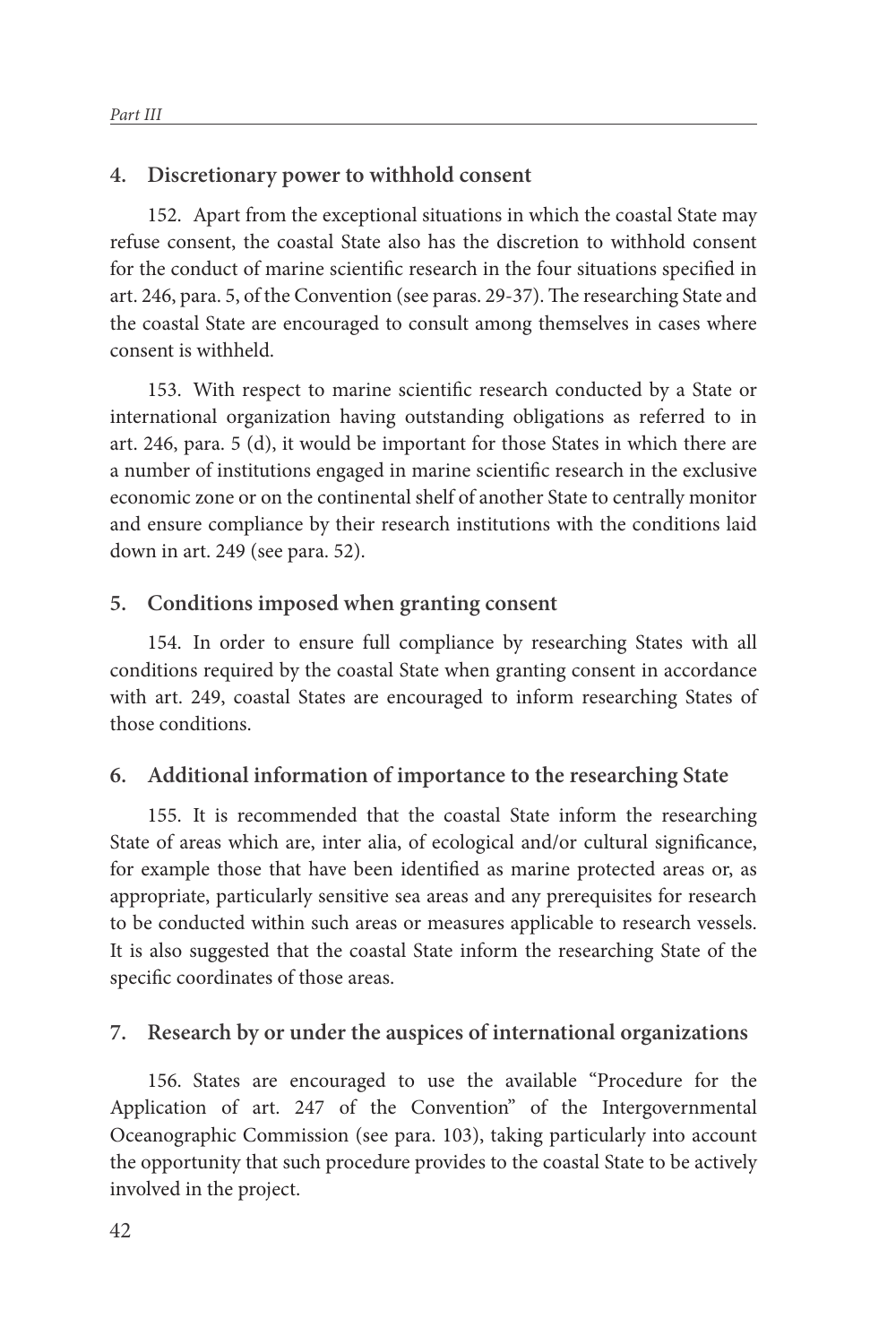# **E. Conduct during marine scientific research**

## **1. Participation by the coastal State**

157. The concepts of "participation" and "representation" have not been defined in the Convention. Presumably, "participation" means that one or more scientists from the coastal State work together on the project with the scientists from the researching State or competent international organization. It could even be possible that the coastal State participates in the project with its own research platform. "Representation" would refer to the situation in which one or more observers appointed by the coastal State are present on board the research platform during the project.

158. Taking into account the opportunity that the involvement of coastal States represents for the marine scientific research project, researching States should endeavour to maximize, as far as feasible, the involvement of the coastal State in all the stages of the project, that is, the preparatory stage, the actual field work and the evaluation stage at the completion of the field work.

159. In order to assist developing coastal States in capacity-building in marine scientific research, and for the purposes of facilitating the success of a marine scientific research project, researching States should consider the feasibility of supporting also, on an equitable basis, the transportation and other related expenses of a participant of the coastal State. The availability of funds provided by international organizations could be explored to this end.

160. Coastal States that may avail themselves of the right to have a participant on-board are encouraged to let their intentions be known as early as possible such that, if necessary, the logistics can be secured for the participant, including the issuance of visas for transit purposes can be arranged.

## **2. Duty to inform the coastal State of major changes in the research programme**

161. In respect of any change made to the details to be provided pursuant to art. 248, it is difficult to indicate in general terms which kinds of changes in research programmes are to be considered major changes for the purposes of this provision. It should also be noted that a change in the nature and objectives of a project could in effect constitute a new project, rather than a major change in the existing one. The consequences of such changes in the research programme should be addressed on a case-by-case basis.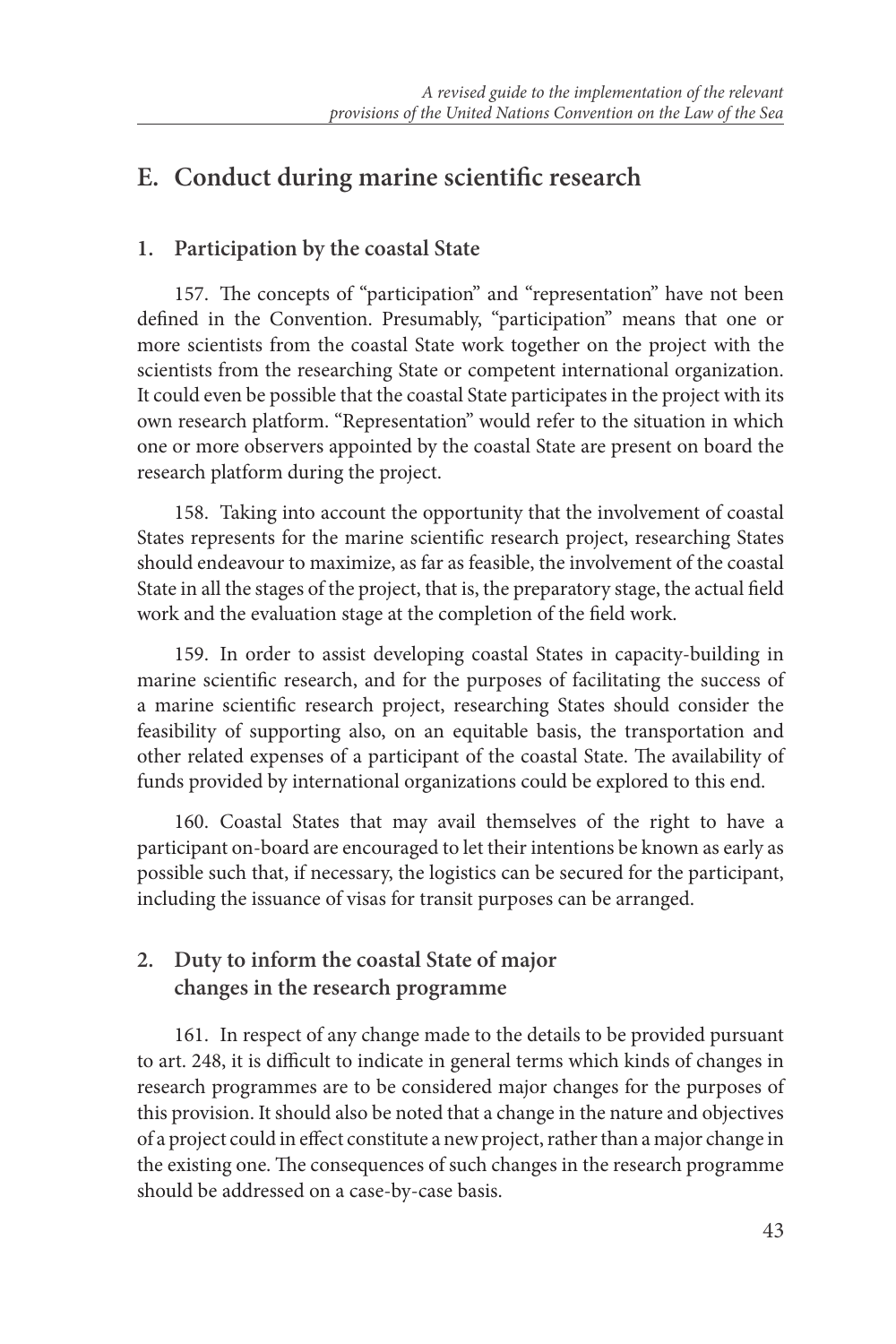162. The establishment of good communications between the coastal and the researching States will allow changes to be dealt with in a smooth manner. In general, the duration of the lead time for processing requests should not be affected by major changes, unless they involve activities falling under art. 246, para. 5, in which case a new lead time may be required.

## **3. Suspension or cessation of marine scientific research activities**

163. When a coastal State requires the suspension or cessation of a marine scientific research project on the basis of non-compliance with art. 248, it is encouraged to provide information to the researching State regarding the reasons for suspension or cessation.

## **4. Scientific research installations and equipment**

164. In the deployment of and the creation of safety zones around marine scientific research installations, States are encouraged to take note of the General Provisions on Ships' Routeing and the International Maritime Organization Assembly resolution on Safety Zones and Safety of Navigation around Offshore Installations and Structures (see paras. 120-124).

165. In the implementation of art. 249, para. 1(g), the researching State is required to report as soon as possible any loss of scientific equipment or material used in the marine scientific research project.

166. States should promote and, as appropriate, support awareness-raising activities directed at the importance of not damaging scientific equipment used in a marine scientific research project.

### **5. Port calls**

167. When planning for port calls pursuant to art. 255, operators are encouraged to seek the assistance of local agents, possibly including shipping agents.<sup>71</sup>

168. When planning port calls, the researching State is also encouraged to utilize such occasions to enhance local awareness of the marine scientific research project. The latter's embassy or consular offices may be able to provide assistance in the planning of such public or private events.

<sup>71</sup> For a description of the functions of the shipping agent, see www.jus.uio.no/lm/un.minimum.standards. shipping.agents.convention.1988/doc.html.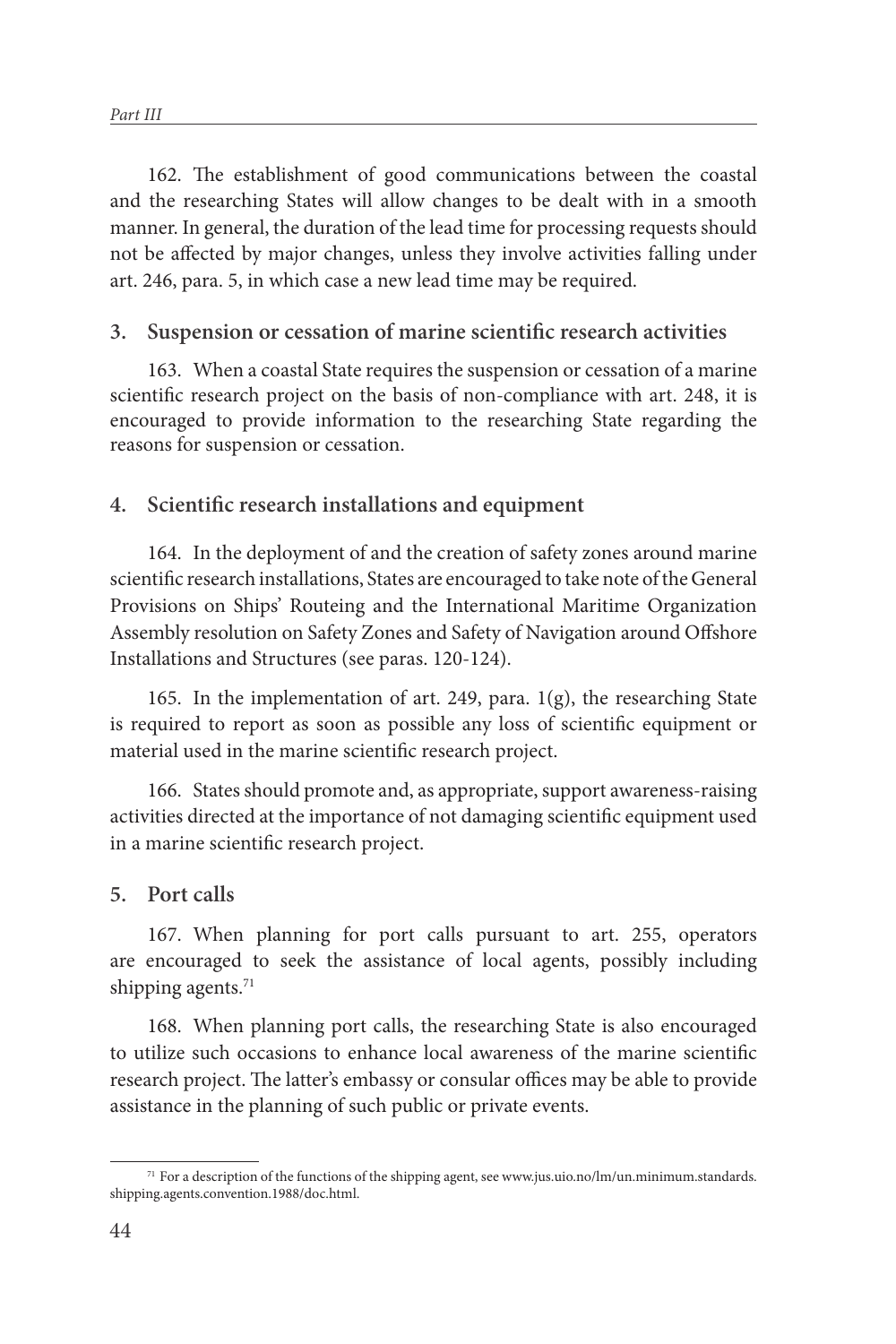# **F. Rights and obligations after the completion of the research**

## **1. Provision of preliminary reports and final results**

169. Although art. 249, para. 1 (b), provides that preliminary reports and final results need to be formally provided to the coastal State only if it has specifically requested them, it is advisable to make the submission of such reports and results to the coastal State a standard/systematic practice. With regard to the requirement under the Convention to provide the coastal State with preliminary reports as soon as practicable after the completion of the research, the compliance by the researching State with this requirement may be facilitated by the provision by the coastal State of additional details to be contained in the preliminary reports (see draft standard forms A, B and C).

170. *Time period for submission.* No fixed time-limits are set in the Convention for providing the preliminary reports, final results and conclusions of the research to the coastal State. The coastal State, when it gives its consent, could suggest a possible timeframe for the transmission of preliminary reports. Although the time span between the end of the cruise and the availability of the final results can vary substantially depending upon the nature of the research, all efforts should be made to supply the final results and conclusions to the coastal State as soon as they become available. This point should be provided for within the preliminary reports.

171. *Form of submission.* The report should be transmitted through official channels to the coastal State's scientists involved. It is suggested that it may be much easier and more reliable to provide reports in an accessible electronic copy as opposed to sending sometimes long and complex documents by fax or in hard copy. In addition, consideration should be given to providing the coastal State with reports written in a language which can be read by scientists of the coastal State. For the preliminary report, a draft model form is attached as draft standard form C in Annex I, to the present guide.

172. *Ensuring the utility and scientific application of research data.* The researching State is encouraged to deliver research data and results in a form that is useful to the coastal State. This utility can be assured if the coastal State defines its preferences within the authorization documentation (see draft standard form B). Upon receipt of the data results and reports through official channels, the responsibility to disseminate the products to the interested parties at the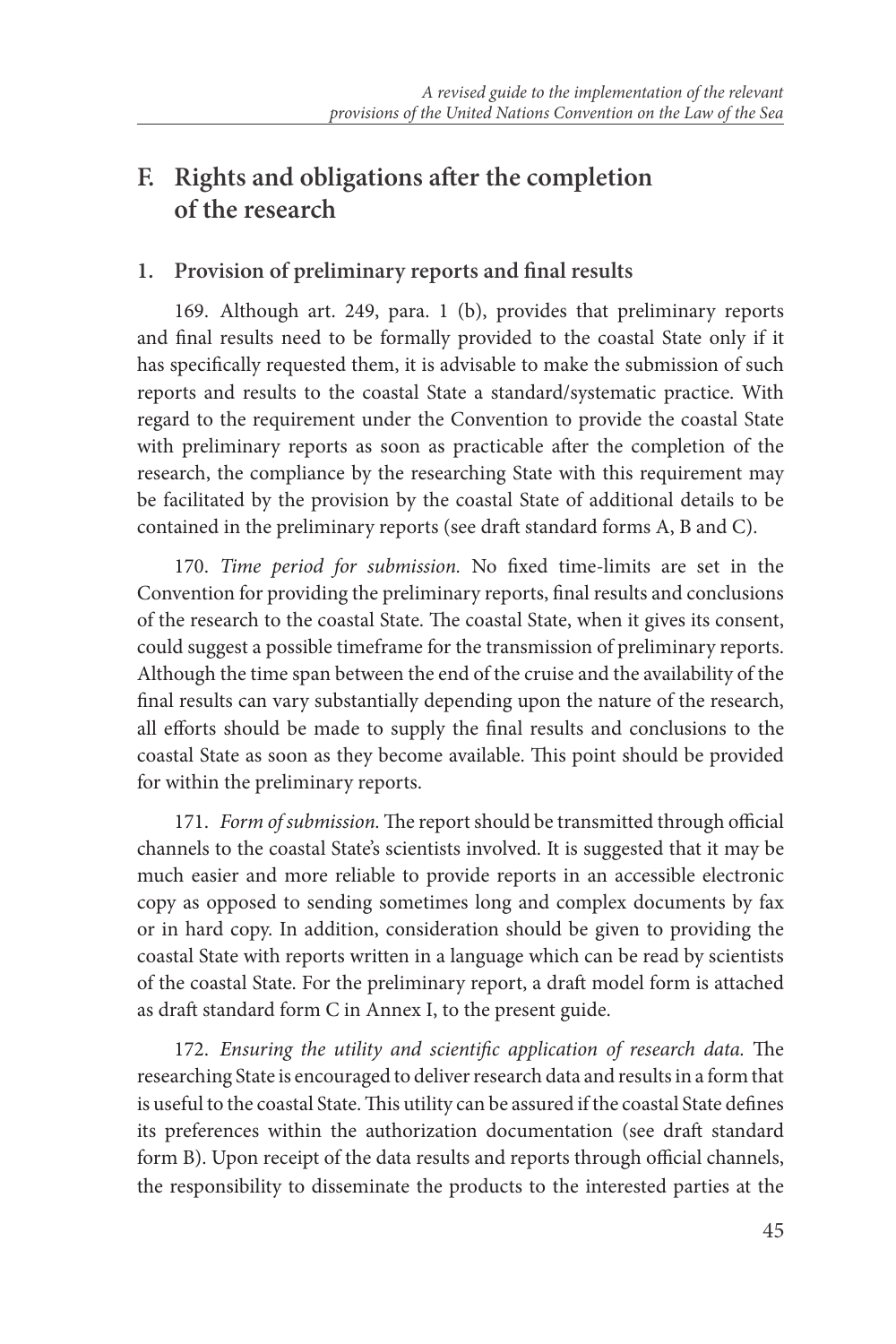national level rests with the coastal State, unless otherwise expressly indicated by the coastal State in the authorization. Enhancing domestic communication networks between those responsible for research authorizations and those within other national ministries, academia and interest groups, may enhance the utility of the outcomes of the research.

## **2. Access to data and samples**

173. In order to retain the results of marine scientific research data in a manner that enables its easy retrieval, a careful cataloguing of research results is advisable. To this end, oceanographic data centers with a common set of data and metadata standards may provide a useful tool if the concerned States so decide.

174. Deployers of Argo floats should take particularly into account that in accordance with the Argo Guidelines (see para. 119), data obtained by the Argo Programme floats in the exclusive economic zone would be made freely available to all States, except where such data is of direct significance for the exploration and exploitation of natural resources, whether living or nonliving, and a request for non-distribution has been made by the coastal State concerned.

## **3. Assessment of data, samples and research results**

175. Although it is preferable for the coastal State to indicate a request for assessment of data, samples and research results or assistance in doing so (art. 249, para. (d)) when giving consent for the research project, it may still decide to make such a request after receipt of the final results and conclusions of the research.

## **4. International availability of research results**

176. To facilitate international availability of research results (art. 249, para. 1(e)) and access, and appropriate dissemination of data, the researching State should be encouraged to submit data to data centers affiliated with the International Oceanographic Data and Information Exchange of the Intergovernmental Oceanographic Commission.72

<sup>72</sup> See www.iode.org.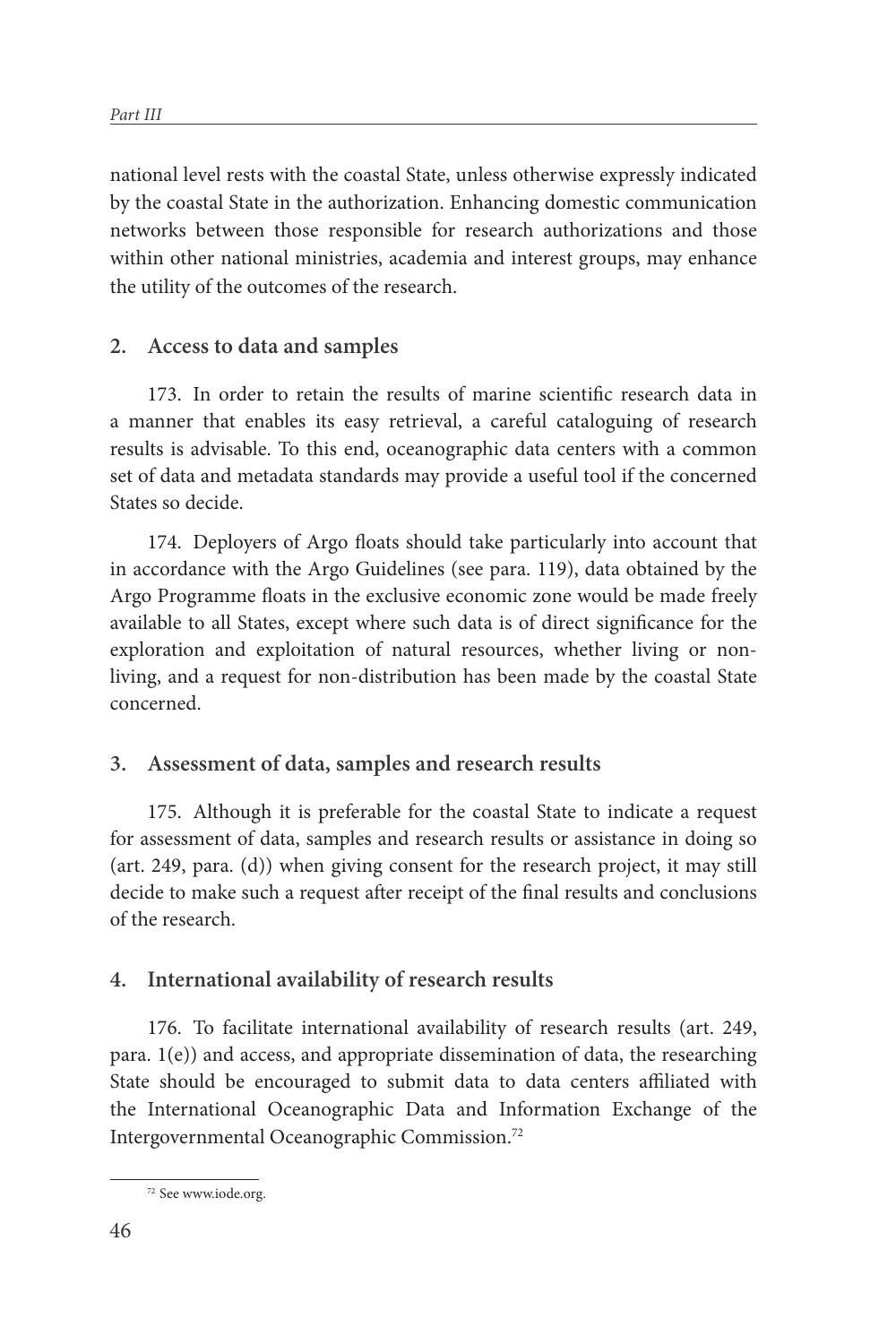177. The national and regional marine scientific and technological centers envisaged under Part XIV of the Convention, where they exist, may be used for dissemination purposes, as provided for in the Convention.

## **5. Fulfillment of obligations**

178. It is advisable for a researching State or competent international organization expressly to inform the coastal State involved, after final results and conclusions of a research project have been provided to it, that all obligations related to a specific research project have in its opinion been fulfilled. Such a notice may be useful for the purpose of the application of art. 246, para. 5, which gives the coastal State the discretionary power to withhold consent if the researching State or international organization has outstanding obligations to the coastal State from a prior research project.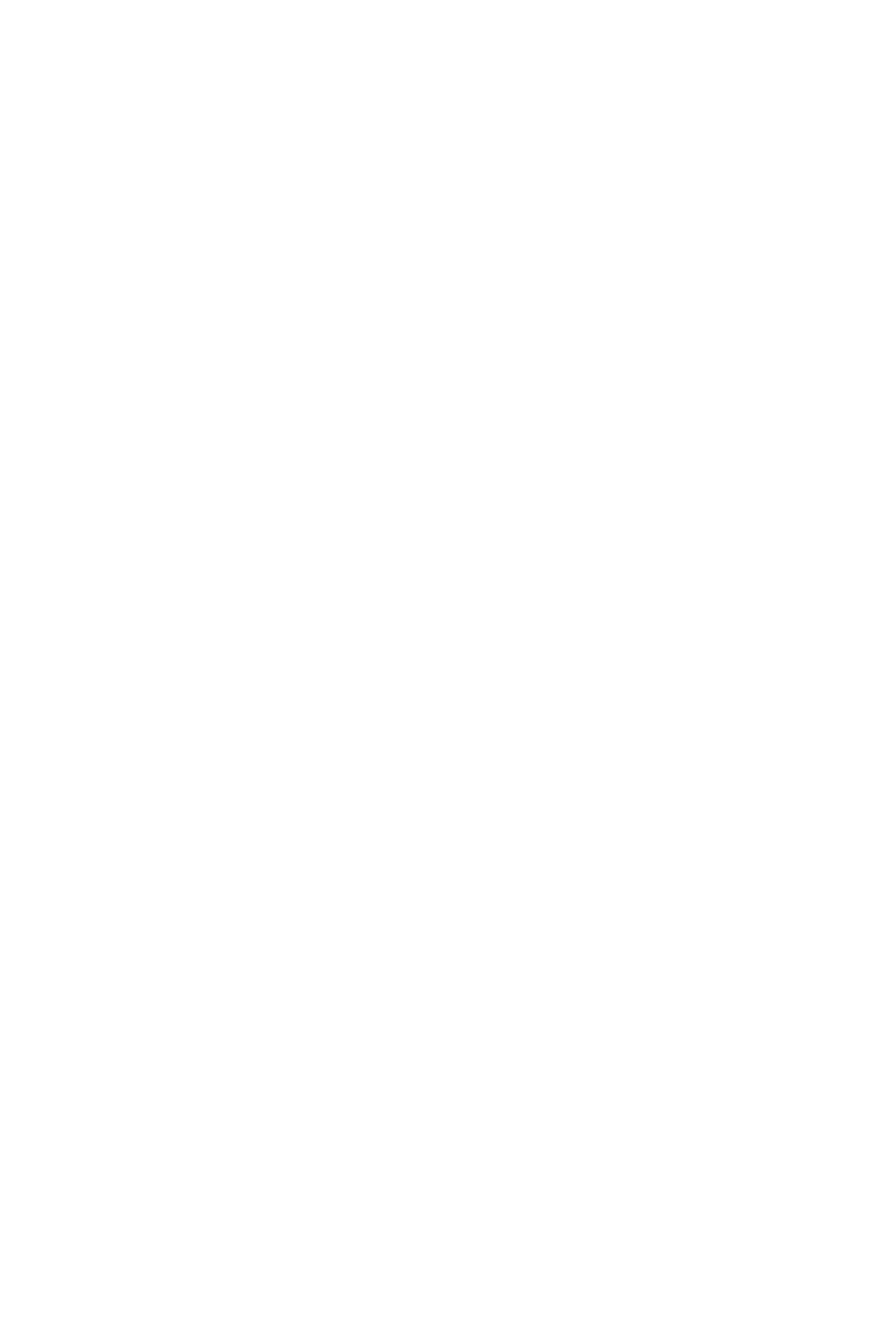# **Annex I**

# **Documents related to Part III of the guide**

# **Draft standard form A**

## **Application for consent to conduct Marine scientific research**

Date: \_\_\_\_\_\_\_\_\_\_\_\_

### **1. General Information**

| 1.1 Cruise name and/or number:          |  |
|-----------------------------------------|--|
|                                         |  |
| 1.2 Sponsoring institution(s):          |  |
| Name:                                   |  |
| Address:                                |  |
| Name of Director:                       |  |
|                                         |  |
| 1.3 Scientist in charge of the project: |  |
| Name:                                   |  |
| Country:                                |  |
| Affiliation:                            |  |
| Address:                                |  |
| Telephone:                              |  |
| Fax:                                    |  |
| Email:                                  |  |
| Website (for CV and photo):             |  |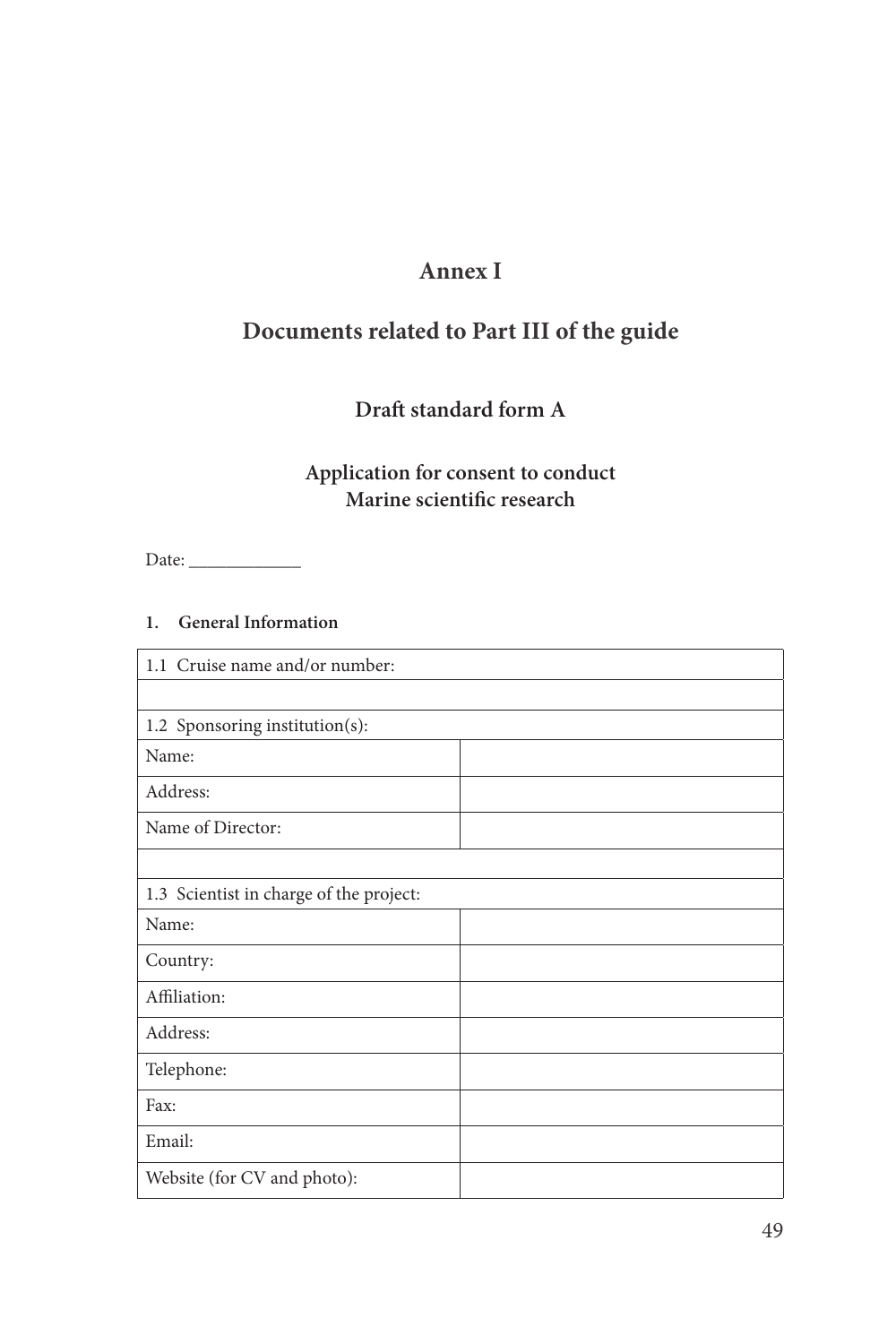| 1.4 Entity(ies)/Participant(s) from coastal State involved in the planning of the project: |  |
|--------------------------------------------------------------------------------------------|--|
| Name:                                                                                      |  |
| Affiliation:                                                                               |  |
| Address:                                                                                   |  |
| Telephone:                                                                                 |  |
| Fax:                                                                                       |  |
| Email:                                                                                     |  |
| Website (for CV and photo):                                                                |  |

#### **2. Description of Project**

2.1 Nature and objectives of the project:

2.2 If designated as part of a larger scale project, then provide the name of the project and the organization responsible for coordinating the project:

2.3 Relevant previous or future research projects:

2.4 Previous publications relating to the project:

### **3. Geographical Areas**

3.1 Indicate geographical areas in which the project is to be conducted (with reference in latitude and longitude, including coordinates of cruise track/way points)

3.2 Attach chart(s) at an appropriate scale (1 page, high-resolution) showing the geographical areas of the intended work and, as far as practicable, the location and depth of sampling stations, the tracks of survey lines, and the locations of installations and equipment.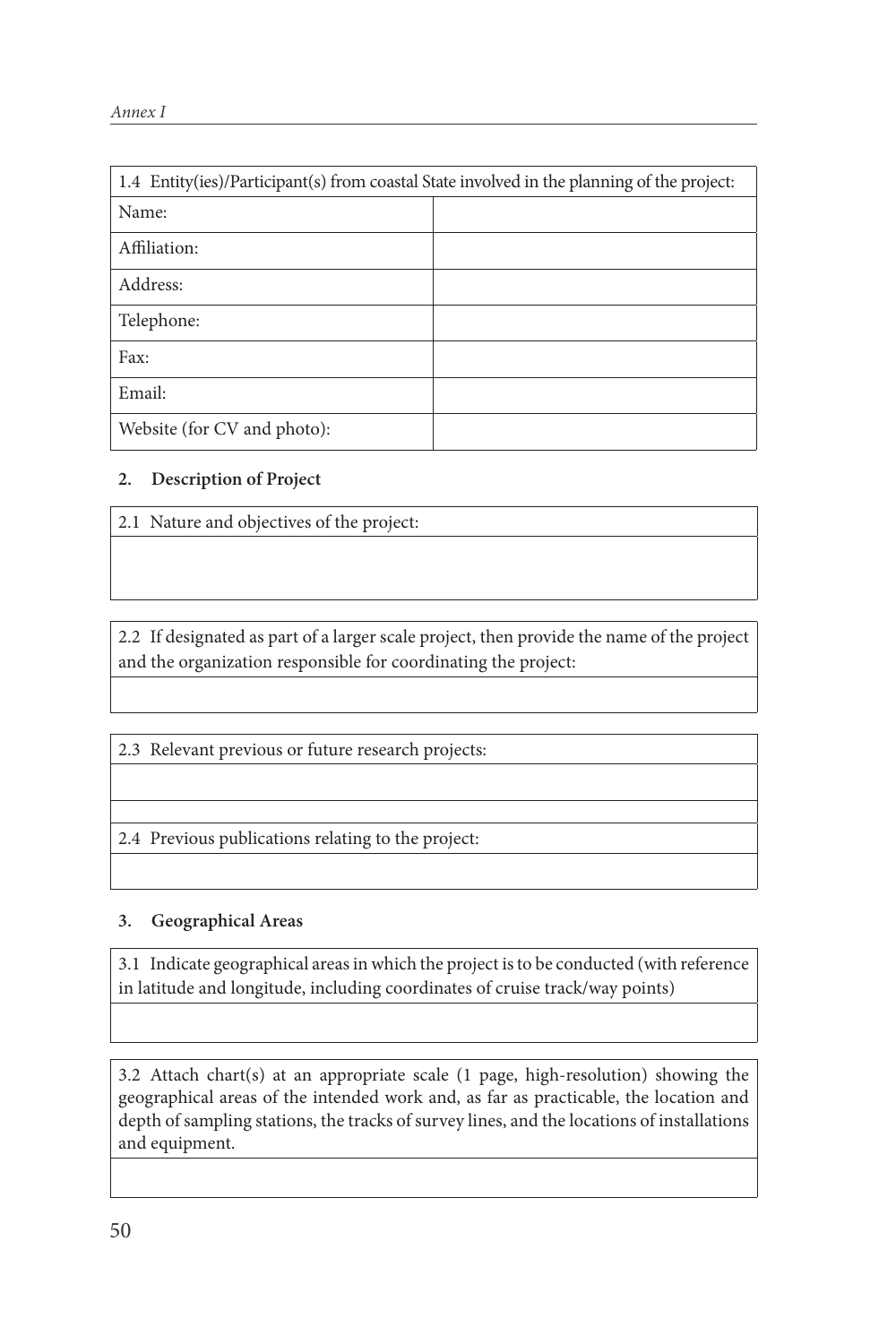#### **4. Methods and means to be used**

| 4.1 Particulars of vessel:                                                                          |  |
|-----------------------------------------------------------------------------------------------------|--|
| Name:                                                                                               |  |
| Type/Class:                                                                                         |  |
| Nationality (Flag State):                                                                           |  |
| Identification Number (IMO/Lloyds No.):                                                             |  |
| Website for diagram & specifications:                                                               |  |
| Owner:                                                                                              |  |
| Operator:                                                                                           |  |
| Overall length (meters):                                                                            |  |
| Maximum draught (meters):                                                                           |  |
| Displacement/Gross tonnage:                                                                         |  |
| Propulsion:                                                                                         |  |
| Cruising & maximum speed:                                                                           |  |
| Call sign:                                                                                          |  |
| INMARSAT number and method and<br>capability of communication (including<br>emergency frequencies): |  |
| Name of master:                                                                                     |  |
| Number of crew:                                                                                     |  |
| Number of scientists on board:                                                                      |  |
| Relevant documents required by<br>international conventions and regulations:                        |  |
| Other relevant information:                                                                         |  |
|                                                                                                     |  |
| 4.2 Particulars of aircraft:                                                                        |  |
| Name:                                                                                               |  |
| Make/model:                                                                                         |  |
| Nationality (Flag state):                                                                           |  |
| Website for diagram & specifications:                                                               |  |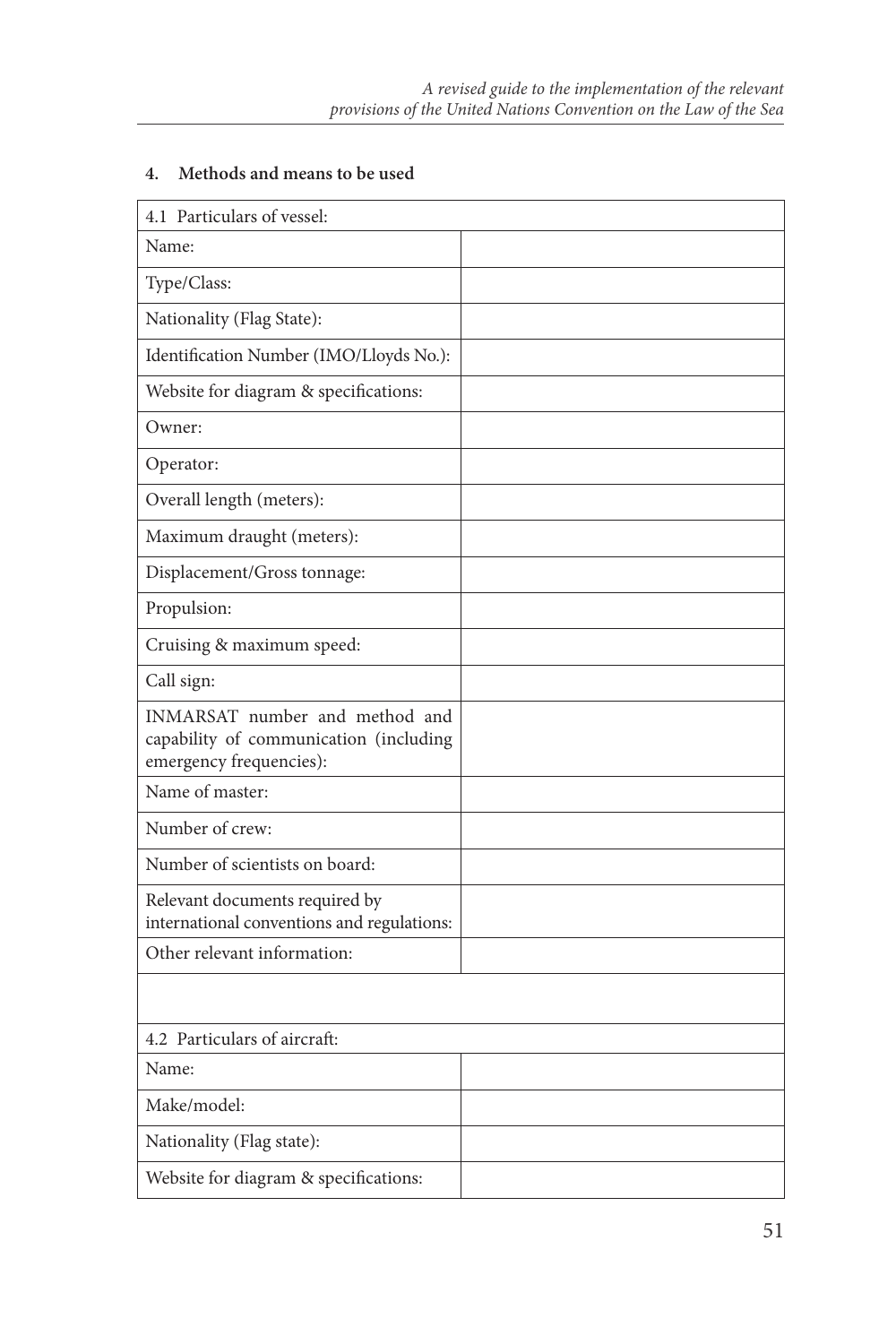| Owner:                                                                       |  |
|------------------------------------------------------------------------------|--|
| Operator:                                                                    |  |
| Overall length (meters):                                                     |  |
| Propulsion:                                                                  |  |
| Cruising & Maximum speed:                                                    |  |
| Registration No.:                                                            |  |
| Call sign:                                                                   |  |
| Method and capability of communication<br>(including emergency frequencies): |  |
| Name of pilot:                                                               |  |
| Number of crew:                                                              |  |
| Number of scientists on board:                                               |  |
| Details of sensor packages:                                                  |  |
| Other relevant information:                                                  |  |

| 4.3 Particulars of Autonomous Underwater Vehicle (AUV):                      |  |
|------------------------------------------------------------------------------|--|
| Name:                                                                        |  |
| Manufacturer and make/model:                                                 |  |
| Nationality (Flag state):                                                    |  |
| Website for diagram & specifications:                                        |  |
| Owner:                                                                       |  |
| Operator:                                                                    |  |
| Overall length (meters):                                                     |  |
| Displacement/Gross tonnage:                                                  |  |
| Cruising & Maximum speed:                                                    |  |
| Range/Endurance:                                                             |  |
| Method and capability of communication<br>(including emergency frequencies): |  |
| Details of sensor packages:                                                  |  |
| Other relevant information:                                                  |  |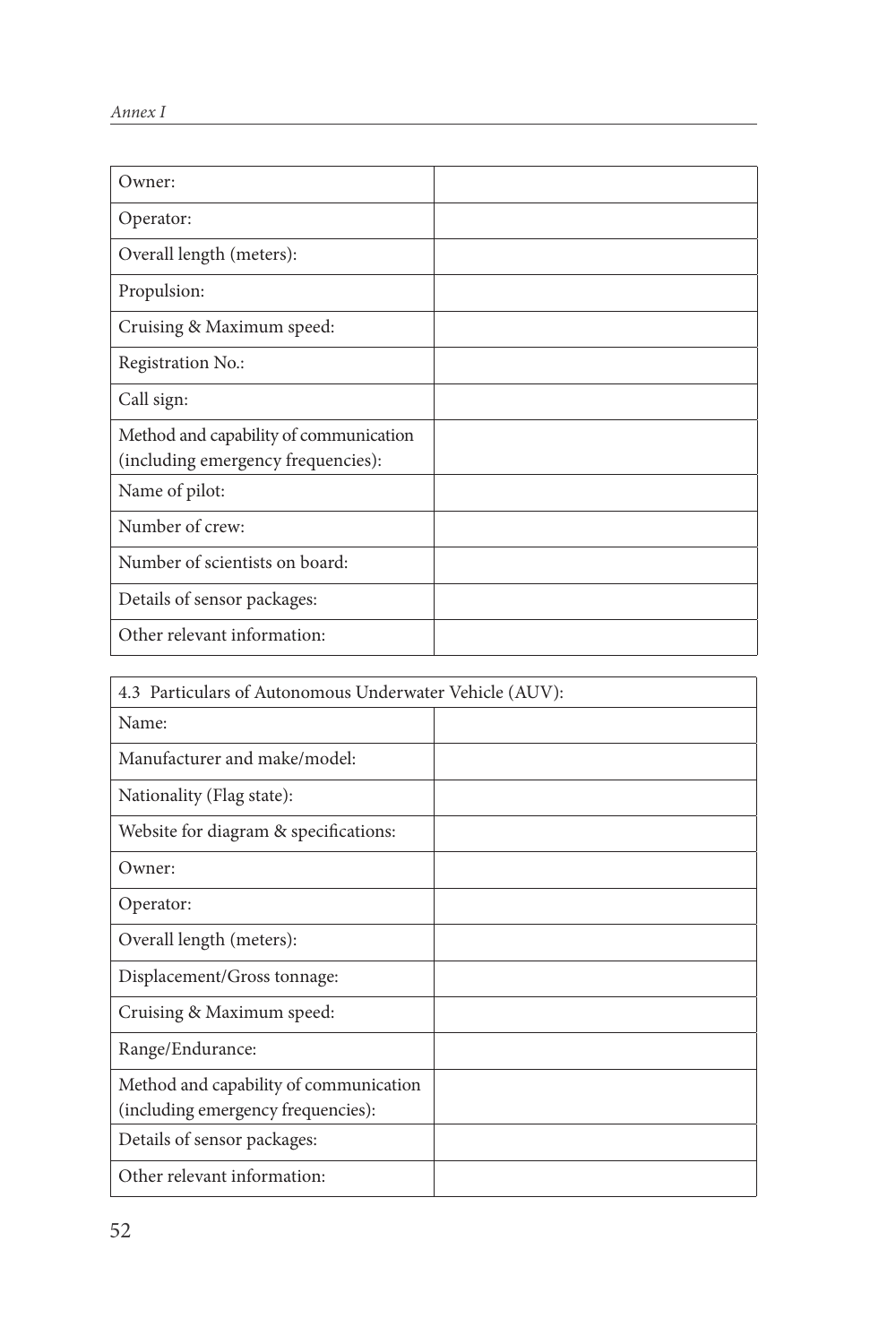4.4 Other craft in the project, including its use:

| 4.5 Particulars of methods and scientific instruments |                     |                         |
|-------------------------------------------------------|---------------------|-------------------------|
| Types of samples and<br>measurements:                 | Methods to be used: | Instruments to be used: |
|                                                       |                     |                         |
|                                                       |                     |                         |
|                                                       |                     |                         |

4.6 Indicate nature and quantity of substances to be released into the marine environment:

4.7 Indicate whether drilling will be carried out. If yes, please specify:

4.8 Indicate whether explosives will be used. If yes, please specify type and trade name, chemical content, depth of trade class and stowage, size, depth of detonation, frequency of detonation, and position in latitude and longitude:

#### **5. Installations and Equipment**

Details of installations and equipment (including dates of laying, servicing, method and anticipated timeframe for recovery, as far as possible exact locations and depth, and measurements):

#### **6. Dates**

6.1 Expected dates of first entry into and final departure from the research area by the research vessel and/or other platforms:

6.2 Indicate if multiple entries are expected: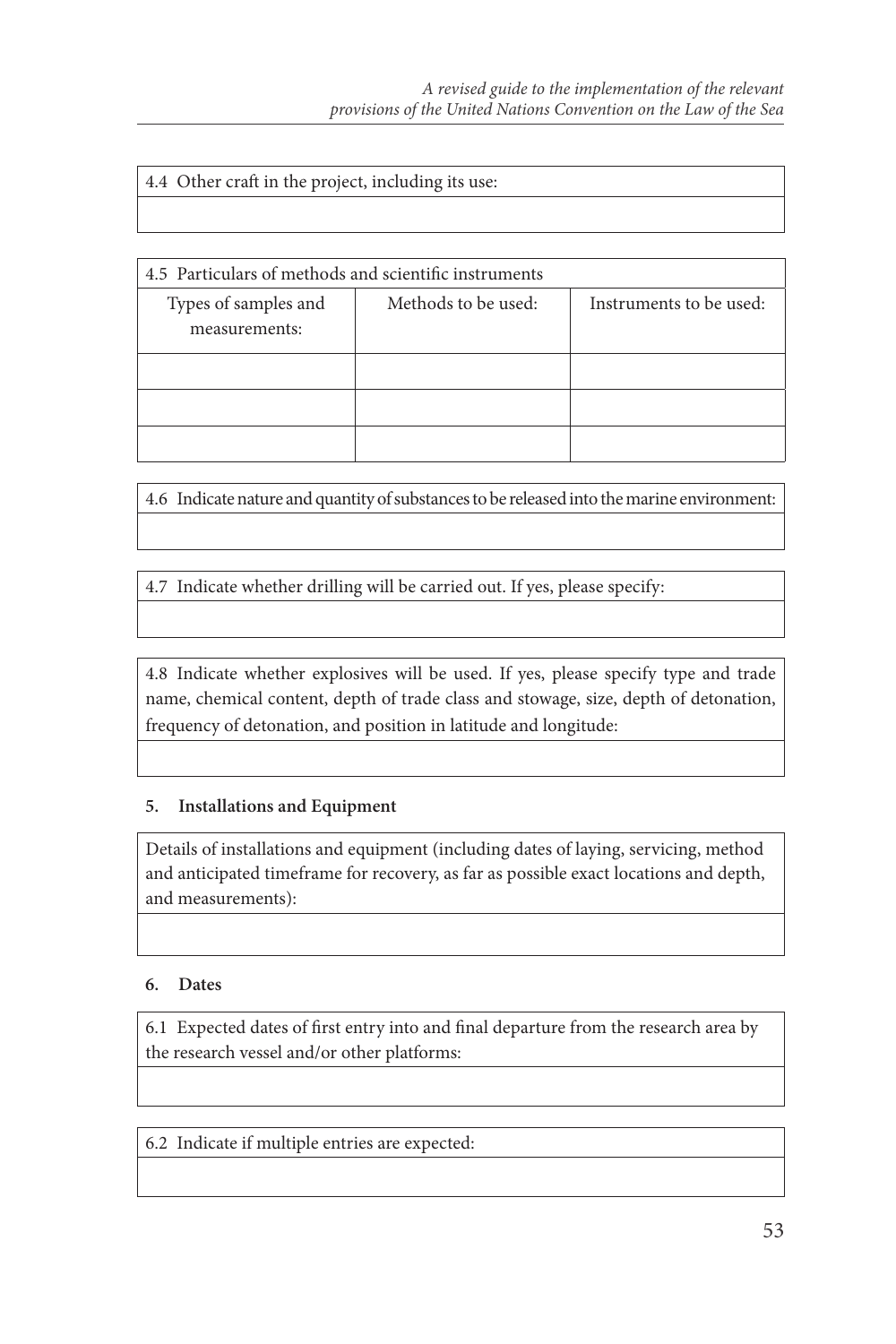#### **7. Port calls**

7.1 Dates and names of intended ports of call:

7.2 Any special logistical requirements at ports of call:

7.3 Name/address/telephone of shipping agent (if available):

#### **8. Participation of the representative of the coastal State**

8.1 Modalities of the participation of the representative of the coastal State in the research project:

8.2 Proposed dates and ports for embarkation/disembarkation:

#### **9. Access to data, samples and research results**

9.1 Expected dates of submission to coastal State of preliminary report, which should include the expected dates of submission of the data and research results:

9.2 Anticipated dates of submission to the coastal State of the final report:

9.3 Proposed means for access by coastal State to data (including format) and samples:

9.4 Proposed means to provide coastal State with assessment of data, samples and research results:

9.5 Proposed means to provide assistance in assessment or interpretation of data, samples and research results: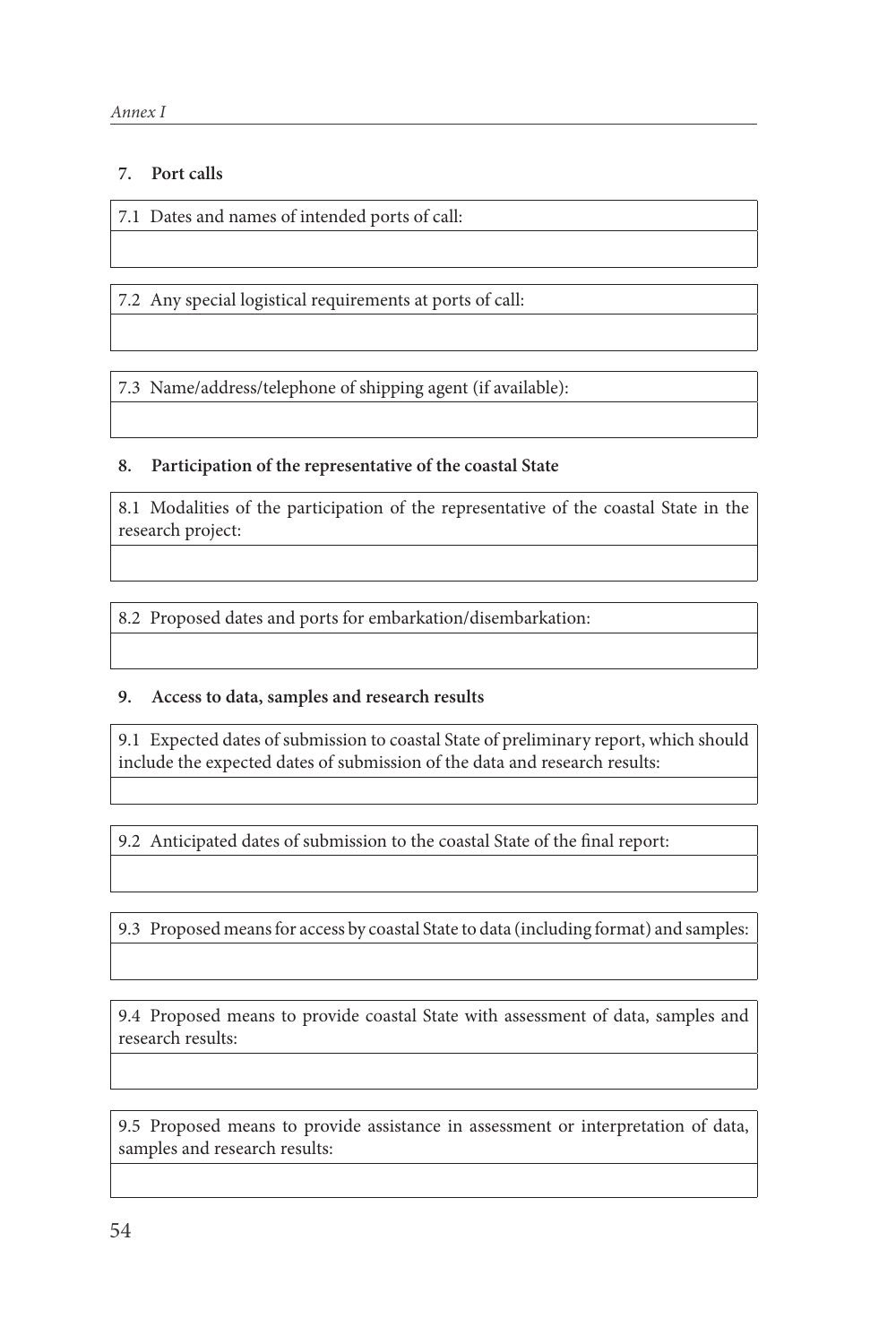#### 9.6 Proposed means of making results internationally available:

#### **10. Other permits submitted**

10.1 Indicate other types of coastal state permits anticipated for this research (received or pending):

#### **11. List of supporting documentation**

11.1 List of attachments, such as additional forms required by the coastal State, etc.:

Signature:

Contact information of the focal point: Name: Country: Affiliation: Address: Telephone: Fax: Email: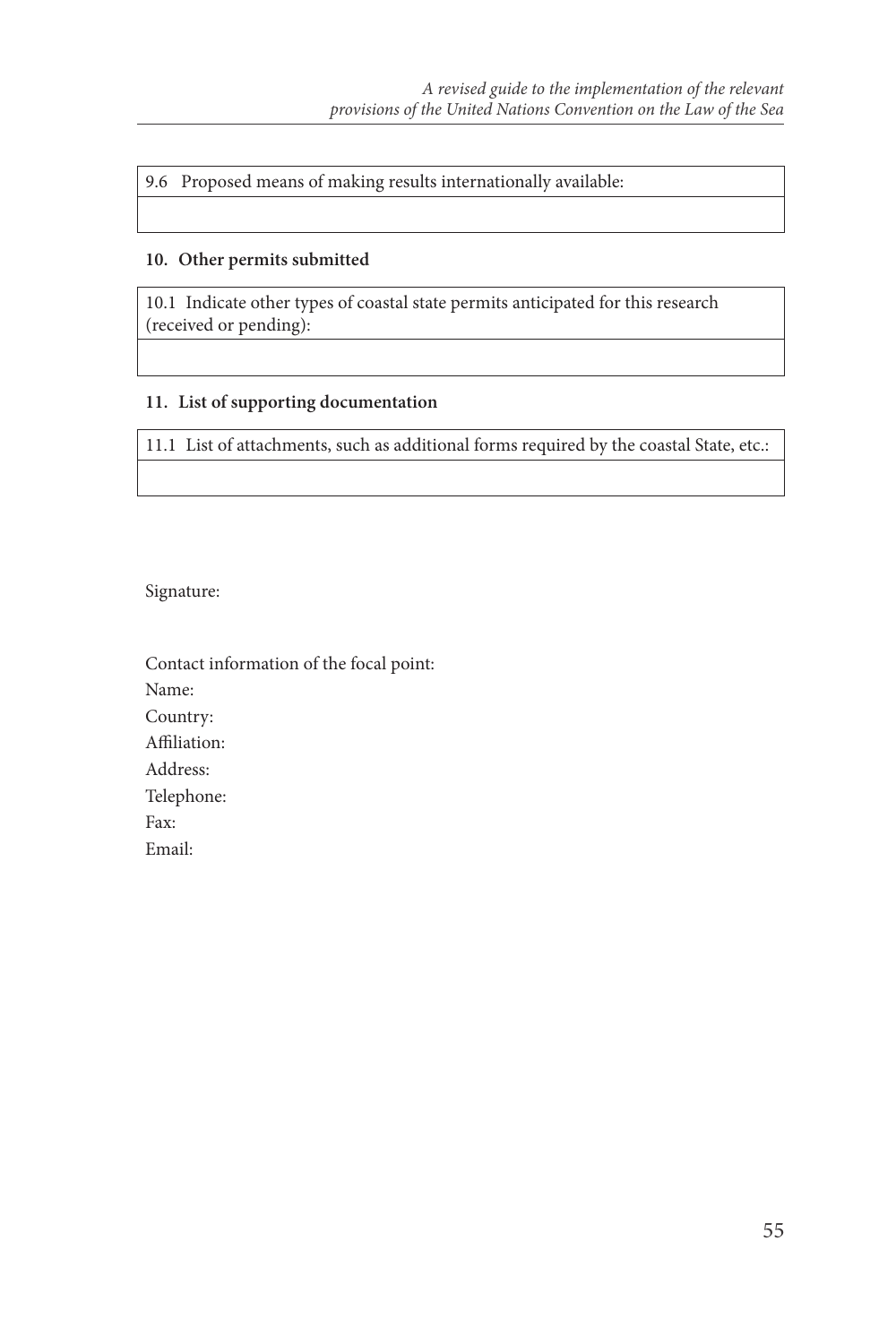## **Draft standard form B**

#### **Consent to conduct marine scientific research**

(Complimentary opening)

….and has the honour to refer to (request document from Embassy) dated regarding the proposed marine scientific research of (chief scientist). The Ministry is pleased to advise that approval has been given for the marine scientific research project (reference number of project) proposed in the (Territorial Sea/ Exclusive Economic Zone/Continental Shelf) of (coastal State) from (dates) to (dates) inclusive, subject to the conditions being met as specified below.

- Participation of (name and details of coastal State participant(s)).
- Notifications regarding entry into and departure from the (Territorial Sea/ Exclusive Economic Zone/Continental Shelf), port arrivals and departures, and daily position reports, should be transmitted to (provide channels through which such notifications are to be transmitted).
- Provision of preliminary report(s) within the time frame provided on application \_\_\_\_\_\_\_\_\_
- Access to all data and samples derived from the marine scientific research project, including provision of data to participant(s).
- Provision of data which may be copied and samples which may be divided and copies of reports prepared, or alternatively details of where such data and reports can be obtained will be submitted to \_\_\_\_\_\_\_\_\_ in a form acceptable to (coastal State) as soon as possible but preferably no later than a 12-month period after the conclusion of the proposed research programme. The information will be treated as public information and may be made available via the internet unless another arrangement is reached with the (coastal State) government.
- Assessment of data, samples and research results /or provision of assistance in such assessment or interpretation.
- Compliance with the attached guidelines (safety, acoustics, map of protected areas, list of relevant endangered species under CITES, etc.).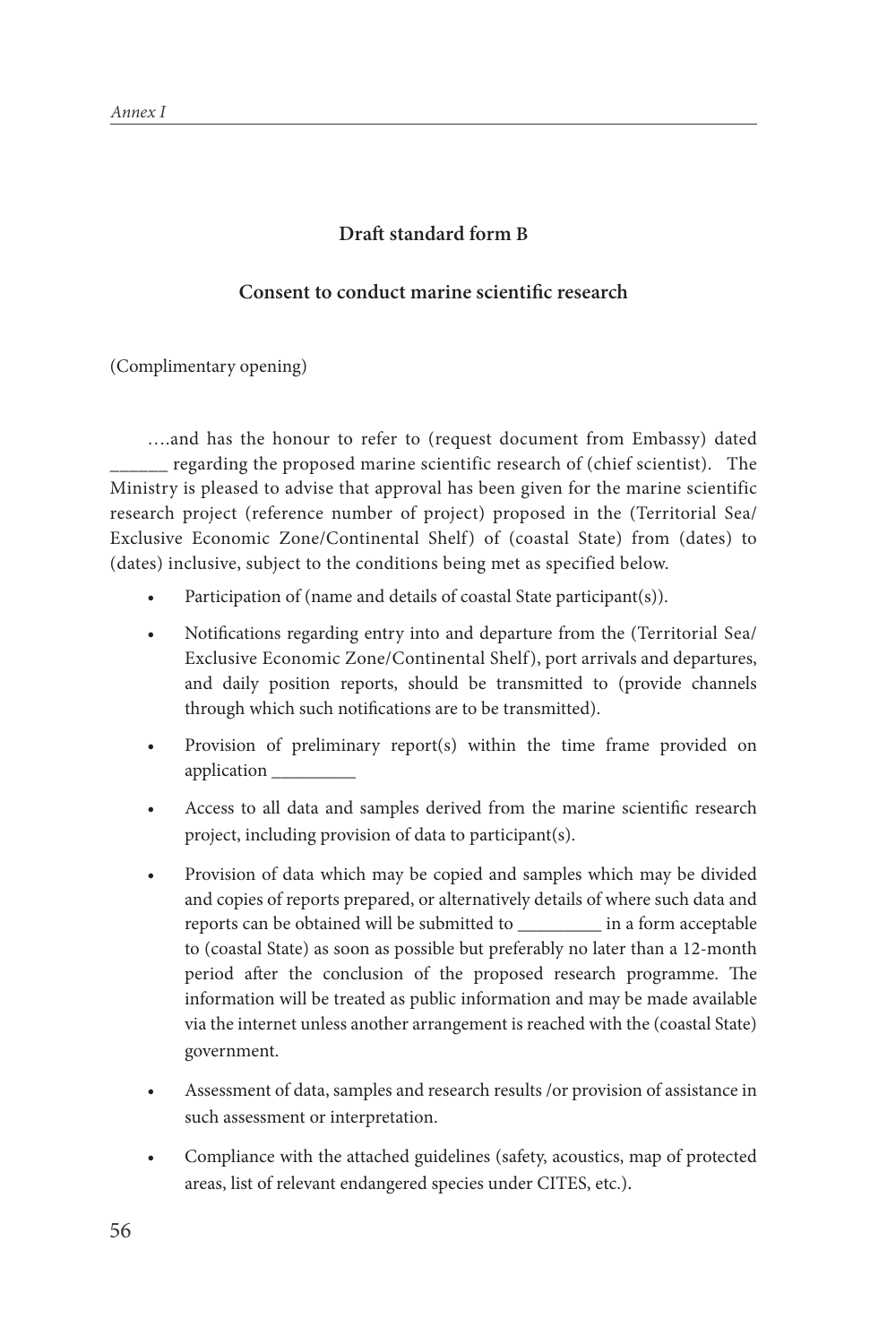- Changes to the authorized research programme shall be directed to \_\_\_\_\_\_\_\_\_\_ (name, phone, email of Marine Scientific Research Office or focal point).
- Removal of the scientific research installations or equipment once the research is completed.
- Final report will be provided within a reasonable time-frame.

(Complimentary close)

Date

Diplomatic Seal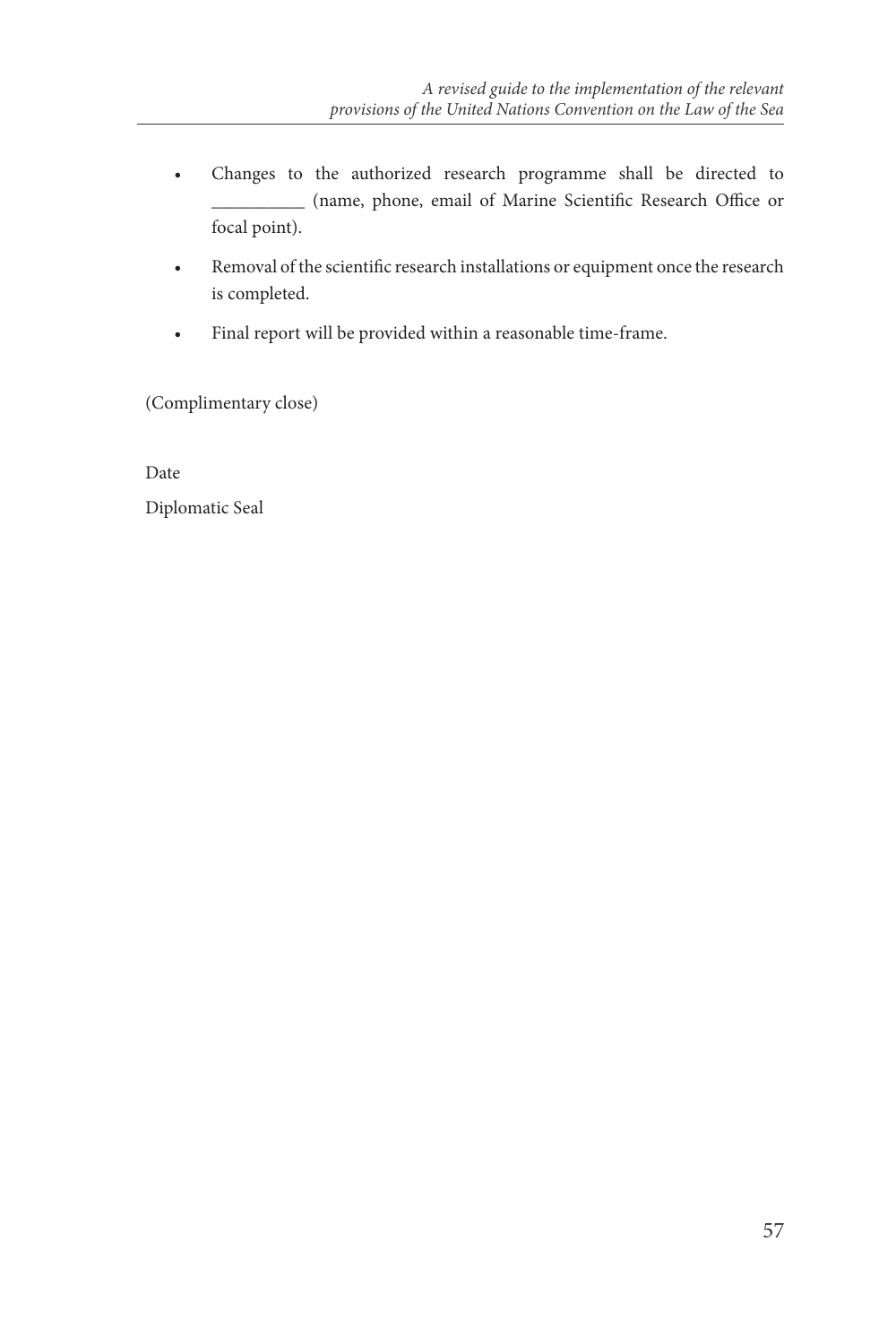## **Draft standard form C**

## **Preliminary cruise report**

|  | Cruise name/number: |
|--|---------------------|
|--|---------------------|

| Authorizations:      |                                         |                         |
|----------------------|-----------------------------------------|-------------------------|
| <b>Coastal State</b> | <b>Authorization Document</b><br>Number | National Participant(s) |
|                      |                                         |                         |
|                      |                                         |                         |

| Scientist in charge of reporting: |  |
|-----------------------------------|--|
| Name:                             |  |
| Country/Nationality:              |  |
| Affiliation:                      |  |
| Address:                          |  |
| Telephone:                        |  |
| Email:                            |  |
| Website (for CV and photo):       |  |

Brief description of scientific objective:

| Update on anticipated dates for delivery of final results: |                                                               |
|------------------------------------------------------------|---------------------------------------------------------------|
| Metadata:                                                  | (locations of stations, variables measured, types of samples) |
| Raw Data:                                                  |                                                               |
| Processed Data:                                            |                                                               |
| Data Analysis:                                             |                                                               |
| <b>WODC Data Registration</b><br>(if applicable):          | Accession number                                              |

Append image or URL illustrating the route of the platform, locations where measurements were taken, and actual cruise track: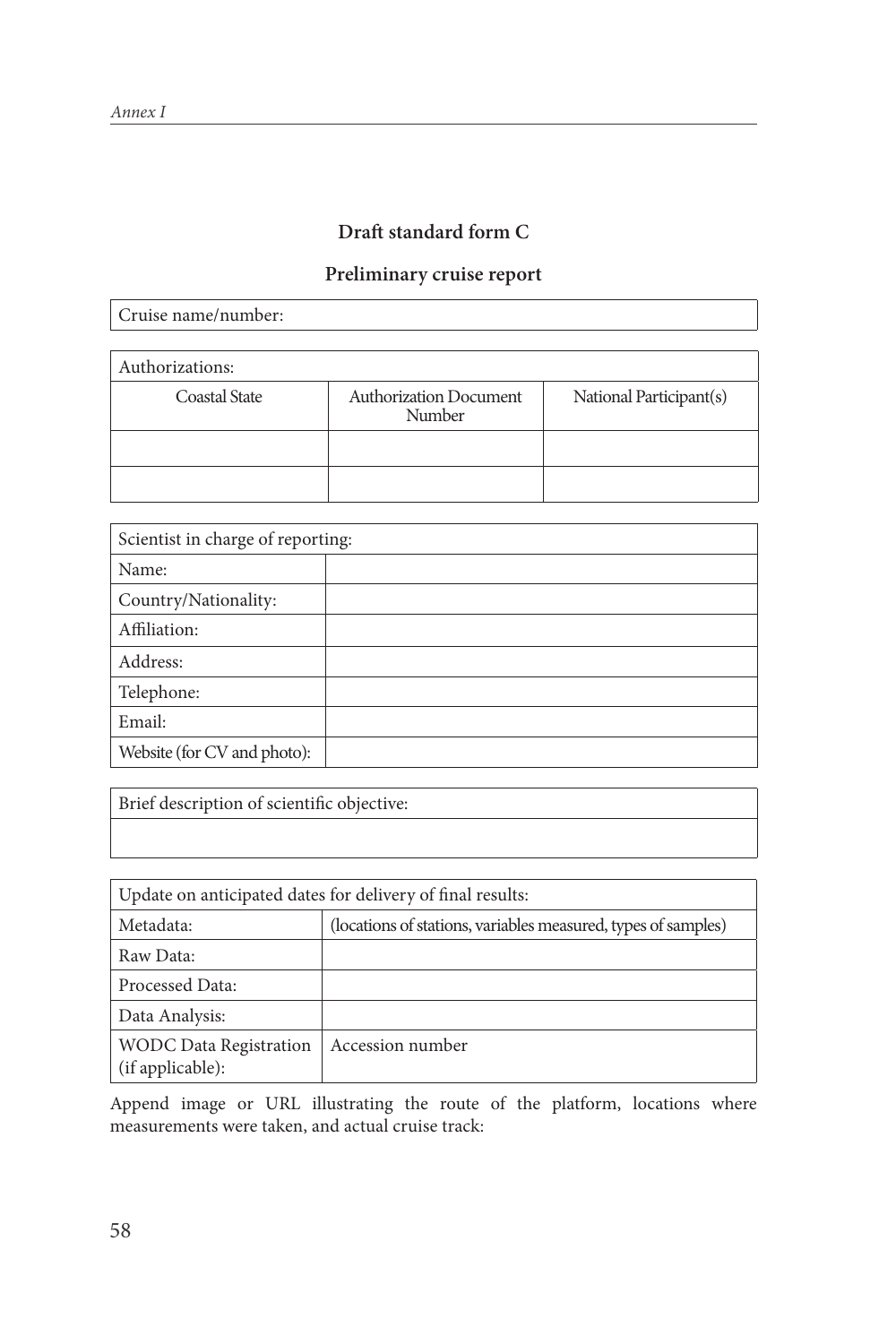## **Annex II**

# **Extracts from the United Nations Convention on the Law of the Sea**

#### **Part xiii. Marine scientific research**

#### **Section 1. General provisions**

#### *Article 238*

#### *Right to conduct marine scientific research*

All States, irrespective of their geographical location, and competent international organizations have the right to conduct marine scientific research subject to the rights and duties of other States as provided for in this Convention.

#### *Article 239*

#### *Promotion of marine scientific research*

States and competent international organizations shall promote and facilitate the development and conduct of marine scientific research in accordance with this Convention.

#### *Article 240*

#### *General principles for the conduct of marine scientific research*

In the conduct of marine scientific research the following principles shall apply:

(a) marine scientific research shall be conducted exclusively for peaceful purposes;

(b) marine scientific research shall be conducted with appropriate scientific methods and means compatible with this Convention;

(c) marine scientific research shall not unjustifiably interfere with other legitimate uses of the sea compatible with this Convention and shall be duly respected in the course of such uses;

(d) marine scientific research shall be conducted in compliance with all relevant regulations adopted in conformity with this Convention including those for the protection and preservation of the marine environment.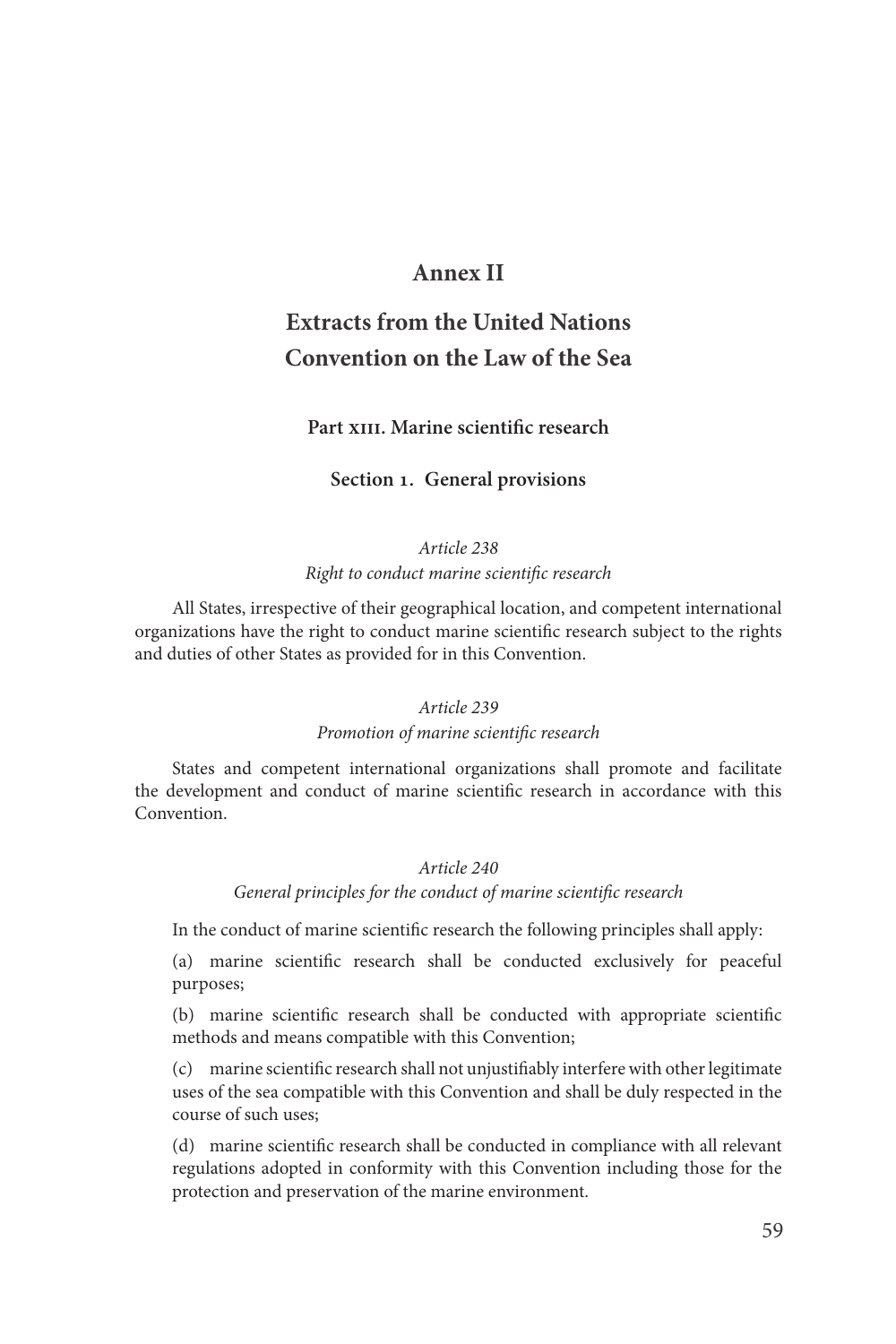*Article 241 Non-recognition of marine scientific research activities as the legal basis for claims*

Marine scientific research activities shall not constitute the legal basis for any claim to any part of the marine environment or its resources.

#### **Section 2. International cooperation**

#### *Article 242 Promotion of international cooperation*

1. States and competent international organizations shall, in accordance with the principle of respect for sovereignty and jurisdiction and on the basis of mutual benefit, promote international cooperation in marine scientific research for peaceful purposes.

2. In this context, without prejudice to the rights and duties of States under this Convention, a State, in the application of this Part, shall provide, as appropriate, other States with a reasonable opportunity to obtain from it, or with its cooperation, information necessary to prevent and control damage to the health and safety of persons and to the marine environment.

#### *Article 243 Creation of favourable conditions*

States and competent international organizations shall cooperate, through the conclusion of bilateral and multilateral agreements, to create favourable conditions for the conduct of marine scientific research in the marine environment and to integrate the efforts of scientists in studying the essence of phenomena and processes occurring in the marine environment and the interrelations between them.

#### *Article 244 Publication and dissemination of information and knowledge*

1. States and competent international organizations shall, in accordance with this Convention, make available by publication and dissemination through appropriate channels information on proposed major programmes and their objectives as well as knowledge resulting from marine scientific research.

2. For this purpose, States, both individually and in cooperation with other States and with competent international organizations, shall actively promote the flow of scientific data and information and the transfer of knowledge resulting from marine scientific research, especially to developing States, as well as the strengthening of the autonomous marine scientific research capabilities of developing States through, inter alia, programmes to provide adequate education and training of their technical and scientific personnel.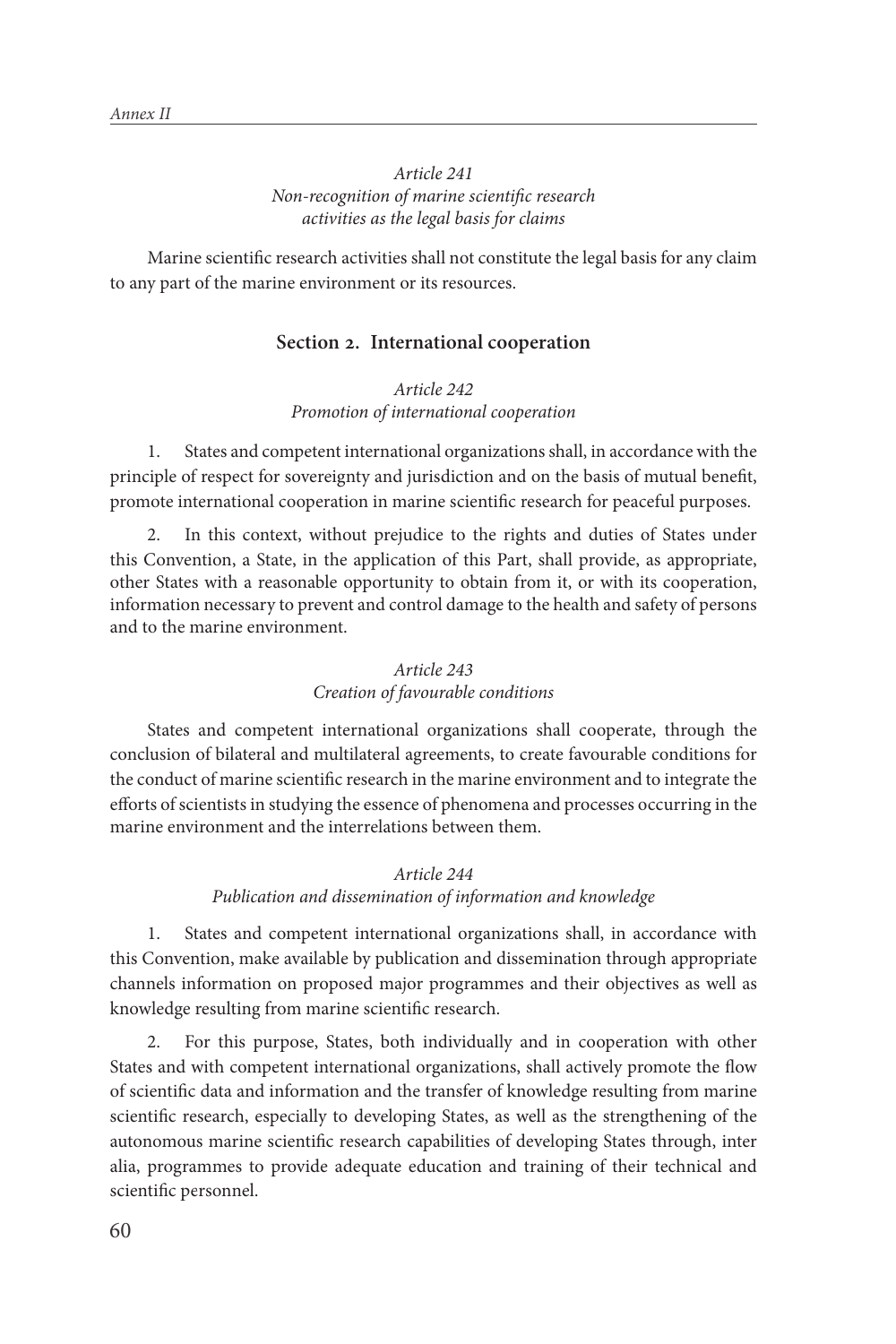## **Section 3. Conduct and promotion of marine scientific research**

#### *Article 245 Marine scientific research in the territorial sea*

Coastal States, in the exercise of their sovereignty, have the exclusive right to regulate, authorize and conduct marine scientific research in their territorial sea. Marine scientific research therein shall be conducted only with the express consent of and under the conditions set forth by the coastal State.

#### *Article 246 Marine scientific research in the exclusive economic zone and on the continental shelf*

1. Coastal States, in the exercise of their jurisdiction, have the right to regulate, authorize and conduct marine scientific research in their exclusive economic zone and on their continental shelf in accordance with the relevant provisions of this Convention.

2. Marine scientific research in the exclusive economic zone and on the continental shelf shall be conducted with the consent of the coastal State.

3. Coastal States shall, in normal circumstances, grant their consent for marine scientific research projects by other States or competent international organizations in their exclusive economic zone or on their continental shelf to be carried out in accordance with this Convention exclusively for peaceful purposes and in order to increase scientific knowledge of the marine environment for the benefit of all mankind. To this end, coastal States shall establish rules and procedures ensuring that such consent will not be delayed or denied unreasonably.

4. For the purposes of applying para. 3, normal circumstances may exist in spite of the absence of diplomatic relations between the coastal State and the researching State.

5. Coastal States may however in their discretion withhold their consent to the conduct of a marine scientific research project of another State or competent international organization in the exclusive economic zone or on the continental shelf of the coastal State if that project:

(a) is of direct significance for the exploration and exploitation of natural resources, whether living or non-living;

(b) involves drilling into the continental shelf, the use of explosives or the introduction of harmful substances into the marine environment;

(c) involves the construction, operation or use of artificial islands, installations and structures referred to in arts. 60 and 80;

(d) contains information communicated pursuant to art. 248 regarding the nature and objectives of the project which is inaccurate or if the researching State or competent international organization has outstanding obligations to the coastal State from a prior research project.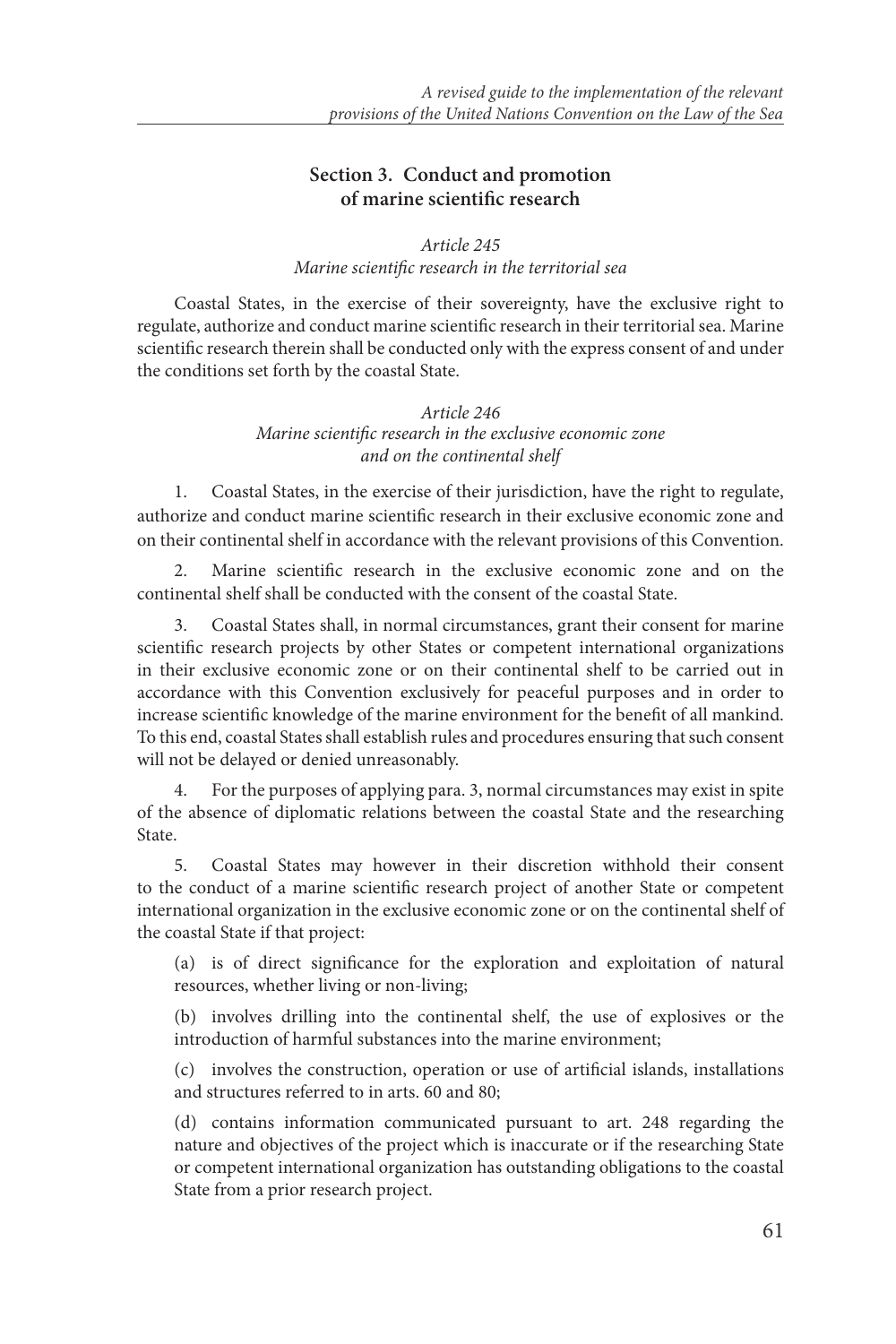6. Notwithstanding the provisions of para. 5, coastal States may not exercise their discretion to withhold consent under subpara. (a) of that paragraph in respect of marine scientific research projects to be undertaken in accordance with the provisions of this Part on the continental shelf, beyond 200 nautical miles from the baselines from which the breadth of the territorial sea is measured, outside those specific areas which coastal States may at any time publicly designate as areas in which exploitation or detailed exploratory operations focused on those areas are occurring or will occur within a reasonable period of time. Coastal States shall give reasonable notice of the designation of such areas, as well as any modifications thereto, but shall not be obliged to give details of the operations therein.

7. The provisions of para. 6 are without prejudice to the rights of coastal States over the continental shelf as established in art. 77.

Marine scientific research activities referred to in this article shall not unjustifiably interfere with activities undertaken by coastal States in the exercise of their sovereign rights and jurisdiction provided for in this Convention.

#### *Article 247*

#### *Marine scientific research projects undertaken by or under the auspices of international organizations*

A coastal State which is a member of or has a bilateral agreement with an international organization, and in whose exclusive economic zone or on whose continental shelf that organization wants to carry out a marine

scientific research project, directly or under its auspices, shall be deemed to have authorized the project to be carried out in conformity with the agreed specifications if that State approved the detailed project when the decision was made by the organization for the undertaking of the project, or is willing to participate in it, and has not expressed any objection within four months of notification of the project by the organization to the coastal State.

#### *Article 248*

#### *Duty to provide information to the coastal State*

States and competent international organizations which intend to undertake marine scientific research in the exclusive economic zone or on the continental shelf of a coastal State shall, not less than six months in advance of the expected starting date of the marine scientific research project, provide that State with a full description of:

(a) the nature and objectives of the project;

(b) the method and means to be used, including name, tonnage, type and class of vessels and a description of scientific equipment;

(c) the precise geographical areas in which the project is to be conducted;

(d) the expected date of first appearance and final departure of the research vessels, or deployment of the equipment and its removal, as appropriate;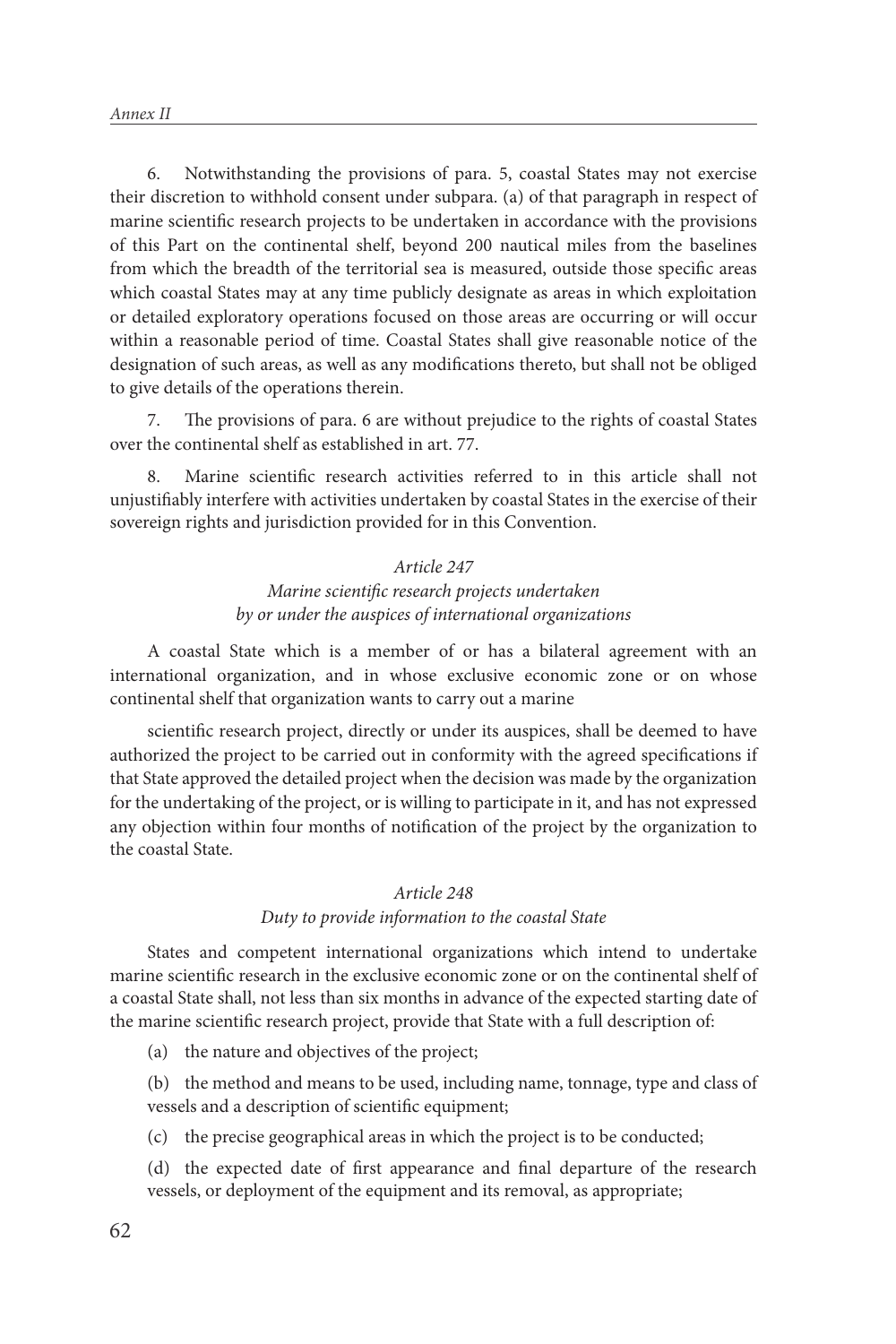(e) the name of the sponsoring institution, its director, and the person in charge of the project; and

(f) the extent to which it is considered that the coastal State should be able to participate or to be represented in the project.

# *Article 249*

#### *Duty to comply with certain conditions*

1. States and competent international organizations when undertaking marine scientific research in the exclusive economic zone or on the continental shelf of a coastal State shall comply with the following conditions:

(a) ensure the right of the coastal State, if it so desires, to participate or be represented in the marine scientific research project, especially on board research vessels and other craft or scientific research installations, when practicable, without payment of any remuneration to the scientists of the coastal State and without obligation to contribute towards the costs of the project;

(b) provide the coastal State, at its request, with preliminary reports, as soon as practicable, and with the final results and conclusions after the completion of the research;

(c) undertake to provide access for the coastal State, at its request, to all data and samples derived from the marine scientific research project and likewise to furnish it with data which may be copied and samples which may be divided without detriment to their scientific value;

(d) if requested, provide the coastal State with an assessment of such data, samples and research results or provide assistance in their assessment or interpretation;

(e) ensure, subject to para. 2, that the research results are made internationally available through appropriate national or international channels, as soon as practicable;

(f) inform the coastal State immediately of any major change in the research programme;

(g) unless otherwise agreed, remove the scientific research installations or equipment once the research is completed.

2. This article is without prejudice to the conditions established by the laws and regulations of the coastal State for the exercise of its discretion to grant or withhold consent pursuant to art. 246, para. 5, including requiring prior agreement for making internationally available the research results of a project of direct significance for the exploration and exploitation of natural resources.

#### *Article 250*

#### *Communications concerning marine scientific research projects*

Communications concerning the marine scientific research projects shall be made through appropriate official channels, unless otherwise agreed.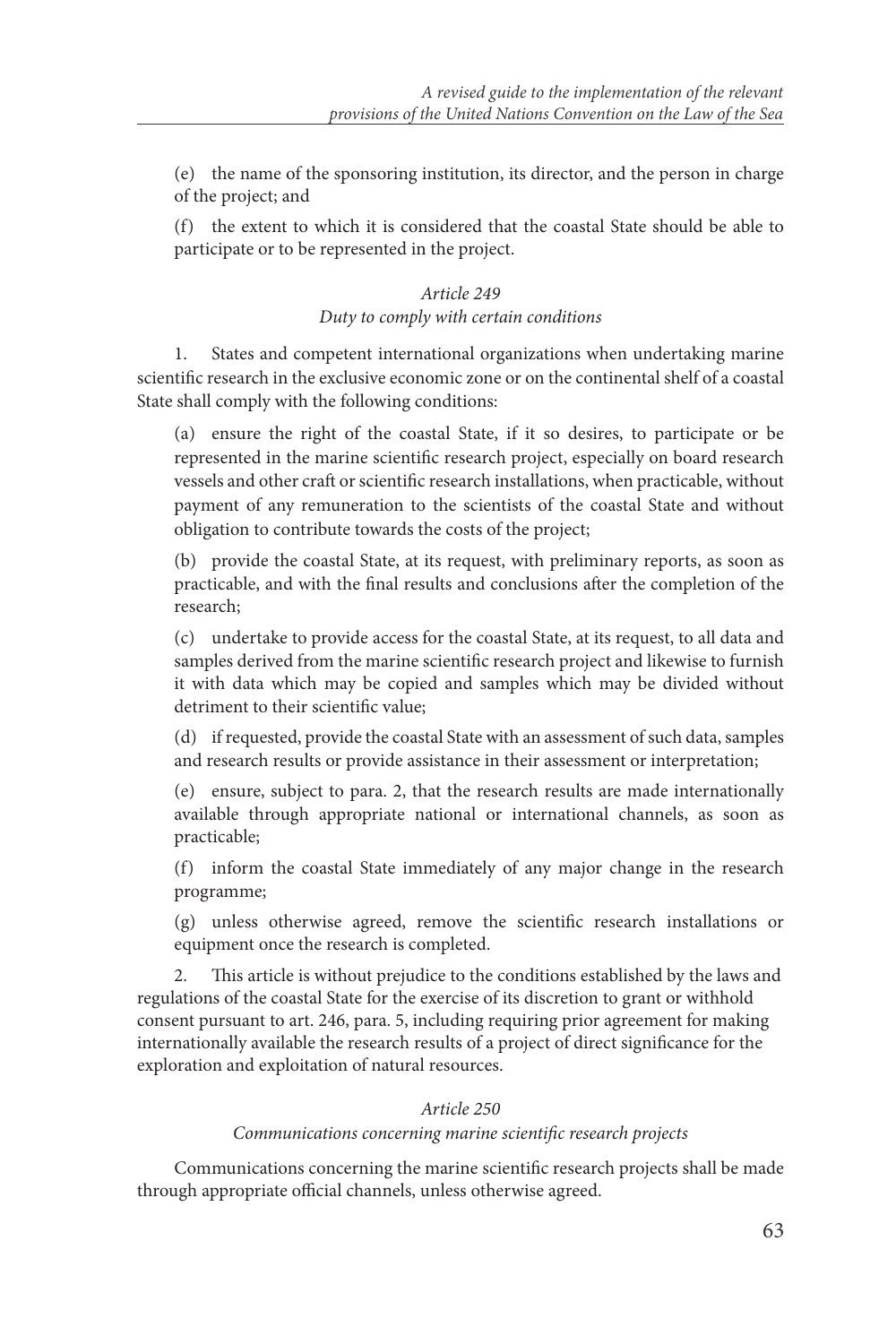# *Article 251 General criteria and guidelines*

States shall seek to promote through competent international organizations the establishment of general criteria and guidelines to assist States in ascertaining the nature and implications of marine scientific research.

# *Article 252 Implied consent*

States or competent international organizations may proceed with a marine scientific research project six months after the date upon which the information required pursuant to art. 248 was provided to the coastal State unless within four months of the receipt of the communication containing such information the coastal State has informed the State or organization conducting the research that:

(a) it has withheld its consent under the provisions of art. 246; or

(b) the information given by that State or competent international organization regarding the nature or objectives of the project does not conform to the manifestly evident facts; or

(c) it requires supplementary information relevant to conditions and the information provided for under arts. 248 and 249; or

(d) outstanding obligations exist with respect to a previous marine scientific research project carried out by that State or organization, with regard to conditions established in art. 249.

#### *Article 253*

#### *Suspension or cessation of marine scientific research activities*

1. A coastal State shall have the right to require the suspension of any marine scientific research activities in progress within its exclusive economic zone or on its continental shelf if:

(a) the research activities are not being conducted in accordance with the information communicated as provided under art. 248 upon which the consent of the coastal State was based; or

(b) the State or competent international organization conducting the research activities fails to comply with the provisions of art. 249 concerning the rights of the coastal State with respect to the marine scientific research project.

2. A coastal State shall have the right to require the cessation of any marine scientific research activities in case of any non-compliance with the provisions of art. 248 which amounts to a major change in the research project or the research activities.

3. A coastal State may also require cessation of marine scientific research activities if any of the situations contemplated in para. 1 are not rectified within a reasonable period of time.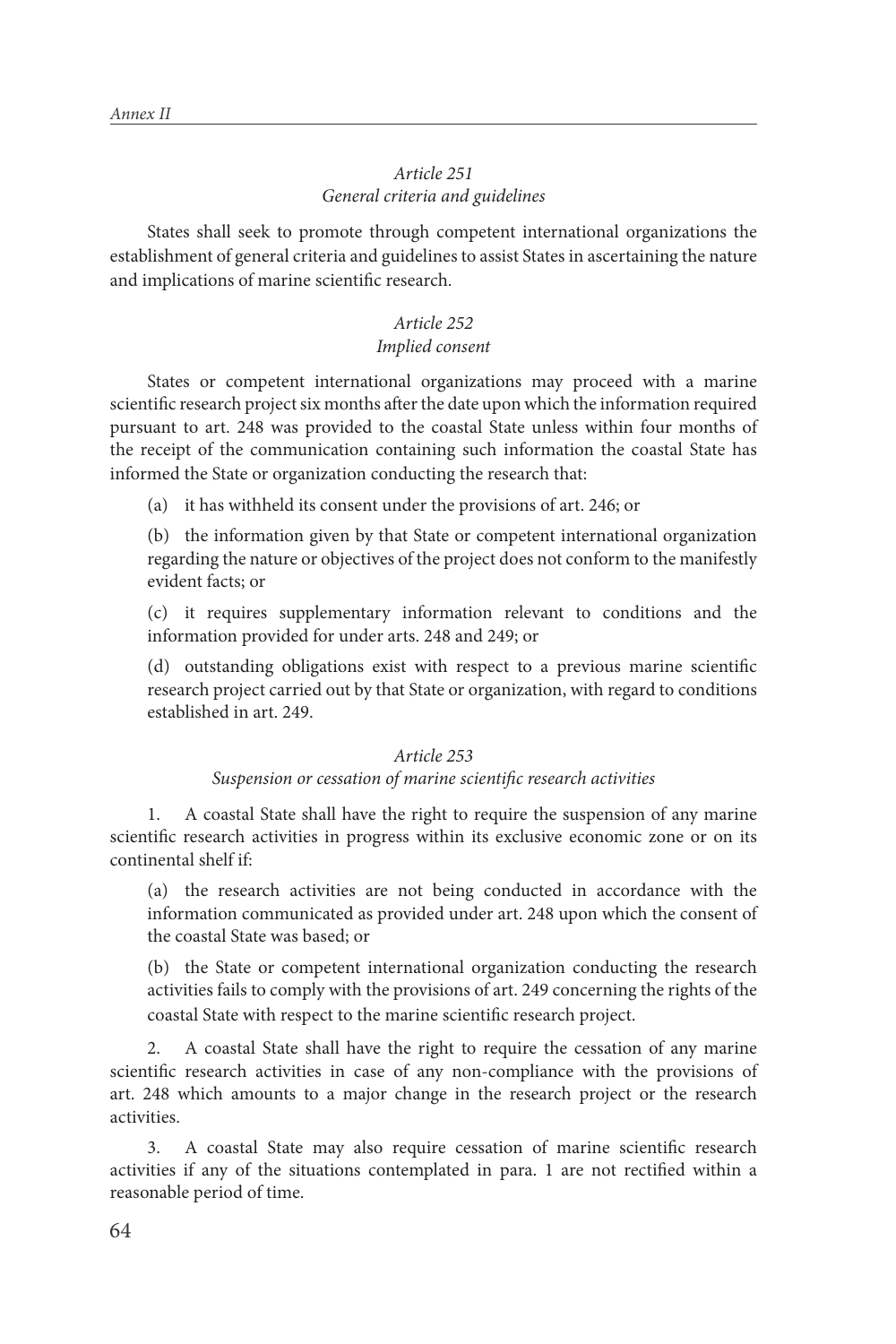4. Following notification by the coastal State of its decision to order suspension or cessation, States or competent international organizations authorized to conduct marine scientific research activities shall terminate the research activities that are the subject of such a notification.

5. An order of suspension under para. 1 shall be lifted by the coastal State and the marine scientific research activities allowed to continue once the researching State or competent international organization has complied with the conditions required under arts. 248 and 249.

# *Article 254 Rights of neighbouring land-locked and geographically disadvantaged States*

1. States and competent international organizations which have submitted to a coastal State a project to undertake marine scientific research referred to in art. 246, para. 3, shall give notice to the neighbouring land-locked and geographically disadvantaged States of the proposed research project, and shall notify the coastal State thereof.

2. After the consent has been given for the proposed marine scientific research project by the coastal State concerned, in accordance with art. 246 and other relevant provisions of this Convention, States and competent international organizations undertaking such a project shall provide to the neighbouring land-locked and geographically disadvantaged States, at their request and when appropriate, relevant information as specified in art. 248 and art. 249, para. 1(f).

The neighbouring land-locked and geographically disadvantaged States referred to above shall, at their request, be given the opportunity to participate, whenever feasible, in the proposed marine scientific research project through qualified experts appointed by them and not objected to by the coastal State, in accordance with the conditions agreed for the project, in conformity with the provisions of this Convention, between the coastal State concerned and the State or competent international organizations conducting the marine scientific research.

States and competent international organizations referred to in para. 1 shall provide to the above-mentioned land-locked and geographically disadvantaged States, at their request, the information and assistance specified in art. 249, para. 1(d), subject to the provisions of art. 249, para. 2.

# *Article 255 Measures to facilitate marine scientific research and assist research vessels*

States shall endeavour to adopt reasonable rules, regulations and procedures to promote and facilitate marine scientific research conducted in accordance with this Convention beyond their territorial sea and, as appropriate, to facilitate, subject to the provisions of their laws and regulations, access to their harbours and promote assistance for marine scientific research vessels which comply with the relevant provisions of this Part.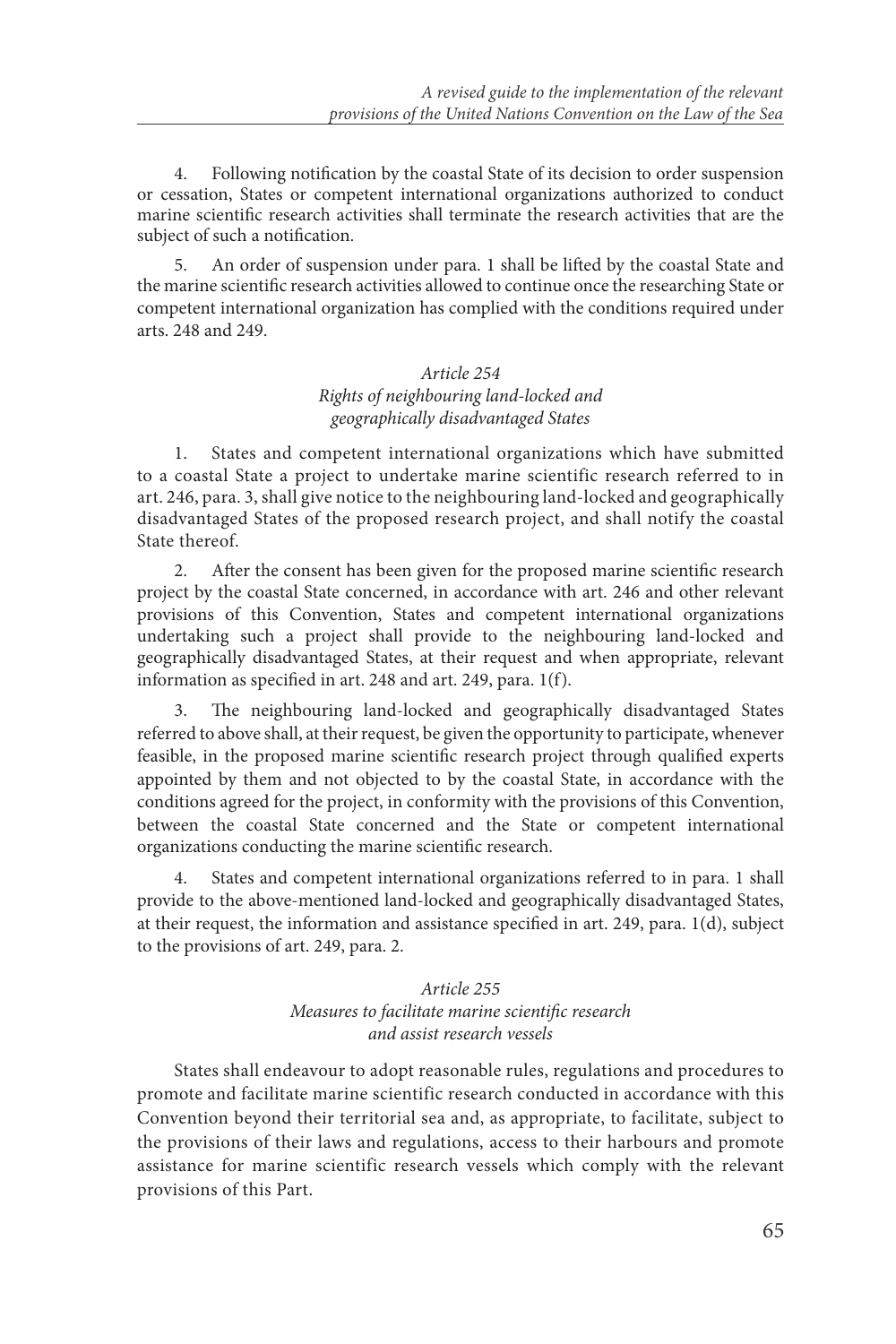# *Article 256 Marine scientific research in the Area*

All States, irrespective of their geographical location, and competent international organizations have the right, in conformity with the provisions of Part XI, to conduct marine scientific research in the Area.

> *Article 257 Marine scientific research in the water column beyond the exclusive economic zone*

All States, irrespective of their geographical location, and competent international organizations have the right, in conformity with this Convention, to conduct marine scientific research in the water column beyond the limits of the exclusive economic zone.

# **Section 4. Scientific research installations or equipment in the marine environment**

#### *Article 258 Deployment and use*

The deployment and use of any type of scientific research installations or equipment in any area of the marine environment shall be subject to the same conditions as are prescribed in this Convention for the conduct of marine scientific research in any such area.

# *Article 259 Legal status*

 The installations or equipment referred to in this section do not possess the status of islands. They have no territorial sea of their own, and their presence does not affect the delimitation of the territorial sea, the exclusive economic zone or the continental shelf.

# *Article 260 Safety zones*

Safety zones of a reasonable breadth not exceeding a distance of 500 metres may be created around scientific research installations in accordance with the relevant provisions of this Convention. All States shall ensure that such safety zones are respected by their vessels.

# *Article 261 Non-interference with shipping routes*

The deployment and use of any type of scientific research installations or equipment shall not constitute an obstacle to established international shipping routes.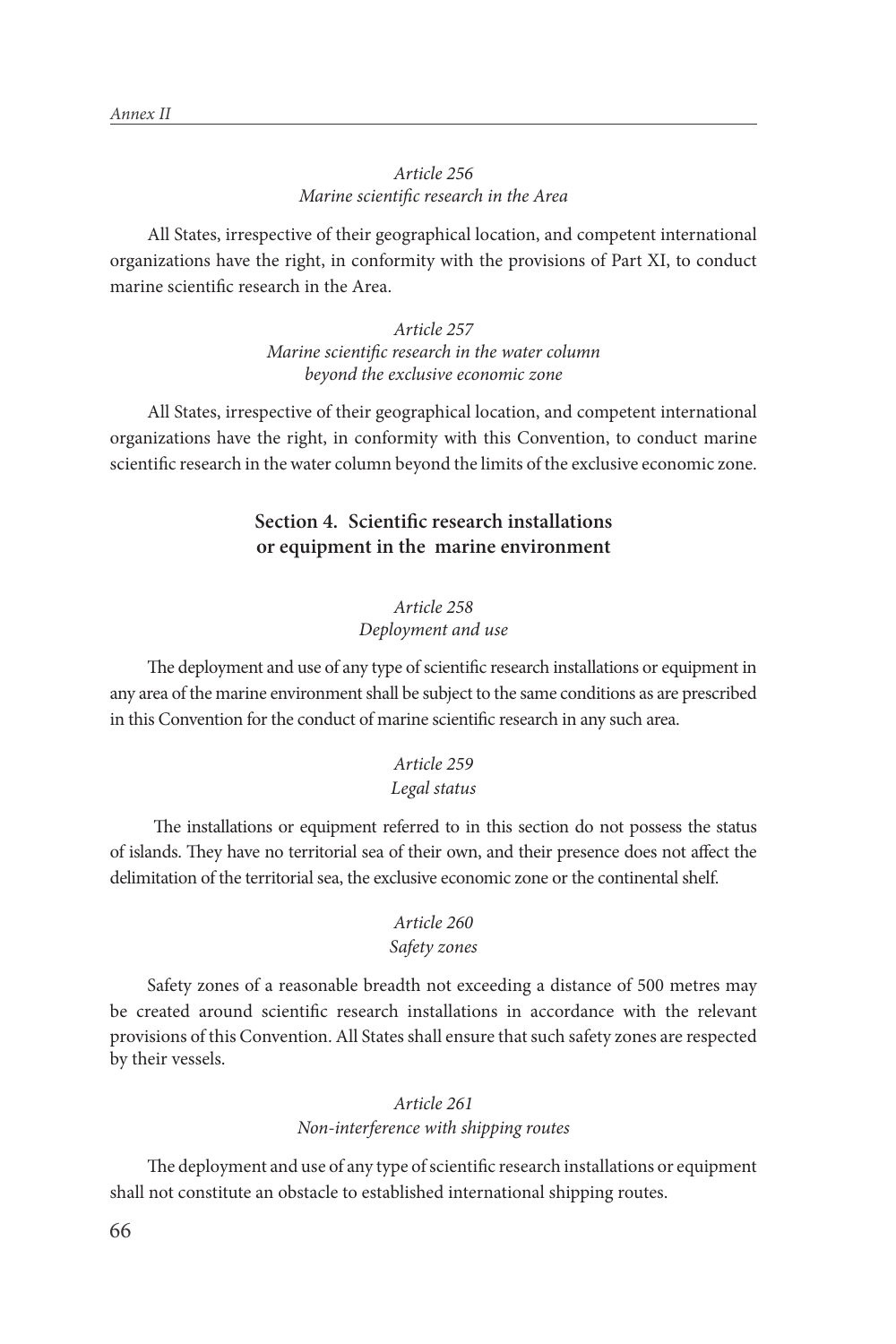# *Article 262 Identification markings and warning signals*

Installations or equipment referred to in this section shall bear identification markings indicating the State of registry or the international organization to which they belong and shall have adequate internationally agreed warning signals to ensure safety at sea and the safety of air navigation, taking into account rules and standards established by competent international organizations.

# **Section 5. Responsibility and liability**

# *Article 263 Responsibility and liability*

1. States and competent international organizations shall be responsible for ensuring that marine scientific research, whether undertaken by them or on their behalf, is conducted in accordance with this Convention.

2. States and competent international organizations shall be responsible and liable for the measures they take in contravention of this Convention in respect of marine scientific research conducted by other States, their natural or juridical persons or by competent international organizations, and shall provide compensation for damage resulting from such measures.

3. States and competent international organizations shall be responsible and liable pursuant to art. 235 for damage caused by pollution of the marine environment arising out of marine scientific research undertaken by them or on their behalf.

# **Section 6. Settlement of disputes and interim measures**

#### *Article 264 Settlement of disputes*

Disputes concerning the interpretation or application of the provisions of this Convention with regard to marine scientific research shall be settled in accordance with Part XV, sects. 2 and 3.

# *Article 265 Interim measures*

Pending settlement of a dispute in accordance with Part XV, sects. 2 and 3, the State or competent international organization authorized to conduct a marine scientific research project shall not allow research activities to commence or continue without the express consent of the coastal State concerned.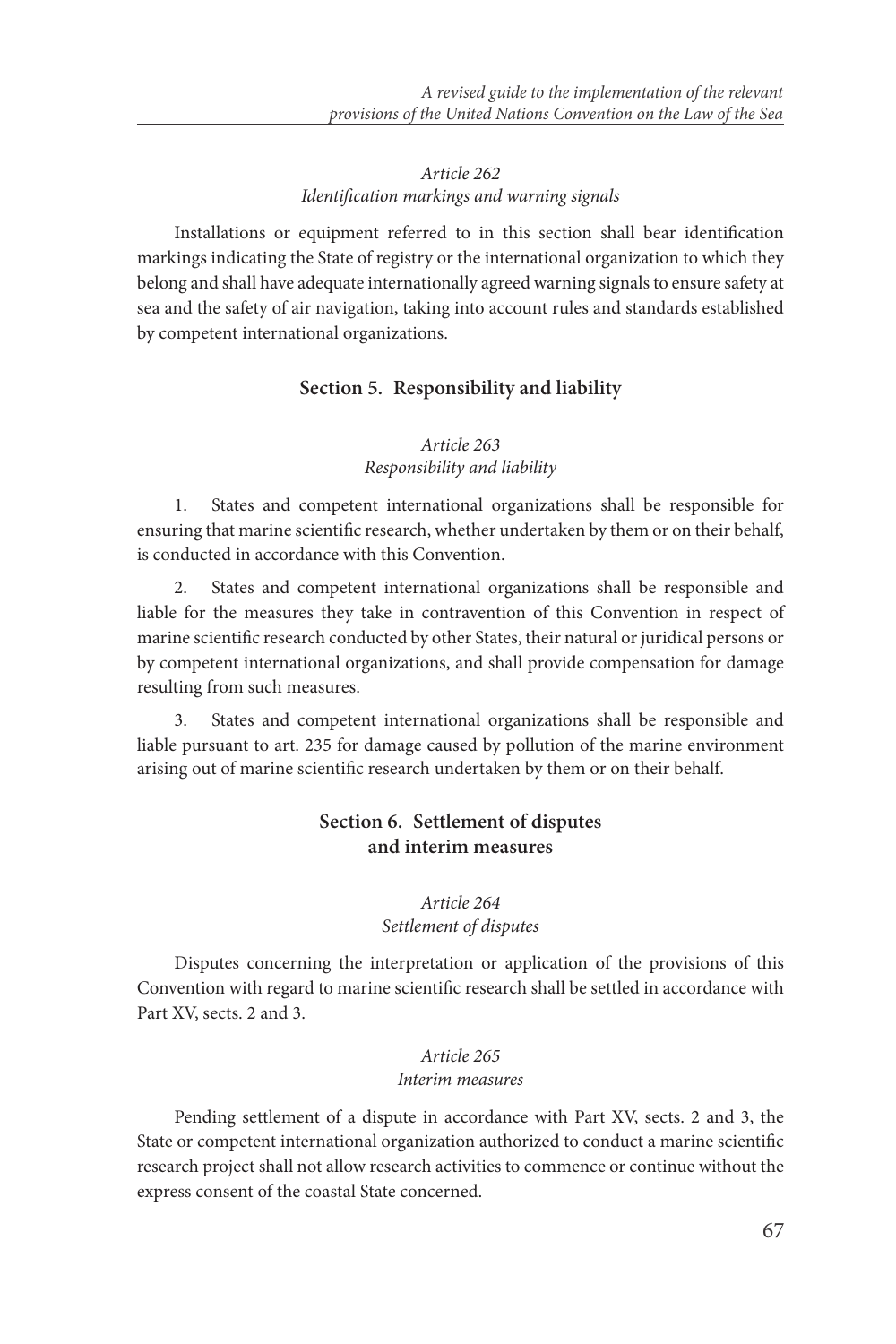# **Annex III**

# **List of participants in the meeting of the group of experts on marine scientific research,**

**New York, 20 to 24 April 2009**

#### **Prof. Etty Roesmaryati Agoes**

Member, National Maritime Council of Indonesia Professor of International Law Padjadjaran University, Bandung Indonesia E-mail: eragoes@yahoo.com

#### **Dr. Ehrlich Desa**

Head of IOC Capacity-Building Section Acting Deputy-Executive Secretary, International Oceanographic Commission of the United Nations Educational, Scientific and Cultural Organization Paris France E-mail: e.desa@unesco.org

# **Dr. Marius Diemont**

Special Legal Adviser Department of Environmental Affairs and Tourism Marine and Coastal Management Cape Town South Africa E-mail: mdiemont@iafrica.com

# **Dr. Alfonse Muhunira Dubi**

Associate Professor and Director University of Dar-es-Salaam Institute of Marine Sciences Zanzibar United Republic Of Tanzania E-mail: dubi@ims.udsm.ac.tz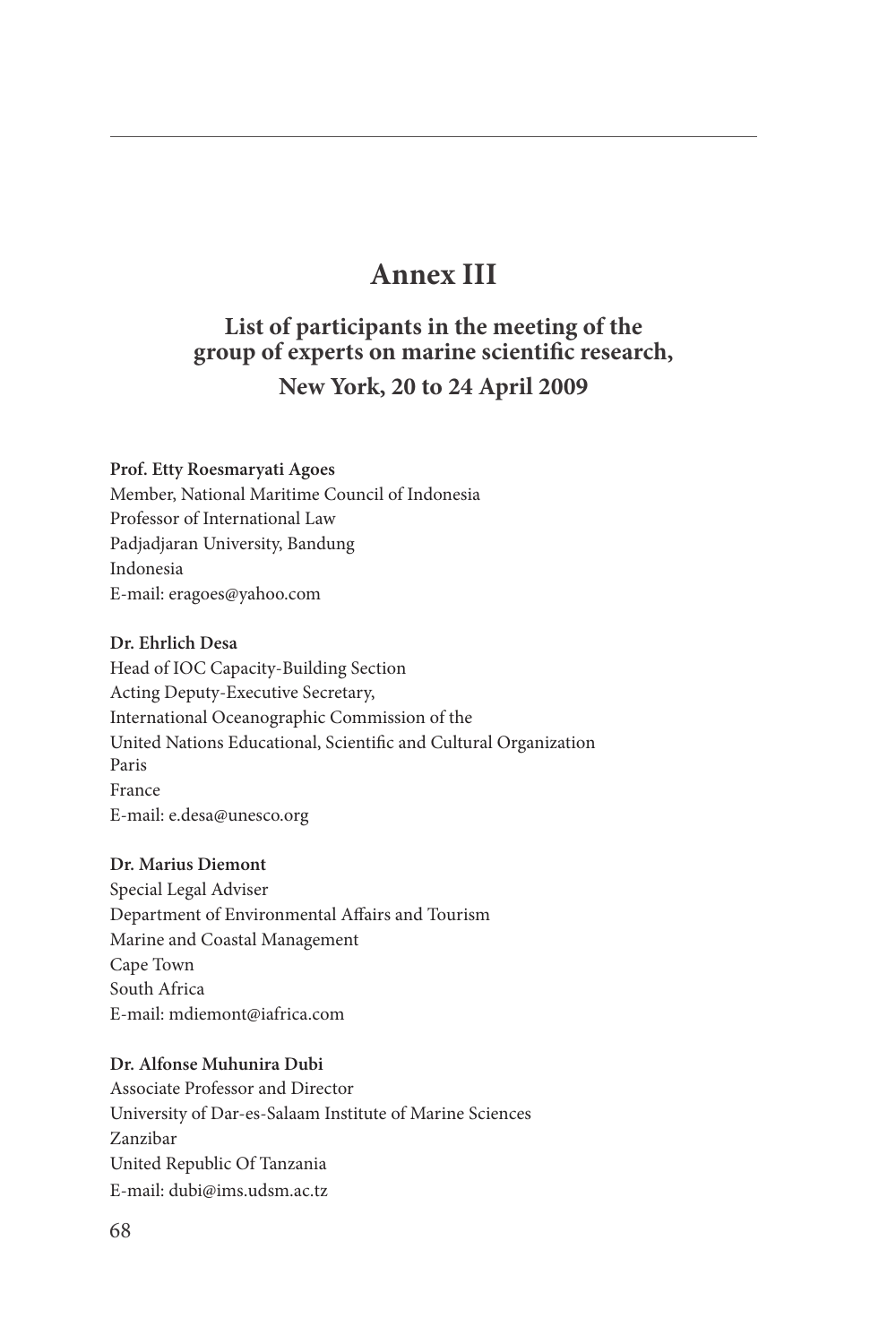#### **Dr. Caroline Dublin-Green**

Former Director Nigerian Institute for Oceanography and Marine Research Lagos Nigeria E-mail: Carolsoladg@yahoo.com

#### **Dr. Kari Elsa Ellingsen**

Research Scientist Norwegian Institute for Nature Research Tromsø Norway E-mail: kari.ellingsen@nina.no

# **Mr. Ariel Walter Gonzalez**

Counsellor Permanent Representation of Argentina before the United Nations Organizations in Vienna Argentina E-mail: awg@mrecic.gov.ar

#### **Dr. Lorna Inniss**

Deputy Director Coastal Zone Management Unit Bridgetown Barbados E-mail: linniss@coastal.gov.bb

#### **Mr. Elie Jarmache**

Chairman International Oceanographic Commission Advisory Body of Experts on the Law of the Sea Paris France E-mail: elie.jarmache@pm.gouv.fr

#### **Mr. Kazuhiro Kitazawa**

Adviser to the Director Planning Department, Japan Agency for Marine Earth Science and Technology Japan E-mail: kitazawa@jamstec.go.jp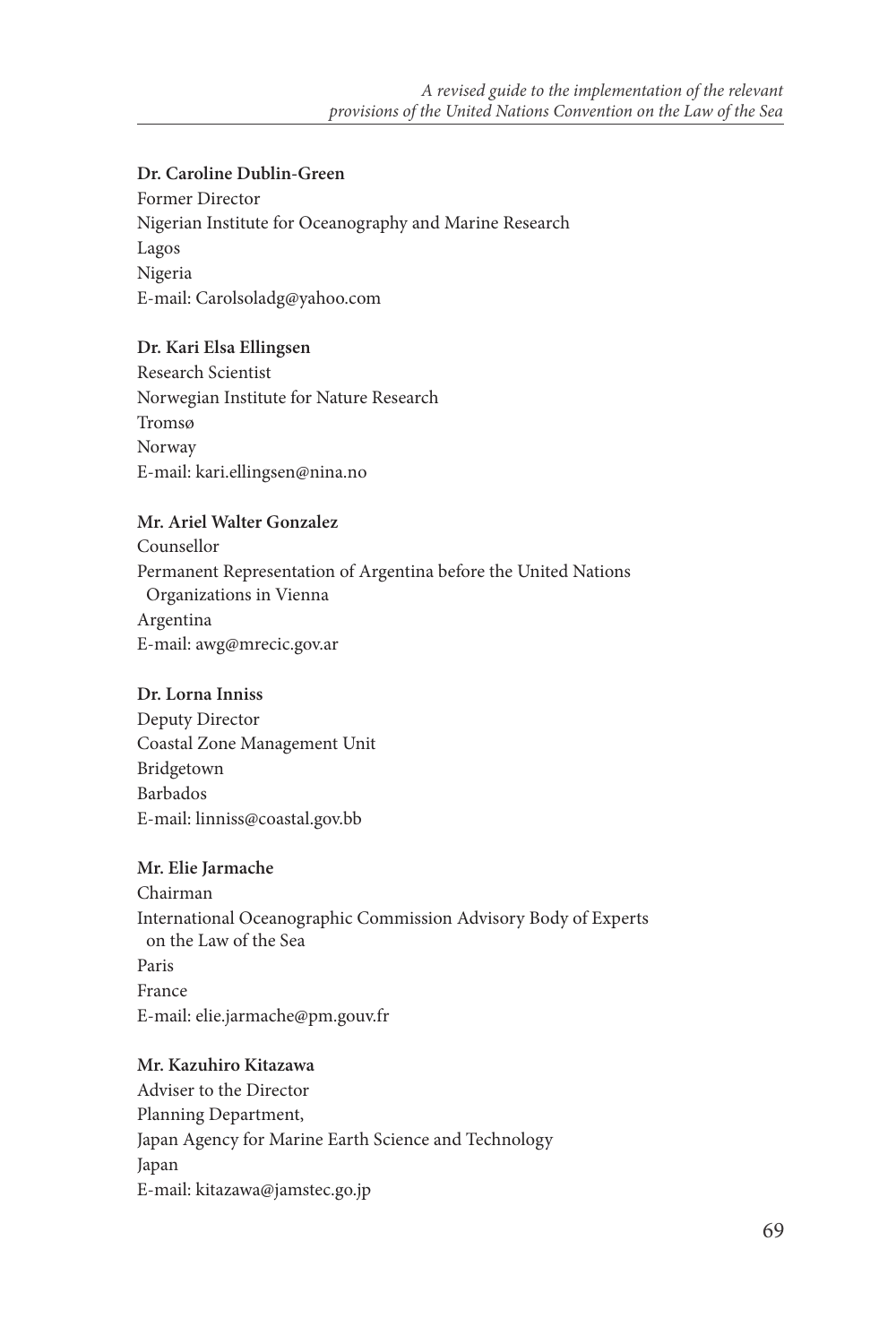#### **Ms. Anna Knyazeva**

Second Secretary Legal Department Ministry of Foreign Affairs Moscow Russian Federation E-mail: aknyazeva@mid.ru

#### **Ms. Gwenaëlle Le Gurun**

Legal Officer International Seabed Authority (ISA) Kingston Jamaica E-mail: glegurun@isa.org.jm

# **Mr. Bhaskar Rao**

Deputy Director Pacific Islands Applied Geosciences Commission (SOPAC) Suva Fiji E-mail: bhaskar@sopac.org

#### **Mr. Roland Rogers**

Special Adviser National Marine Facilities, National Oceanography Centre Hampshire United Kingdom E-mail: rxr@noc.soton.ac.uk Also representing the International Ship Operators Meeting (ISOM)

# **Prof. Mohammed Ahmed Said**

Professor of Physical Oceanography National Institute of Oceanography and Fisheries Alexandria Egypt E-mail: mamsaid2@hotmail.com

# **Dr. Vishnu Dutt Sharma**

Legal Officer Ministry of External Affairs New Delhi India E-mail: vishnusharma701@hotmail.com